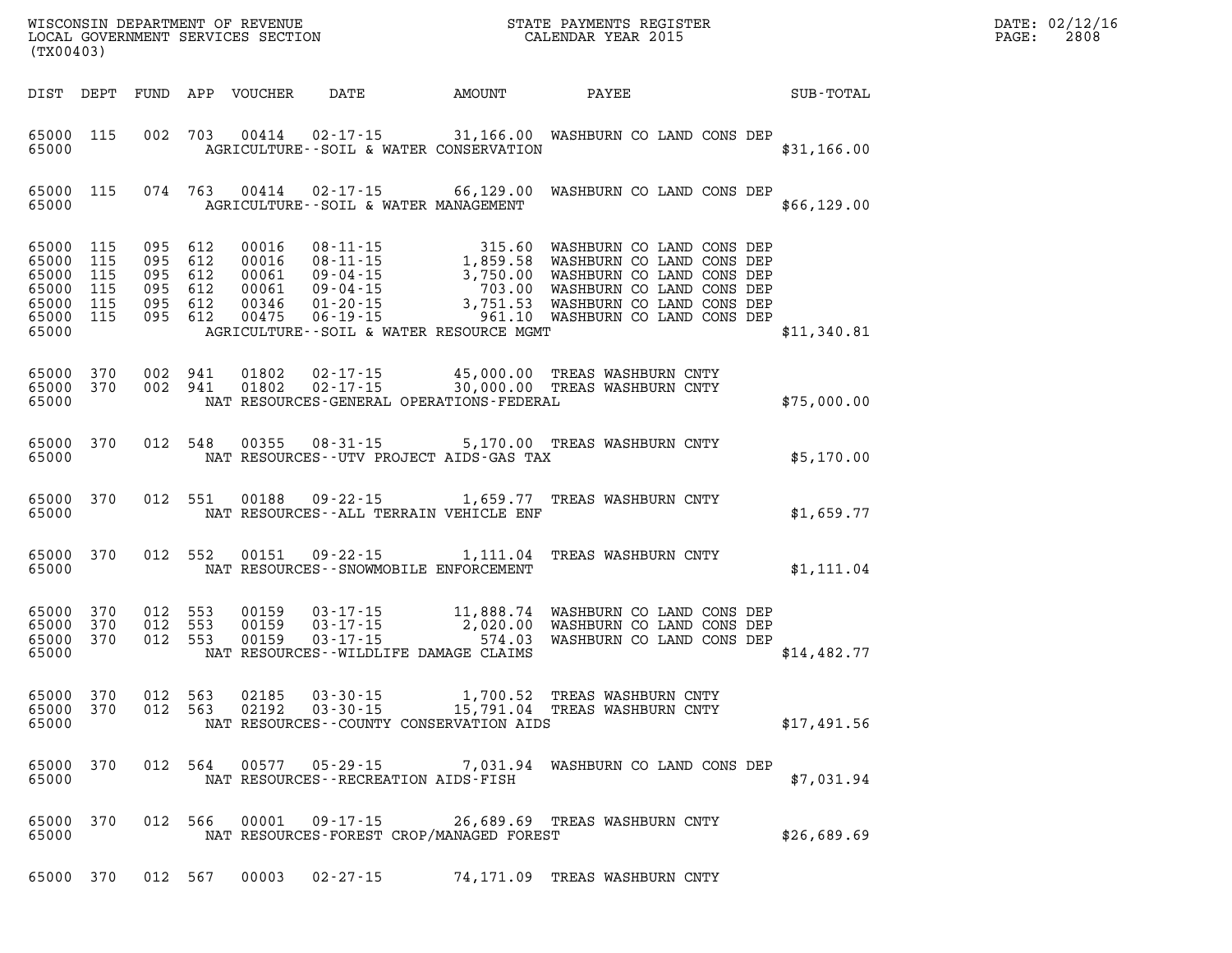| DATE: | 02/12/16 |
|-------|----------|
| PAGE: | 2809     |

| (TX00403)                        |                                                   |                          |                                                     |                                  |                                                                      |                                                                                                                                                                                                                                                                                            |                                                                                                   |  | DATE: 02/12/1<br>2809<br>PAGE: |  |
|----------------------------------|---------------------------------------------------|--------------------------|-----------------------------------------------------|----------------------------------|----------------------------------------------------------------------|--------------------------------------------------------------------------------------------------------------------------------------------------------------------------------------------------------------------------------------------------------------------------------------------|---------------------------------------------------------------------------------------------------|--|--------------------------------|--|
|                                  |                                                   |                          |                                                     | DIST DEPT FUND APP VOUCHER       |                                                                      | DATE AMOUNT                                                                                                                                                                                                                                                                                | <b>PAYEE</b> PAYEE                                                                                |  | SUB-TOTAL                      |  |
|                                  |                                                   |                          |                                                     |                                  |                                                                      |                                                                                                                                                                                                                                                                                            |                                                                                                   |  | \$74,171.09                    |  |
| 65000                            | 65000 370                                         |                          |                                                     |                                  |                                                                      | 012 568 00001 08-04-15 316, 717.50 TREAS WASHBURN CNTY<br>NAT RESOURCES--COUNTY FOREST LOANS-SEVER                                                                                                                                                                                         |                                                                                                   |  | \$316,717.50                   |  |
| 65000                            | 65000 370                                         |                          |                                                     |                                  |                                                                      | 012 570 00001 08-04-15 92,032.50 TREAS WASHBURN CNTY<br>NAT RESOURCES-COUNTY FOREST SEVERANCE                                                                                                                                                                                              |                                                                                                   |  | \$92,032.50                    |  |
| 65000                            | 65000 370                                         |                          |                                                     |                                  |                                                                      | 012 572 00005 04-07-15 48,985.58 TREAS WASHBURN CNTY<br>NAT RESOURCES--URBAN FORESTRY/CO FORESTS                                                                                                                                                                                           |                                                                                                   |  | \$48,985.58                    |  |
| 65000                            | 65000 370<br>65000 370                            |                          |                                                     |                                  |                                                                      | $0.12$ 574 $0.0228$ $0.8 - 20 - 15$ 31,412.50 TREAS WASHBURN CNTY<br>$0.12$ 574 $0.1821$ $0.2 - 18 - 15$ 8,682.11 TREAS WASHBURN CNTY<br>NAT RESOURCES - - SNOWMOBILE TRAIL AIDS                                                                                                           |                                                                                                   |  | \$40,094.61                    |  |
| 65000<br>65000<br>65000          | 65000 370<br>370<br>370<br>65000 370<br>65000 370 |                          | 012 576<br>012 576<br>012 576<br>012 576<br>012 576 |                                  |                                                                      | 00218 08-20-15 6,990.00 TREAS WASHBURN CNTY<br>00220 08-20-15 874.47 TREAS WASHBURN CNTY<br>00239 08-20-15 32,020.00 TREAS WASHBURN CNTY<br>01667 01-28-15 31,785.00 TREAS WASHBURN CNTY<br>01697 01-29-15 183,641.50 TREAS WASHBURN CNTY<br>NAT RESOURCES - - ALL - TERRAIN VEHICLE TRAIL |                                                                                                   |  | \$255,310.97                   |  |
| 65000                            | 65000 370<br>65000 370                            |                          | 012 577                                             | 012 577 02412                    |                                                                      | 01584  01-21-15  26,650.00  TREAS WASHBURN CNTY<br>02412  04-28-15  56,520.00  TREAS WASHBURN CNTY<br>NAT RESOURCES--ALL-TERRAIN VEHICLE TRAIL                                                                                                                                             |                                                                                                   |  | \$83,170.00                    |  |
| 65000                            | 65000 370                                         |                          | 012 584                                             |                                  |                                                                      | 00033  09-01-15  10,149.00  TREAS WASHBURN CNTY<br>NAT RESOURCES -- PMT IN LIEU OF TAXES                                                                                                                                                                                                   |                                                                                                   |  | \$10,149.00                    |  |
| 65000                            | 65000 370                                         |                          |                                                     |                                  |                                                                      | 012 678 02006 03-13-15 17,654.53 TREAS WASHBURN CNTY<br>NAT RESOURCES--INVASIVE AQUATICE SPECIES                                                                                                                                                                                           |                                                                                                   |  | \$17,654.53                    |  |
| 65000                            | 65000 370                                         |                          | 074 670                                             | 43173                            | 05-29-15<br>NAT RESOURCES - - RU RECYCLING GRANT                     |                                                                                                                                                                                                                                                                                            | 79,263.91 TREAS WASHBURN CNTY                                                                     |  | \$79,263.91                    |  |
| 65000<br>65000                   | 370                                               |                          | 074 673                                             | 43173                            | $05 - 29 - 15$                                                       | 4,160.65<br>NAT RESOURCES - - RU CONSOLIDATED GRANT                                                                                                                                                                                                                                        | TREAS WASHBURN CNTY                                                                               |  | \$4,160.65                     |  |
| 65000<br>65000<br>65000<br>65000 | 370<br>370<br>370<br>370                          | 095<br>095<br>095<br>095 | 512<br>512<br>512<br>512                            | 00023<br>00036<br>00036<br>01606 | $07 - 28 - 15$<br>$08 - 06 - 15$<br>$08 - 06 - 15$<br>$01 - 21 - 15$ | 380,962.50<br>34,729.84<br>336,807.66                                                                                                                                                                                                                                                      | TREAS WASHBURN CNTY<br>TREAS WASHBURN CNTY<br>TREAS WASHBURN CNTY<br>6,300.00 TREAS WASHBURN CNTY |  |                                |  |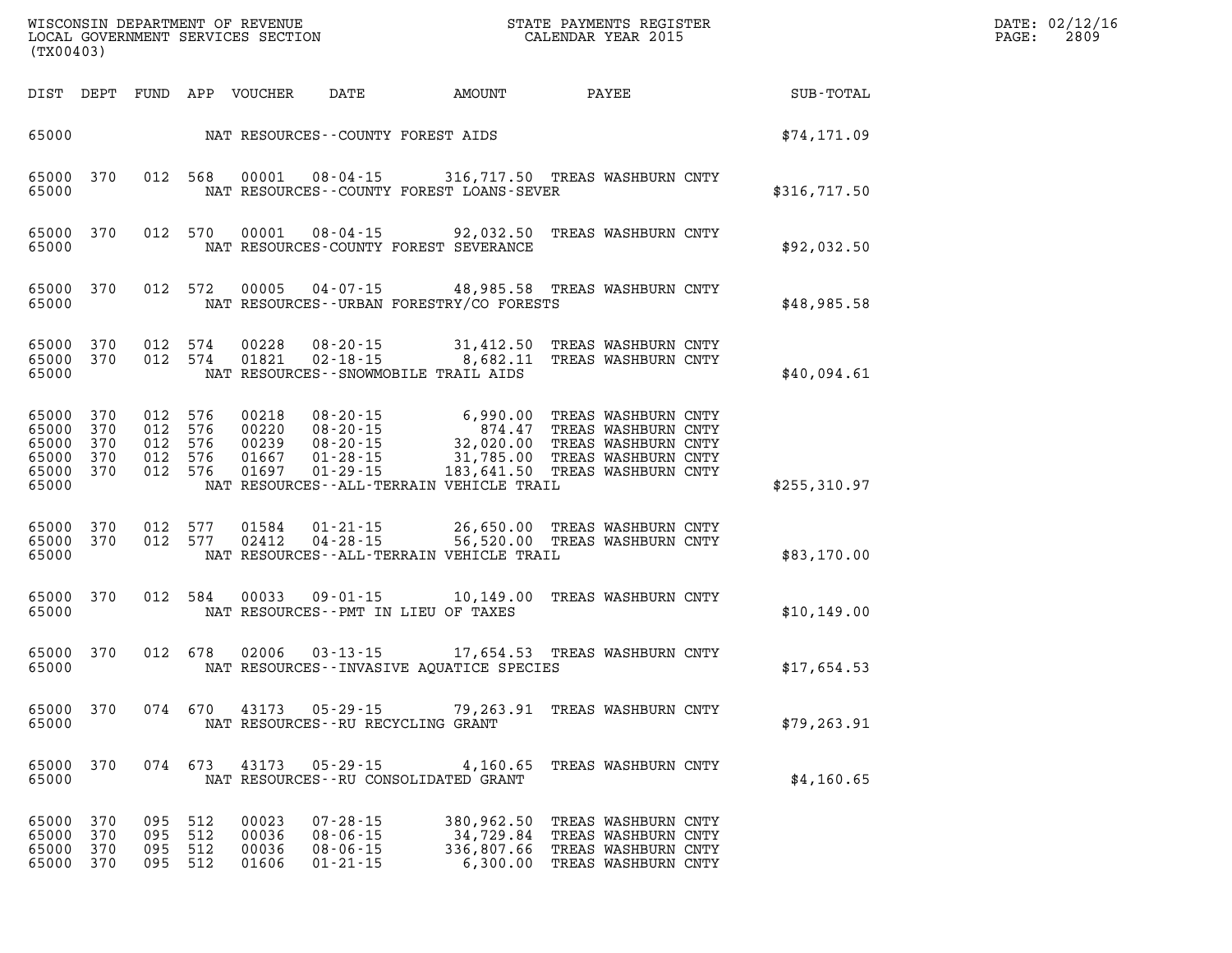| WISCONSIN DEPARTMENT OF REVENUE<br>LOCAL GOVERNMENT SERVICES SECTION<br>(TX00403)                                          |                                                                                         |                                                                                         |                                                                                         |                                                                                                                   |                                                                                                                                                                                                                                                                              |                                                                                                                                                                         | STATE PAYMENTS REGISTER<br>CALENDAR YEAR 2015                                                                                                                                                   |                                           | DATE: 02/12/1<br>2810<br>PAGE: |
|----------------------------------------------------------------------------------------------------------------------------|-----------------------------------------------------------------------------------------|-----------------------------------------------------------------------------------------|-----------------------------------------------------------------------------------------|-------------------------------------------------------------------------------------------------------------------|------------------------------------------------------------------------------------------------------------------------------------------------------------------------------------------------------------------------------------------------------------------------------|-------------------------------------------------------------------------------------------------------------------------------------------------------------------------|-------------------------------------------------------------------------------------------------------------------------------------------------------------------------------------------------|-------------------------------------------|--------------------------------|
| DIST DEPT                                                                                                                  |                                                                                         |                                                                                         |                                                                                         | FUND APP VOUCHER                                                                                                  | DATE                                                                                                                                                                                                                                                                         | AMOUNT                                                                                                                                                                  | PAYEE                                                                                                                                                                                           | SUB-TOTAL                                 |                                |
| 65000                                                                                                                      |                                                                                         |                                                                                         |                                                                                         |                                                                                                                   | NAT RESOURCES - - STEWARDSHIP 2000                                                                                                                                                                                                                                           |                                                                                                                                                                         |                                                                                                                                                                                                 | \$758,800.00                              |                                |
| 65000 395<br>65000                                                                                                         |                                                                                         |                                                                                         | 011 168                                                                                 | 50065                                                                                                             | 06-09-15<br>TRANSPORTATION--ELDERLY & DISABLED                                                                                                                                                                                                                               |                                                                                                                                                                         | 68,117.00 COUNTY OF WASHBURN                                                                                                                                                                    | \$68,117.00                               |                                |
| 65000<br>65000                                                                                                             | 395                                                                                     |                                                                                         | 011 170                                                                                 | 40470                                                                                                             | 02-24-15                                                                                                                                                                                                                                                                     | TRANSPORTATION--COUNTY FOREST ROAD AIDS                                                                                                                                 | 30,059.78 TREAS WASHBURN CO                                                                                                                                                                     | \$30,059.78                               |                                |
| 65000<br>65000<br>65000                                                                                                    | 395<br>395                                                                              |                                                                                         | 011 174<br>011 174                                                                      | 45372<br>63863                                                                                                    | $04 - 17 - 15$<br>$10 - 26 - 15$<br>TRANSPORTATION - - FLOOD DAMAGE AID                                                                                                                                                                                                      |                                                                                                                                                                         | 22,230.95 TREAS WASHBURN CO<br>481,081.05 TREAS WASHBURN CO                                                                                                                                     | \$503,312.00                              |                                |
| 65000<br>65000<br>65000<br>65000                                                                                           | 395<br>395<br>395                                                                       |                                                                                         | 011 190<br>011 190<br>011 190                                                           | 36065<br>52065<br>64065                                                                                           | $01 - 05 - 15$<br>$07 - 06 - 15$<br>$10 - 05 - 15$                                                                                                                                                                                                                           | TRANSPORTATION - - GENERAL TRANSP AIDS - GTA                                                                                                                            | 246,509.99 COUNTY OF WASHBURN<br>493,019.98 COUNTY OF WASHBURN<br>246,510.01 COUNTY OF WASHBURN                                                                                                 | \$986,039.98                              |                                |
| 65000<br>65000<br>65000                                                                                                    | - 395<br>395                                                                            |                                                                                         | 011 278<br>011 278                                                                      | 38148<br>68927                                                                                                    | $01 - 30 - 15$<br>$12 - 14 - 15$                                                                                                                                                                                                                                             | 150,000.00<br>3,989.19<br>TRANSPORTATION - - LRIP/TRIP/MSIP GRANTS                                                                                                      | TREAS WASHBURN CO<br>TREAS WASHBURN CO                                                                                                                                                          | \$153,989.19                              |                                |
| 65000<br>65000<br>65000<br>65000                                                                                           | 395<br>395<br>395                                                                       |                                                                                         | 011 568<br>011 568<br>011 568                                                           | 37628<br>45716<br>62121                                                                                           | $01 - 29 - 15$<br>$04 - 22 - 15$<br>$10 - 08 - 15$                                                                                                                                                                                                                           | 2,739.06<br>TRANSPORTATION-PRETRIAL INTOX DRIVER INT                                                                                                                    | WASHBURN CO<br>1,024.31 WASHBURN CO<br>1,236.63 WASHBURN CO                                                                                                                                     | \$5,000.00                                |                                |
| 65000<br>65000<br>65000<br>65000<br>65000<br>65000<br>65000<br>65000<br>65000<br>65000<br>65000<br>65000<br>65000<br>65000 | 435<br>435<br>435<br>435<br>435<br>435<br>435<br>435<br>435<br>435<br>435<br>435<br>435 | 005<br>005<br>005<br>005<br>005<br>005<br>005<br>005<br>005<br>005<br>005<br>005<br>005 | 000<br>000<br>000<br>000<br>000<br>000<br>000<br>000<br>000<br>000<br>000<br>000<br>000 | 90511<br>90514<br>90515<br>90517<br>90518<br>90519<br>90521<br>90600<br>90601<br>90604<br>90607<br>90609<br>90611 | $01 - 01 - 15$<br>$02 - 01 - 15$<br>$03 - 01 - 15$<br>$04 - 01 - 15$<br>$05 - 01 - 15$<br>$06 - 01 - 15$<br>$06 - 29 - 15$<br>$07 - 01 - 15$<br>$08 - 01 - 15$<br>$09 - 01 - 15$<br>$10 - 01 - 15$<br>$11 - 02 - 15$<br>$12 - 01 - 15$<br>HEALTH SERVICES - - STATE/FED AIDS | 47,374.00<br>37,319.00<br>75,848.00<br>77,417.00<br>82,608.00<br>47,491.00<br>35,980.00<br>57,939.00<br>33,094.00<br>379,493.00<br>141,979.00<br>25,397.00<br>20,616.00 | WASHBURN CO<br>WASHBURN CO<br>WASHBURN CO<br>WASHBURN CO<br>WASHBURN CO<br>WASHBURN CO<br>WASHBURN CO<br>WASHBURN CO<br>WASHBURN CO<br>WASHBURN CO<br>WASHBURN CO<br>WASHBURN CO<br>WASHBURN CO | \$1,062,555.00                            |                                |
| 65000<br>65000<br>65000<br>65000                                                                                           | 437<br>437<br>437<br>437                                                                | 005<br>005<br>005<br>005                                                                | 000<br>000<br>000<br>000                                                                | 00000<br>00000<br>00000<br>00000                                                                                  | $01 - 05 - 15$<br>$01 - 30 - 15$<br>$02 - 05 - 15$<br>$03 - 05 - 15$                                                                                                                                                                                                         | 6,412.48<br>35,961.46<br>13,690.10<br>78,055.33                                                                                                                         | WASHBURN<br>WASHBURN CHILD SUPPORT<br>WASHBURN<br>WASHBURN                                                                                                                                      | $^\star$<br>$\star$<br>$\star$<br>$\star$ |                                |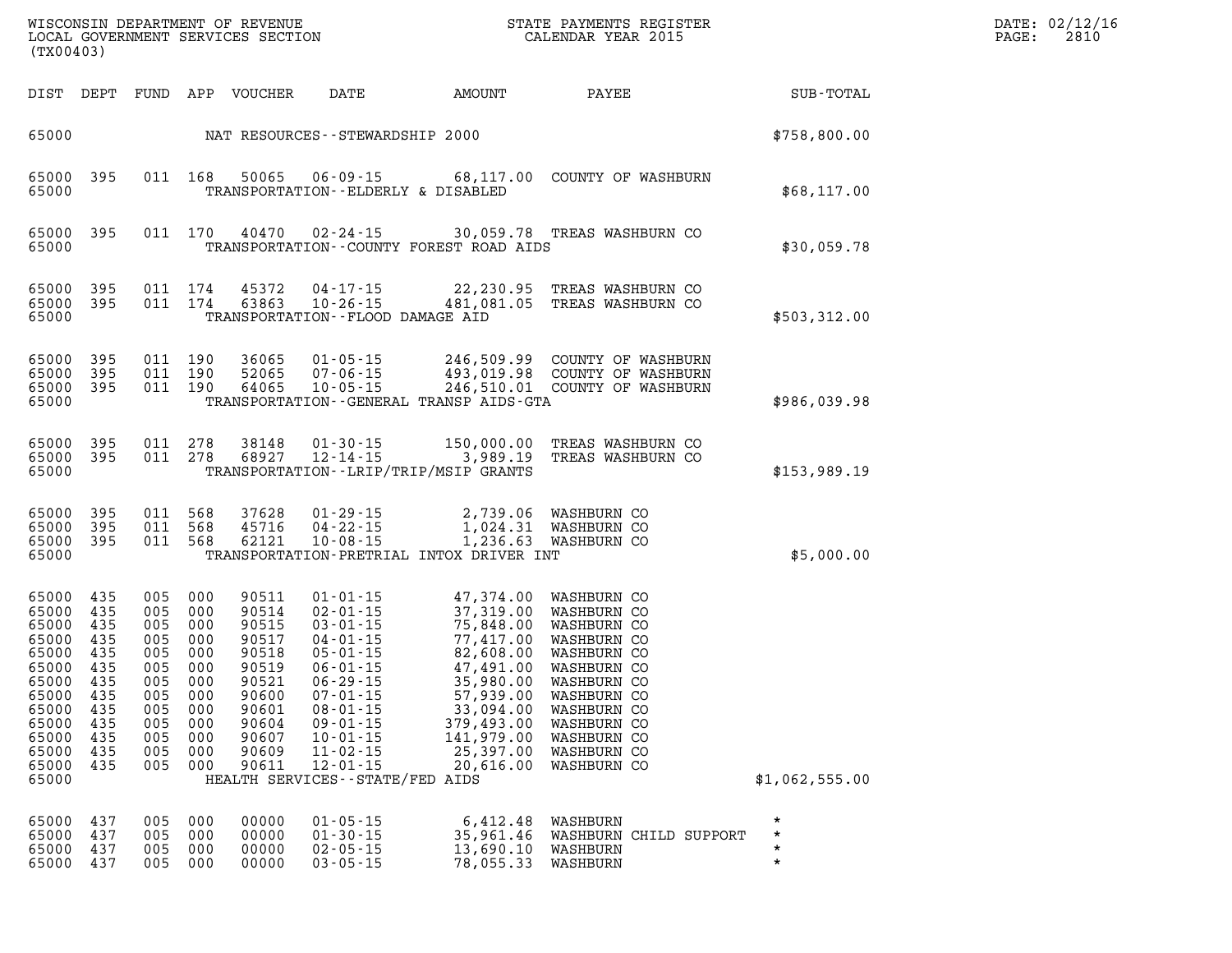| DIST                                                                                                                                                  | DEPT                                                                                                         | FUND                                                                                                         | APP                                                                                                          | <b>VOUCHER</b>                                                                                                                               | DATE                                                                                                                                                                                                                                                                                         | AMOUNT                                                                                                                                                                                                                                     | PAYEE                                                                                                                                                                                                                                                                                          | SUB-TOTAL                                                                                                                                                                  |
|-------------------------------------------------------------------------------------------------------------------------------------------------------|--------------------------------------------------------------------------------------------------------------|--------------------------------------------------------------------------------------------------------------|--------------------------------------------------------------------------------------------------------------|----------------------------------------------------------------------------------------------------------------------------------------------|----------------------------------------------------------------------------------------------------------------------------------------------------------------------------------------------------------------------------------------------------------------------------------------------|--------------------------------------------------------------------------------------------------------------------------------------------------------------------------------------------------------------------------------------------|------------------------------------------------------------------------------------------------------------------------------------------------------------------------------------------------------------------------------------------------------------------------------------------------|----------------------------------------------------------------------------------------------------------------------------------------------------------------------------|
| 65000<br>65000<br>65000<br>65000<br>65000<br>65000<br>65000<br>65000<br>65000<br>65000<br>65000<br>65000<br>65000<br>65000<br>65000<br>65000<br>65000 | 437<br>437<br>437<br>437<br>437<br>437<br>437<br>437<br>437<br>437<br>437<br>437<br>437<br>437<br>437<br>437 | 005<br>005<br>005<br>005<br>005<br>005<br>005<br>005<br>005<br>005<br>005<br>005<br>005<br>005<br>005<br>005 | 000<br>000<br>000<br>000<br>000<br>000<br>000<br>000<br>000<br>000<br>000<br>000<br>000<br>000<br>000<br>000 | 00000<br>00000<br>00000<br>00000<br>00000<br>00000<br>00000<br>00000<br>00000<br>00000<br>00000<br>00000<br>00000<br>00000<br>00000<br>00000 | $03 - 11 - 15$<br>$04 - 06 - 15$<br>$04 - 07 - 15$<br>$04 - 23 - 15$<br>$04 - 30 - 15$<br>$05 - 05 - 15$<br>$06 - 03 - 15$<br>$06 - 05 - 15$<br>$07 - 06 - 15$<br>$07 - 30 - 15$<br>$08 - 05 - 15$<br>$08 - 07 - 15$<br>$08 - 21 - 15$<br>$09 - 08 - 15$<br>$09 - 14 - 15$<br>$10 - 05 - 15$ | 7,870.77<br>14,235.75<br>38,491.90<br>.00<br>20,505.42<br>9,132.29<br>9,145.41<br>10,054.32<br>10,817.53<br>40,433.28<br>9,525.68<br>8,910.35<br>939.00<br>11,934.77<br>209,485.00<br>12,447.08<br>CHILDREN & FAMILIES--STATE/FEDERAL AIDS | WASHBURN CHILD SUPPORT<br>WASHBURN<br>WASHBURN CHILD SUPPORT<br>WASHBURN<br>WASHBURN CHILD SUPPORT<br>WASHBURN<br>WASHBURN CHILD SUPPORT<br>WASHBURN<br>WASHBURN<br>WASHBURN CHILD SUPPORT<br>WASHBURN<br>WASHBURN CHILD SUPPORT<br>WASHBURN CHILD SUPPORT<br>WASHBURN<br>WASHBURN<br>WASHBURN | $\star$<br>$\star$<br>$\star$<br>*<br>*<br>$\star$<br>*<br>$\star$<br>$\star$<br>$\star$<br>$\star$<br>$\star$<br>$\star$<br>$\star$<br>$\star$<br>$\star$<br>\$548,047.92 |
| 65000<br>65000                                                                                                                                        | 455                                                                                                          | 002                                                                                                          | 221                                                                                                          | 14                                                                                                                                           | $07 - 21 - 15$                                                                                                                                                                                                                                                                               | 460.00<br>JUSTICE--LAW ENFORCEMENT SERVICES AID                                                                                                                                                                                            | TREAS WASHBURN CNTY                                                                                                                                                                                                                                                                            | \$460.00                                                                                                                                                                   |
| 65000<br>65000                                                                                                                                        | 455                                                                                                          | 002                                                                                                          | 231                                                                                                          | 11                                                                                                                                           | $03 - 19 - 15$<br>JUSTICE - - LAW ENFORCEMENT TRAINING                                                                                                                                                                                                                                       | 4,480.00                                                                                                                                                                                                                                   | TREAS WASHBURN CNTY                                                                                                                                                                                                                                                                            | \$4,480.00                                                                                                                                                                 |
| 65000<br>65000<br>65000                                                                                                                               | 455<br>455                                                                                                   | 002<br>002                                                                                                   | 532<br>532                                                                                                   | 04<br>12                                                                                                                                     | $03 - 09 - 15$<br>$07 - 27 - 15$                                                                                                                                                                                                                                                             | 18,268.80<br>17,284.72<br>JUSTICE--VICTIM/WITNESS ASSISTANCE SERV                                                                                                                                                                          | TREAS WASHBURN CNTY<br>TREAS WASHBURN CNTY                                                                                                                                                                                                                                                     | \$35,553.52                                                                                                                                                                |
| 65000<br>65000<br>65000                                                                                                                               | 465<br>465                                                                                                   | 002<br>002                                                                                                   | 337<br>337                                                                                                   | 01030<br>01383                                                                                                                               | $01 - 20 - 15$<br>$06 - 24 - 15$                                                                                                                                                                                                                                                             | 2,466.00<br>2,432.50<br>MILITARY AFFAIRS-EMERGENCY MGMT PLANNING                                                                                                                                                                           | TREAS WASHBURN CNTY<br>TREAS WASHBURN CNTY                                                                                                                                                                                                                                                     | \$4,898.50                                                                                                                                                                 |
| 65000<br>65000<br>65000<br>65000<br>65000                                                                                                             | 465<br>465<br>465<br>465                                                                                     | 002<br>002<br>002<br>002                                                                                     | 342<br>342<br>342<br>342                                                                                     | 00247<br>00849<br>00946<br>01453                                                                                                             | $09 - 28 - 15$<br>$04 - 06 - 15$<br>$01 - 15 - 15$<br>$06 - 25 - 15$                                                                                                                                                                                                                         | 741.75<br>474.72<br>15,475.90<br>15,489.83<br>MILITARY AFFAIRS-EMERGENCY MGMT-FED FUND                                                                                                                                                     | TREAS WASHBURN CNTY<br>TREAS WASHBURN CNTY<br>TREAS WASHBURN CNTY<br>TREAS WASHBURN CNTY                                                                                                                                                                                                       | \$32,182.20                                                                                                                                                                |
| 65000<br>65000                                                                                                                                        | 465                                                                                                          | 072                                                                                                          | 365                                                                                                          | 00733                                                                                                                                        | $02 - 27 - 15$                                                                                                                                                                                                                                                                               | 9,668.65<br>MILITARY AFFAIRS - - EMERGENCY MANAGEMENT                                                                                                                                                                                      | TREAS WASHBURN CNTY                                                                                                                                                                                                                                                                            | \$9,668.65                                                                                                                                                                 |
| 65000<br>65000                                                                                                                                        | 485                                                                                                          | 002                                                                                                          | 127                                                                                                          | 06065                                                                                                                                        | $06 - 12 - 15$<br>VETERANS AFFAIRS GRANTS                                                                                                                                                                                                                                                    | 850.00                                                                                                                                                                                                                                     | TREAS WASHBURN CNTY                                                                                                                                                                                                                                                                            | \$850.00                                                                                                                                                                   |
| 65000                                                                                                                                                 | 485                                                                                                          | 082                                                                                                          | 267                                                                                                          | 06065                                                                                                                                        | $06 - 12 - 15$                                                                                                                                                                                                                                                                               | 3,825.00                                                                                                                                                                                                                                   | TREAS WASHBURN CNTY                                                                                                                                                                                                                                                                            |                                                                                                                                                                            |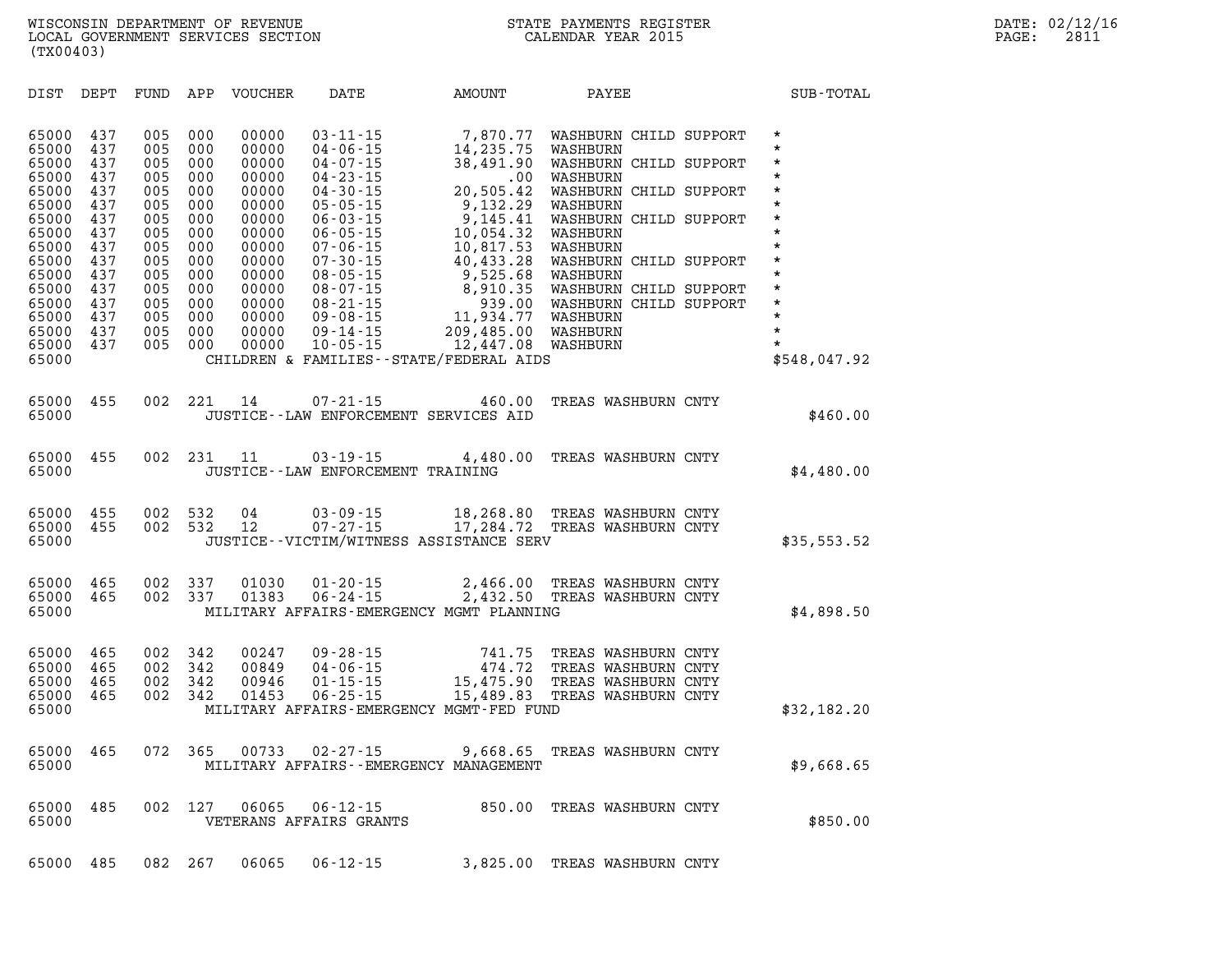| $\mathtt{DATE}$ : | 02/12/16 |
|-------------------|----------|
| PAGE:             | 2812     |

| (TX00403)                                                                                                                                                                                                   |                                                                                                                                                               |                                                                                                       |                                                                                                                                                                                               |                                                                                                                                                                                                             |                                                                                                                                                                                                    |                                                                                                            |                                                                                                                                                                                                                                                                                                                                                                                                                                                                                                       | $R = \frac{1}{2}$ | DATE: 02/12/1<br>PAGE:<br>2812 |
|-------------------------------------------------------------------------------------------------------------------------------------------------------------------------------------------------------------|---------------------------------------------------------------------------------------------------------------------------------------------------------------|-------------------------------------------------------------------------------------------------------|-----------------------------------------------------------------------------------------------------------------------------------------------------------------------------------------------|-------------------------------------------------------------------------------------------------------------------------------------------------------------------------------------------------------------|----------------------------------------------------------------------------------------------------------------------------------------------------------------------------------------------------|------------------------------------------------------------------------------------------------------------|-------------------------------------------------------------------------------------------------------------------------------------------------------------------------------------------------------------------------------------------------------------------------------------------------------------------------------------------------------------------------------------------------------------------------------------------------------------------------------------------------------|-------------------|--------------------------------|
|                                                                                                                                                                                                             |                                                                                                                                                               |                                                                                                       |                                                                                                                                                                                               | DIST DEPT FUND APP VOUCHER                                                                                                                                                                                  |                                                                                                                                                                                                    |                                                                                                            | DATE AMOUNT PAYEE SUB-TOTAL                                                                                                                                                                                                                                                                                                                                                                                                                                                                           |                   |                                |
|                                                                                                                                                                                                             |                                                                                                                                                               |                                                                                                       |                                                                                                                                                                                               |                                                                                                                                                                                                             | 65000    VETERANS AFFAIRS - GRANTS TO COUNTIES                                                                                                                                                     |                                                                                                            | \$3,825.00                                                                                                                                                                                                                                                                                                                                                                                                                                                                                            |                   |                                |
| 65000 485<br>65000                                                                                                                                                                                          |                                                                                                                                                               |                                                                                                       |                                                                                                                                                                                               |                                                                                                                                                                                                             | VETERANS AFFAIRS - - GRANTS                                                                                                                                                                        |                                                                                                            | 082 280 03015 01-02-15 8,141.46 TREAS WASHBURN CNTY                                                                                                                                                                                                                                                                                                                                                                                                                                                   | \$8,141.46        |                                |
| 65000                                                                                                                                                                                                       | 65000 485                                                                                                                                                     |                                                                                                       |                                                                                                                                                                                               | 083 370 06065                                                                                                                                                                                               | VETERANS AFFAIRS - GRANTS TO COUNTIES                                                                                                                                                              |                                                                                                            | 06-12-15 3,825.00 TREAS WASHBURN CNTY                                                                                                                                                                                                                                                                                                                                                                                                                                                                 | \$3,825.00        |                                |
| 65000<br>65000<br>65000<br>65000<br>65000<br>65000<br>65000<br>65000<br>65000<br>65000<br>65000<br>65000<br>65000<br>65000<br>65000                                                                         | 505<br>505<br>505<br>505<br>505<br>505<br>505<br>505<br>505<br>505<br>505<br>505<br>505<br>505<br>65000 505                                                   |                                                                                                       | 002 155<br>002 155<br>002 155<br>002 155<br>002 155<br>002 155<br>002 155<br>002 155<br>002 155<br>002 155<br>002 155<br>002 155<br>002 155<br>002 155<br>002 155                             | 60111<br>60398<br>60430<br>60533<br>60533<br>60671<br>60671<br>60715<br>60715<br>60793<br>60793<br>60832<br>60832<br>60873<br>60873                                                                         | DOA-HOUSING ASSISTANCE-FEDERAL FUNDS                                                                                                                                                               |                                                                                                            | 09-09-15<br>01-06-15<br>3,205.85<br>3,447.77<br>TREAS WASHBURN CNTY<br>01-23-15<br>4,060.85<br>TREAS WASHBURN CNTY<br>02-24-15<br>1,801.71<br>TREAS WASHBURN CNTY<br>04-23-15<br>1,301.20<br>TREAS WASHBURN CNTY<br>04-23-15<br>5,951.06<br>TREAS WASHBURN CN                                                                                                                                                                                                                                         | \$36,918.03       |                                |
| 65000<br>65000<br>65000<br>65000<br>65000<br>65000<br>65000<br>65000<br>65000<br>65000<br>65000<br>65000<br>65000<br>65000<br>65000<br>65000<br>65000<br>65000<br>65000<br>65000<br>65000<br>65000<br>65000 | 505<br>505<br>505<br>505<br>505<br>505<br>505<br>505<br>505<br>505<br>505<br>505<br>505<br>505<br>505<br>505<br>505<br>505<br>505<br>505<br>505<br>505<br>505 | 035<br>035<br>035<br>035<br>035<br>035<br>035<br>035<br>035<br>035<br>035<br>035<br>035<br>035<br>035 | 035 371<br>035 371<br>035 371<br>035 371<br>371<br>371<br>371<br>035 371<br>371<br>035 371<br>035 371<br>035 371<br>371<br>371<br>371<br>371<br>371<br>371<br>371<br>371<br>371<br>371<br>371 | 60111<br>60111<br>60111<br>60398<br>60398<br>60398<br>60430<br>60430<br>60533<br>60533<br>60533<br>60671<br>60671<br>60671<br>60715<br>60793<br>60793<br>60793<br>60832<br>60832<br>60832<br>60873<br>60873 | $04 - 23 - 15$<br>$04 - 23 - 15$<br>$05 - 21 - 15$<br>$06 - 08 - 15$<br>$06 - 08 - 15$<br>$06 - 08 - 15$<br>$06 - 23 - 15$<br>$06 - 23 - 15$<br>$06 - 23 - 15$<br>$07 - 07 - 15$<br>$07 - 07 - 15$ | 600.53<br>750.63<br>270.87<br>949.77<br>511.01<br>980.38<br>250.00<br>350.18<br>291.82<br>801.47<br>549.53 | 09 - 09 - 15 498.61 TREAS WASHBURN CNTY<br>09 - 09 - 15 186.04 TREAS WASHBURN CNTY<br>09 - 09 - 15 1,776.13 TREAS WASHBURN CNTY<br>01 - 06 - 15 1,540.49 TREAS WASHBURN CNTY<br>01 - 06 - 15 2,347.42 TREAS WASHBURN CNTY<br>01 - 23 - 1<br>TREAS WASHBURN CNTY<br>TREAS WASHBURN CNTY<br>TREAS WASHBURN CNTY<br>TREAS WASHBURN CNTY<br>TREAS WASHBURN CNTY<br>TREAS WASHBURN CNTY<br>TREAS WASHBURN CNTY<br>TREAS WASHBURN CNTY<br>TREAS WASHBURN CNTY<br>TREAS WASHBURN CNTY<br>TREAS WASHBURN CNTY |                   |                                |

**65000 505 035 371 60873 07-07-15 65.00 TREAS WASHBURN CNTY**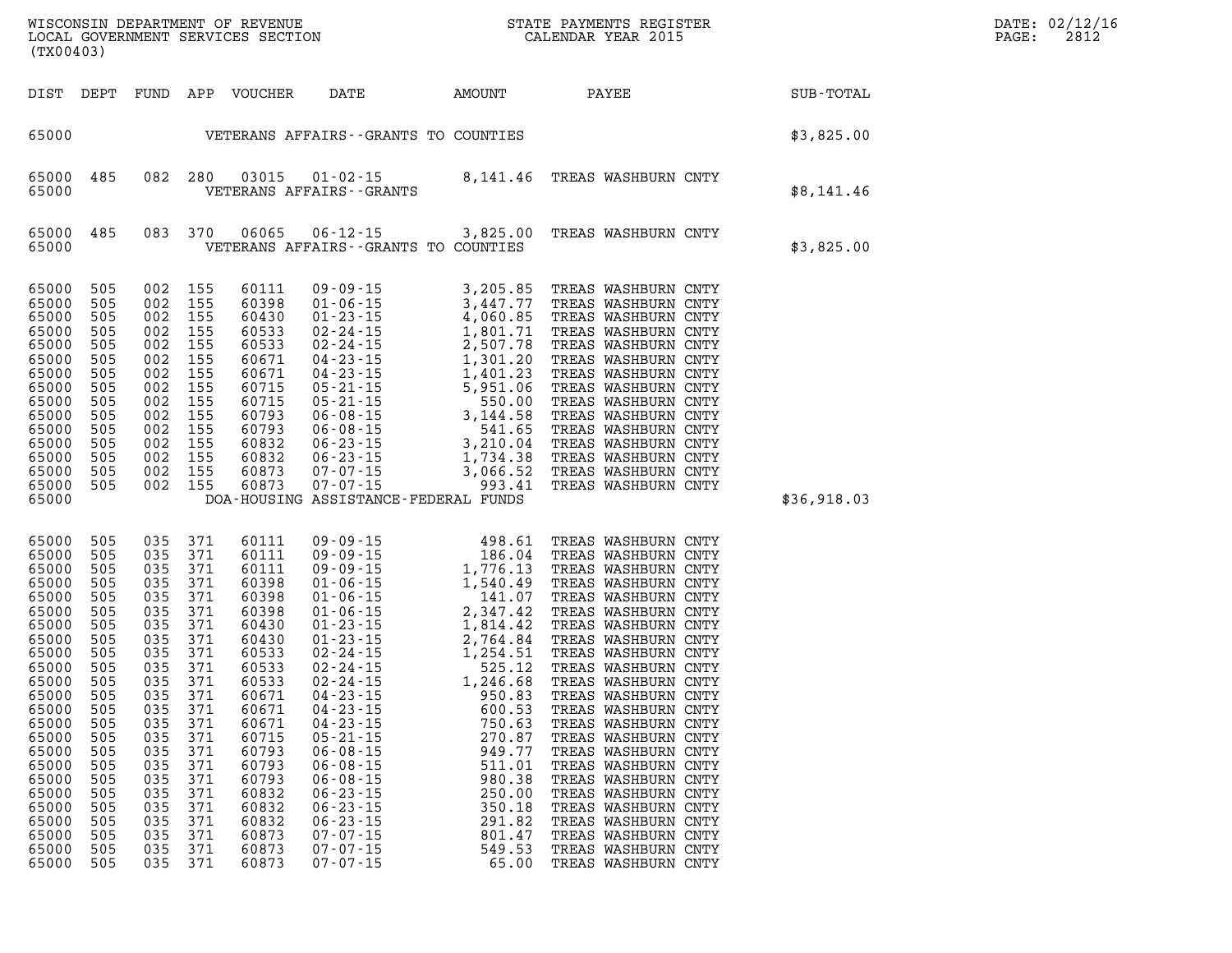| WISCONSIN DEPARTMENT OF REVENUE<br>LOCAL GOVERNMENT SERVICES SECTION<br>(TX00403) |            |            |            |                |                                                                |                                                                        | STATE PAYMENTS REGISTER<br>CALENDAR YEAR 2015 |                   | DATE: 02/12/16<br>2813<br>PAGE: |
|-----------------------------------------------------------------------------------|------------|------------|------------|----------------|----------------------------------------------------------------|------------------------------------------------------------------------|-----------------------------------------------|-------------------|---------------------------------|
| DIST                                                                              | DEPT       | FUND       | APP        | VOUCHER        | DATE                                                           | AMOUNT                                                                 | PAYEE                                         | SUB-TOTAL         |                                 |
| 65000                                                                             |            |            |            |                | DOA--PUBLIC BENEFITS FUND                                      |                                                                        |                                               | \$21,417.35       |                                 |
| 65000<br>65000<br>65000                                                           | 505<br>505 | 089<br>089 | 166<br>166 | 04958<br>09105 | $01 - 21 - 15$<br>$06 - 23 - 15$<br>DOA--LAND INFORMATION FUND | 1,000.00<br>63,968.00                                                  | TREAS WASHBURN CNTY<br>TREAS WASHBURN CNTY    | \$64,968.00       |                                 |
| 65000<br>65000                                                                    | 835        | 002        | 105        | 44630          | 07-27-15<br>REVENUE--STATE SHARED REVENUES                     | 20,943.09                                                              | TREAS WASHBURN CNTY                           | \$20,943.09       |                                 |
| 65000<br>65000                                                                    | 835        |            | 002 109    | 01065          | 07-27-15<br>REVENUE--EXEMPT COMPUTER AID                       | 19,379.00                                                              | TREAS WASHBURN CNTY                           | \$19,379.00       |                                 |
| 65000<br>65000<br>65000                                                           | 835<br>835 | 002<br>002 | 302<br>302 | 10122<br>11122 | 07-27-15<br>$07 - 27 - 15$                                     | 3,203,630.77<br>744,961.37<br>REVENUE-FIRST DOLLAR/SCHOOL LEVY CREDITS | TREAS WASHBURN CNTY<br>TREAS WASHBURN CNTY    | \$3,948,592.14    |                                 |
| 65000<br>65000                                                                    | 835        | 021        | 363        | 37261          | $03 - 23 - 15$<br>REVENUE - - LOTTERY CREDIT -                 |                                                                        | 512,156.04 TREAS WASHBURN CNTY                | \$512, 156.04     |                                 |
| 65000                                                                             |            |            |            |                | DISTRICT TOTAL APPROPRIATIONS                                  |                                                                        |                                               | \$10, 123, 161.77 |                                 |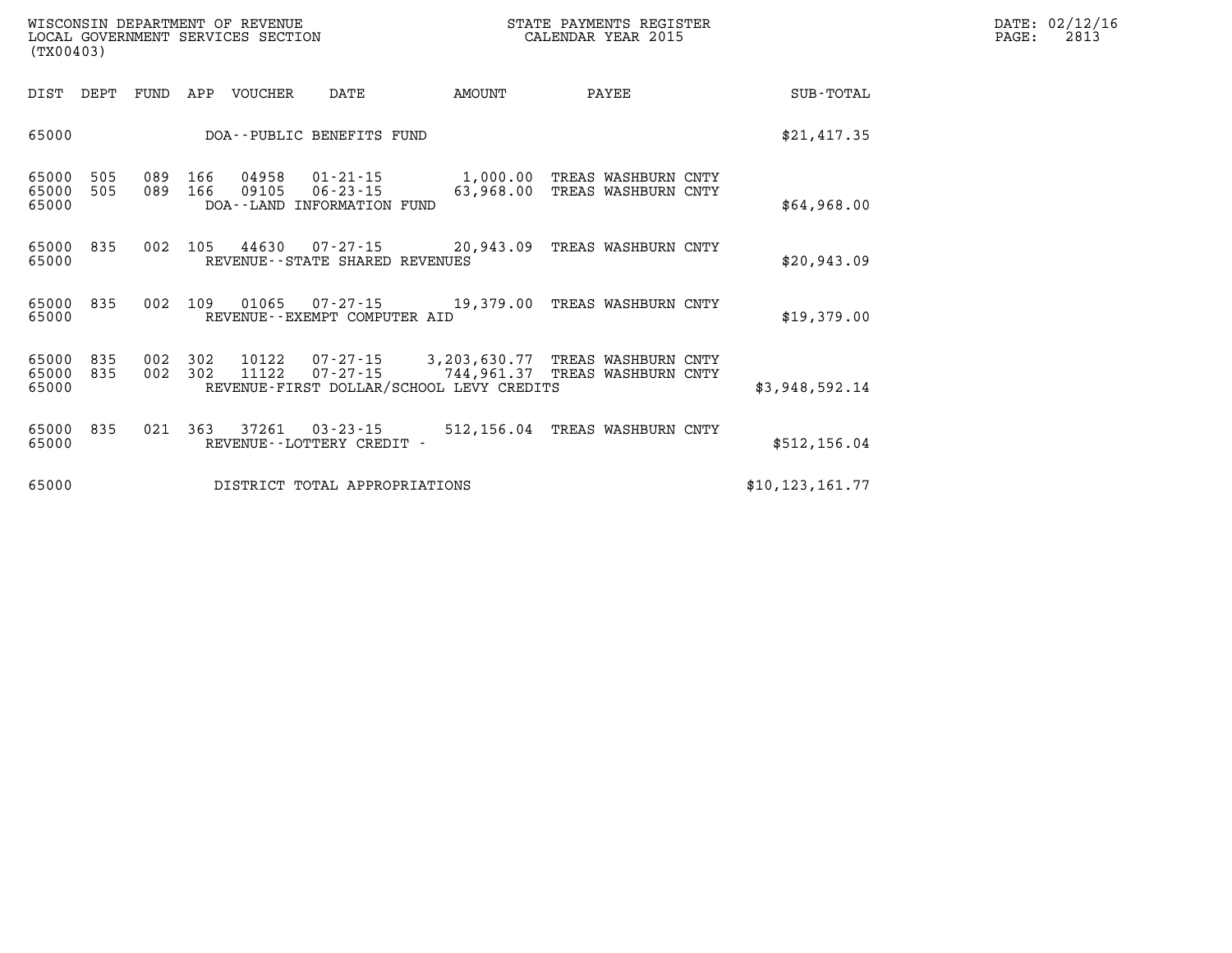| WISCONSIN DEPARTMENT OF REVENUE   | STATE PAYMENTS REGISTER |      | DATE: 02/12/16 |
|-----------------------------------|-------------------------|------|----------------|
| LOCAL GOVERNMENT SERVICES SECTION | CALENDAR YEAR 2015      | PAGE | 2814           |

|              |                                                                                              |                                                                      |                                                                                                    |                                  |                          |                          |                          | (TX00403)                                 |
|--------------|----------------------------------------------------------------------------------------------|----------------------------------------------------------------------|----------------------------------------------------------------------------------------------------|----------------------------------|--------------------------|--------------------------|--------------------------|-------------------------------------------|
| SUB-TOTAL    | PAYEE                                                                                        | AMOUNT                                                               | DATE                                                                                               | <b>VOUCHER</b>                   | APP                      | FUND                     | DEPT                     | DIST                                      |
| \$1,045.18   | TREAS TN BARRONETT                                                                           | 1,045.18<br>SAFETY/PROF SERV--FIRE INSURANCE DUES                    | $06 - 25 - 15$                                                                                     | 01651                            | 225                      | 002                      | 165                      | 65002<br>65002                            |
| \$2,008.13   | TREAS<br>TN BARRONETT<br>TREAS<br>TN BARRONETT                                               | 502.13<br>1,506.00<br>NAT RESOURCES--FOREST CROP/MFL/CO FOREST       | $06 - 02 - 15$<br>$06 - 02 - 15$                                                                   | 39695<br>39695                   | 571<br>571               | 012<br>012               | 370<br>370               | 65002<br>65002<br>65002                   |
| \$2.29       | TREAS<br>TN BARRONETT                                                                        | 2.29<br>NAT RESOURCES--AIDS IN LIEU OF TAXES                         | $04 - 03 - 15$                                                                                     | 20756                            | 579                      | 012                      | 370                      | 65002<br>65002                            |
| \$108,976.98 | TOWN OF<br>BARRONETT<br>TOWN OF<br>BARRONETT<br>TOWN OF<br>BARRONETT<br>TOWN OF<br>BARRONETT | 27,244.24<br>27,244.24<br>27,244.24<br>27, 244.26<br>TRANSP AIDS-GTA | $01 - 05 - 15$<br>$04 - 06 - 15$<br>$07 - 06 - 15$<br>$10 - 05 - 15$<br>TRANSPORTATION - - GENERAL | 39656<br>47656<br>55656<br>67656 | 191<br>191<br>191<br>191 | 011<br>011<br>011<br>011 | 395<br>395<br>395<br>395 | 65002<br>65002<br>65002<br>65002<br>65002 |
| \$4,370.40   | TREAS<br>TN BARRONETT                                                                        | 4,370.40                                                             | $07 - 27 - 15$<br>REVENUE--STATE SHARED REVENUES                                                   | 44608                            | 105                      | 002                      | 835                      | 65002<br>65002                            |
| \$116,402.98 |                                                                                              |                                                                      | DISTRICT TOTAL APPROPRIATIONS                                                                      |                                  |                          |                          |                          | 65002                                     |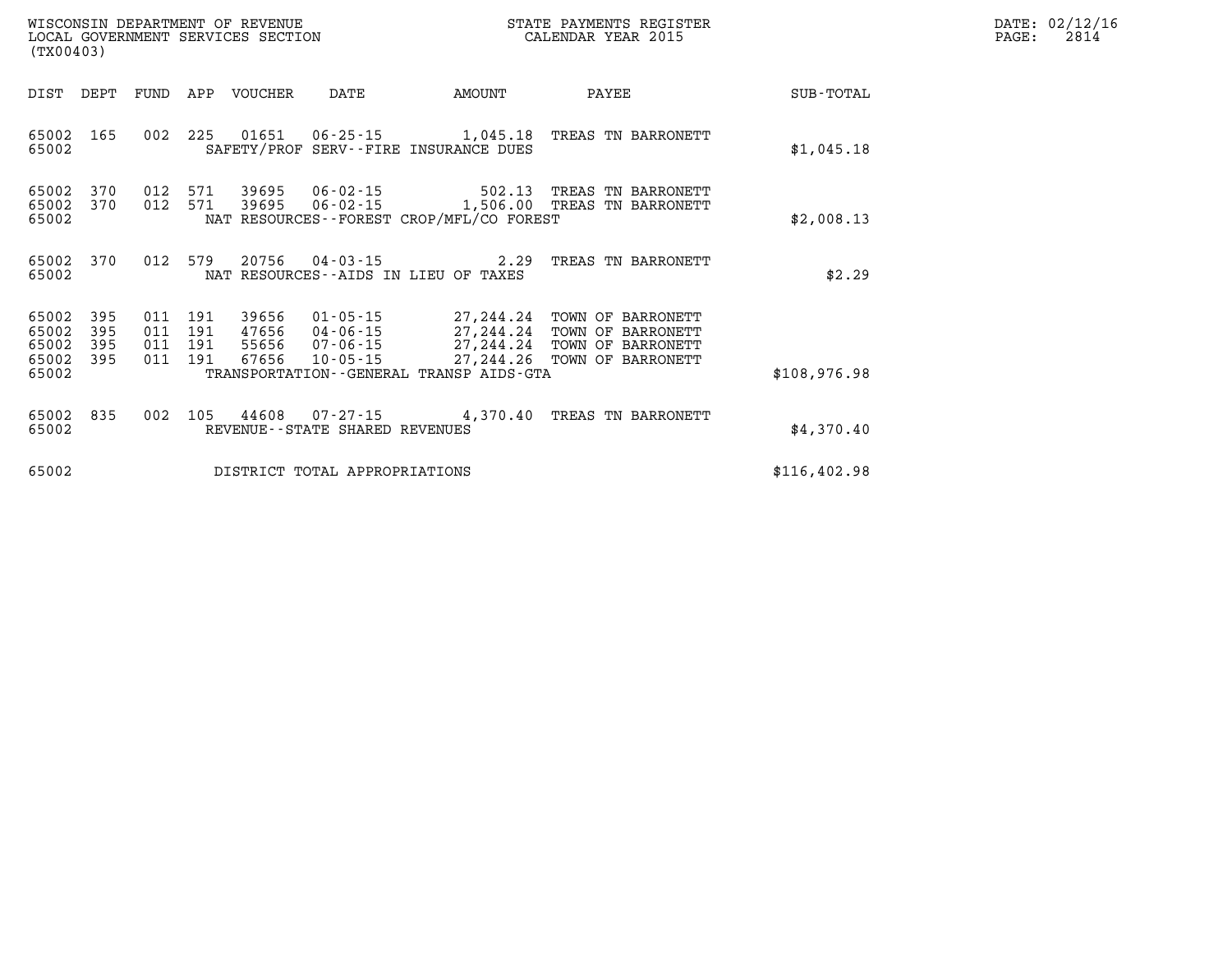| (TX00403)                                 |                          |                          |                          | WISCONSIN DEPARTMENT OF REVENUE<br>LOCAL GOVERNMENT SERVICES SECTION |                                                                      |                                                                                             | STATE PAYMENTS REGISTER<br>CALENDAR YEAR 2015                        |               |  |  |  |
|-------------------------------------------|--------------------------|--------------------------|--------------------------|----------------------------------------------------------------------|----------------------------------------------------------------------|---------------------------------------------------------------------------------------------|----------------------------------------------------------------------|---------------|--|--|--|
| DIST                                      | DEPT                     | FUND                     | APP                      | VOUCHER                                                              | DATE                                                                 | AMOUNT                                                                                      | PAYEE                                                                | SUB-TOTAL     |  |  |  |
| 65004<br>65004                            | 165                      | 002                      | 225                      | 01652                                                                | $06 - 25 - 15$                                                       | 2,572.04<br>SAFETY/PROF SERV--FIRE INSURANCE DUES                                           | TREAS TN BASHAW                                                      | \$2,572.04    |  |  |  |
| 65004<br>65004                            | 370                      | 012                      | 571                      | 39696                                                                |                                                                      | NAT RESOURCES - - FOREST CROP/MFL/CO FOREST                                                 | 06-02-15 228.04 TREAS TN BASHAW                                      | \$228.04      |  |  |  |
| 65004<br>65004<br>65004<br>65004          | 370<br>370<br>370        | 012<br>012<br>012        | 579<br>579<br>579        | 20757<br>20757<br>20757                                              | $04 - 03 - 15$<br>04-03-15<br>04-03-15                               | 246.56<br>8.28<br>419.22<br>NAT RESOURCES -- AIDS IN LIEU OF TAXES                          | TREAS TN BASHAW<br>TREAS TN BASHAW<br>TREAS TN BASHAW                | \$674.06      |  |  |  |
| 65004<br>65004<br>65004<br>65004<br>65004 | 395<br>395<br>395<br>395 | 011<br>011<br>011<br>011 | 191<br>191<br>191<br>191 | 39657<br>47657<br>55657<br>67657                                     | $01 - 05 - 15$<br>$04 - 06 - 15$<br>$07 - 06 - 15$<br>$10 - 05 - 15$ | 29,383.93<br>29,383.93<br>29,383.93<br>29,383.94<br>TRANSPORTATION--GENERAL TRANSP AIDS-GTA | TOWN OF BASHAW<br>TOWN OF BASHAW<br>TOWN OF BASHAW<br>TOWN OF BASHAW | \$117,535.73  |  |  |  |
| 65004<br>65004                            | 835                      | 002                      | 105                      | 44609                                                                | $07 - 27 - 15$<br>REVENUE - - STATE SHARED REVENUES                  | 4,203.57                                                                                    | TREAS TN BASHAW                                                      | \$4, 203.57   |  |  |  |
| 65004<br>65004                            | 835                      | 002                      | 109                      | 03540                                                                | $07 - 27 - 15$<br>REVENUE--EXEMPT COMPUTER AID                       | 2.00                                                                                        | TREAS TN BASHAW                                                      | \$2.00        |  |  |  |
| 65004                                     |                          |                          |                          |                                                                      | DISTRICT TOTAL APPROPRIATIONS                                        |                                                                                             |                                                                      | \$125, 215.44 |  |  |  |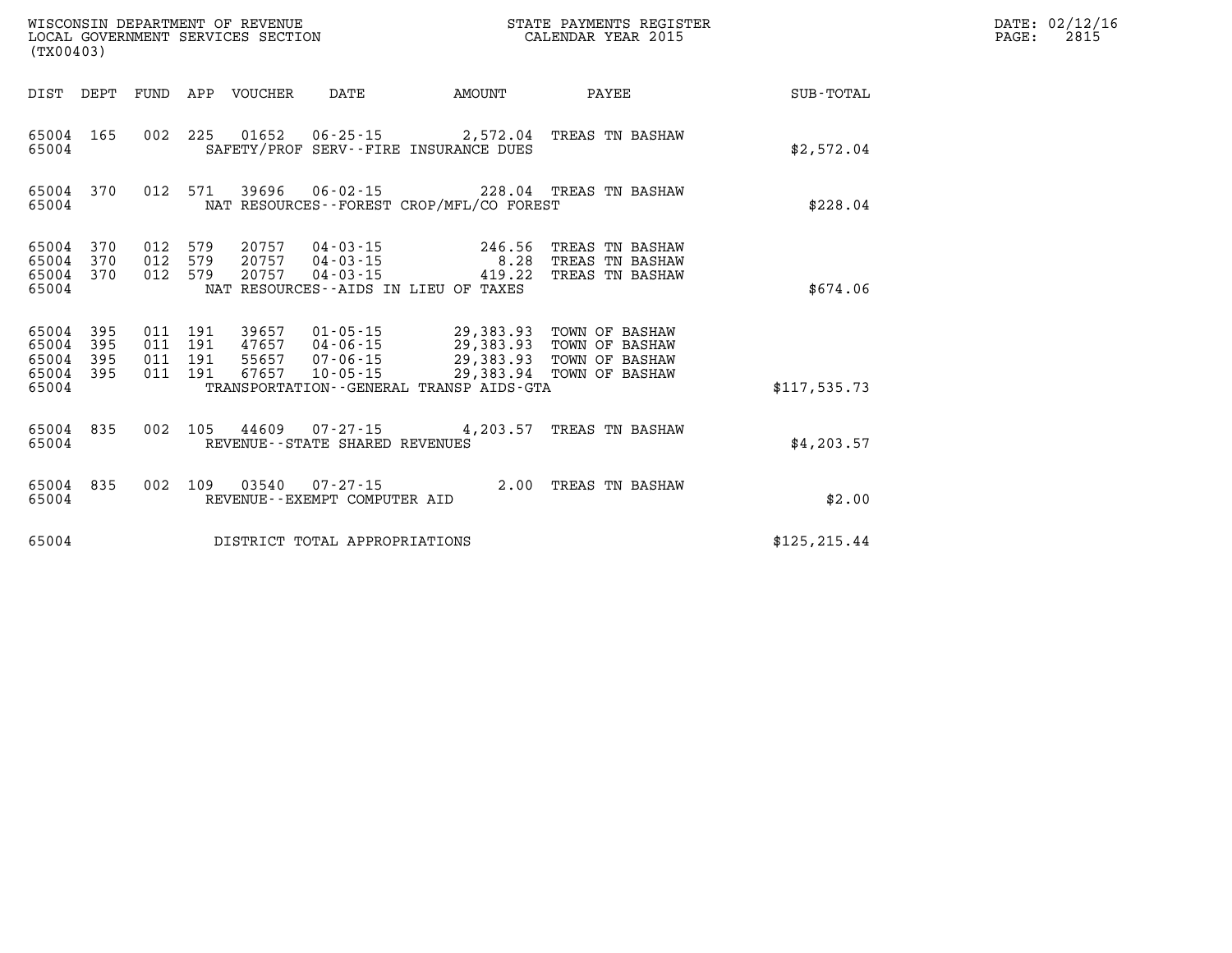| WISCONSIN DEPARTMENT OF REVENUE      | PAYMENTS REGISTER<br>3TATE | DATE: | 02/12/16 |
|--------------------------------------|----------------------------|-------|----------|
| GOVERNMENT SERVICES SECTION<br>LOCAL | CALENDAR YEAR 2015         | PAGE  | 2816     |

| (TX00403)                                             |     |  |                                     | $\begin{array}{ll}\n\text{LOCAL} & \text{GOVERIMENT} & \text{SERVICES} & \text{SECTION} \\ \text{CALENDAR} & \text{YEAR} & \text{2015}\n\end{array}$ |                                                                                                                                                            |              | PAGE: | 2816 |
|-------------------------------------------------------|-----|--|-------------------------------------|------------------------------------------------------------------------------------------------------------------------------------------------------|------------------------------------------------------------------------------------------------------------------------------------------------------------|--------------|-------|------|
|                                                       |     |  |                                     |                                                                                                                                                      | DIST DEPT FUND APP VOUCHER DATE AMOUNT PAYEE PAYER SUB-TOTAL                                                                                               |              |       |      |
| 65006 165<br>65006                                    |     |  |                                     | SAFETY/PROF SERV--FIRE INSURANCE DUES                                                                                                                | 002 225 01653 06-25-15 1,737.45 TREAS TN BASS LAKE                                                                                                         | \$1,737.45   |       |      |
| 65006 370<br>65006                                    |     |  |                                     | NAT RESOURCES--AIDS IN LIEU OF TAXES                                                                                                                 | 002 503 18183 02-20-15 1,416.00 TREAS TN BASS LAKE<br>193.58 TOWN SHARE                                                                                    | \$1,416.00   |       |      |
| 65006 370<br>65006 370<br>65006                       |     |  |                                     | NAT RESOURCES--FOREST CROP/MFL/CO FOREST                                                                                                             | 012 571 39697 06-02-15 481.53 TREAS TN BASS LAKE<br>012 571 39697 06-02-15 939.88 TREAS TN BASS LAKE                                                       | \$1,421.41   |       |      |
| 65006 370<br>65006 370<br>65006 370<br>65006          |     |  |                                     | NAT RESOURCES--AIDS IN LIEU OF TAXES                                                                                                                 | 012 579 20758 04-03-15 103.94 TREAS TN BASS LAKE<br>012 579 20758 04-03-15 140.80 TREAS TN BASS LAKE<br>012 579 20758 04-03-15 1,059.42 TREAS TN BASS LAKE | \$1,304.16   |       |      |
| 65006 395<br>65006 395<br>65006<br>65006 395<br>65006 | 395 |  |                                     | TRANSPORTATION--GENERAL TRANSP AIDS-GTA                                                                                                              |                                                                                                                                                            | \$100,433.22 |       |      |
| 65006 505<br>65006                                    |     |  |                                     | DOA--TRANSMISSION LINE FEE DISTRIBUTION                                                                                                              | 002 174 58240 04-30-15 26,484.00 TREAS TN BASS LAKE                                                                                                        | \$26,484.00  |       |      |
| 65006<br>65006                                        | 835 |  | REVENUE--STATE SHARED REVENUES      |                                                                                                                                                      | 002 105 44610 07-27-15 1,927.08 TREAS TN BASS LAKE                                                                                                         | \$1,927.08   |       |      |
| 65006 835<br>65006                                    |     |  | REVENUE--EXEMPT COMPUTER AID        |                                                                                                                                                      | 002 109 03541 07-27-15 17.00 TREAS TN BASS LAKE                                                                                                            | \$17.00      |       |      |
|                                                       |     |  | 65006 DISTRICT TOTAL APPROPRIATIONS |                                                                                                                                                      |                                                                                                                                                            | \$134,740.32 |       |      |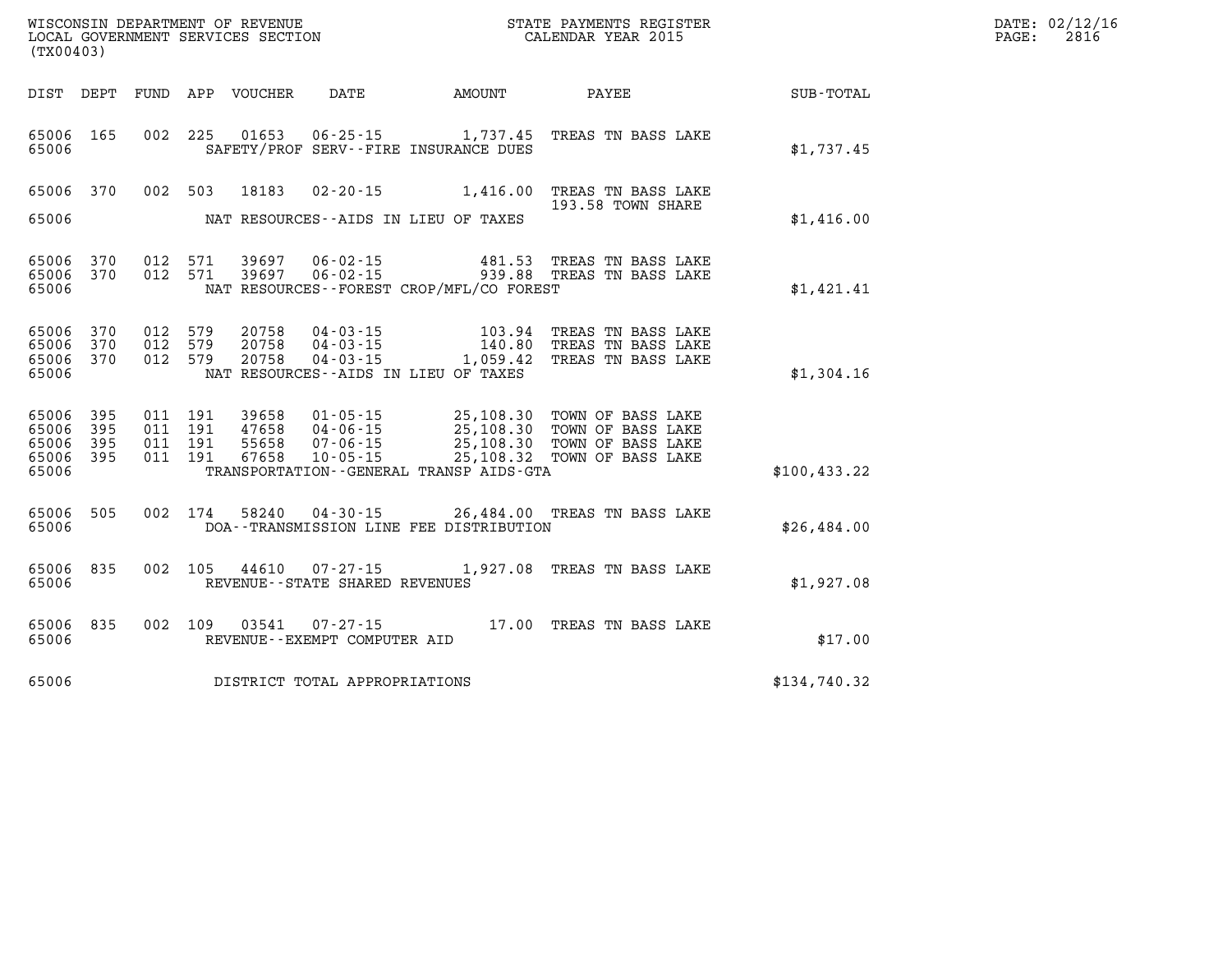| WISCONSIN DEPARTMENT OF REVENUE      | REGISTER<br>PAYMENTS<br>7ТАТЕ | DATE: | 02/12/16<br>$\pm 2/10$ |
|--------------------------------------|-------------------------------|-------|------------------------|
| LOCAL<br>GOVERNMENT SERVICES SECTION | CALENDAR YEAR 2015            | PAGE  | 2817                   |

| (TX00403)                                 |                          |                          |                          |                                  |                                                                      |                                                                                                  |                                                                                              |              |
|-------------------------------------------|--------------------------|--------------------------|--------------------------|----------------------------------|----------------------------------------------------------------------|--------------------------------------------------------------------------------------------------|----------------------------------------------------------------------------------------------|--------------|
| DIST                                      | DEPT                     | FUND                     | APP                      | VOUCHER                          | DATE                                                                 | <b>AMOUNT</b>                                                                                    | <b>PAYEE</b>                                                                                 | SUB-TOTAL    |
| 65008<br>65008                            | 165                      | 002                      | 225                      | 01654                            | $06 - 25 - 15$                                                       | 1,914.38<br>SAFETY/PROF SERV--FIRE INSURANCE DUES                                                | TREAS TN BEAVER BROOK                                                                        | \$1,914.38   |
| 65008                                     | 370                      | 002                      | 503                      | 17860                            | $01 - 12 - 15$                                                       | 23,663.56                                                                                        | TREAS TN BEAVER BROOK<br>1239.11 TOWN SHARE                                                  |              |
| 65008<br>65008                            | 370                      | 002                      | 503                      | 17860                            | $01 - 12 - 15$                                                       | 867.18<br>NAT RESOURCES--AIDS IN LIEU OF TAXES                                                   | TREAS TN BEAVER BROOK                                                                        | \$24,530.74  |
| 65008<br>65008<br>65008                   | 370<br>370               | 012<br>012               | 571<br>571               | 39698<br>39698                   | $06 - 02 - 15$<br>$06 - 02 - 15$                                     | 270.64<br>NAT RESOURCES - - FOREST CROP/MFL/CO FOREST                                            | TREAS TN BEAVER BROOK<br>895.19 TREAS TN BEAVER BROOK                                        | \$1,165.83   |
| 65008<br>65008<br>65008<br>65008          | 370<br>370<br>370        | 012<br>012<br>012        | 579<br>579<br>579        | 20759<br>20759<br>20759          | $04 - 03 - 15$<br>$04 - 03 - 15$<br>$04 - 03 - 15$                   | 1.76<br>923.07<br>140.02<br>NAT RESOURCES -- AIDS IN LIEU OF TAXES                               | TREAS TN BEAVER BROOK<br>TREAS TN BEAVER BROOK<br>TREAS TN BEAVER BROOK                      | \$1,064.85   |
| 65008<br>65008<br>65008<br>65008<br>65008 | 395<br>395<br>395<br>395 | 011<br>011<br>011<br>011 | 191<br>191<br>191<br>191 | 39659<br>47659<br>55659<br>67659 | $01 - 05 - 15$<br>$04 - 06 - 15$<br>$07 - 06 - 15$<br>$10 - 05 - 15$ | 17,340.75<br>17,340.75<br>17,340.75<br>17,340.75<br>TRANSPORTATION - - GENERAL TRANSP AIDS - GTA | TOWN OF BEAVER BROOK<br>TOWN OF BEAVER BROOK<br>TOWN OF BEAVER BROOK<br>TOWN OF BEAVER BROOK | \$69,363.00  |
| 65008<br>65008                            | 435                      | 005                      | 162                      | 01DHS                            | $09 - 11 - 15$                                                       | HS--AMBULANCE FUNDING ASSISTANCE GRANTS                                                          | 5,520.57 EAST TROY RESCUE SQUAD                                                              | \$5,520.57   |
| 65008<br>65008                            | 835                      | 002                      | 105                      | 44611                            | $07 - 27 - 15$<br>REVENUE - - STATE SHARED REVENUES                  | 4, 113.84                                                                                        | TREAS TN BEAVER BROOK                                                                        | \$4, 113.84  |
| 65008<br>65008                            | 835                      | 002                      | 109                      | 03542                            | $07 - 27 - 15$<br>REVENUE--EXEMPT COMPUTER AID                       | 68.00                                                                                            | TREAS TN BEAVER BROOK                                                                        | \$68.00      |
| 65008<br>65008                            | 835                      | 002                      | 501                      | 00004                            | $02 - 02 - 15$                                                       | 804.14<br>DOA-PAYMENT FOR MUNICIPAL SERVICES AID                                                 | TREAS TN BEAVER BROOK                                                                        | \$804.14     |
| 65008                                     |                          |                          |                          |                                  | DISTRICT TOTAL APPROPRIATIONS                                        |                                                                                                  |                                                                                              | \$108,545.35 |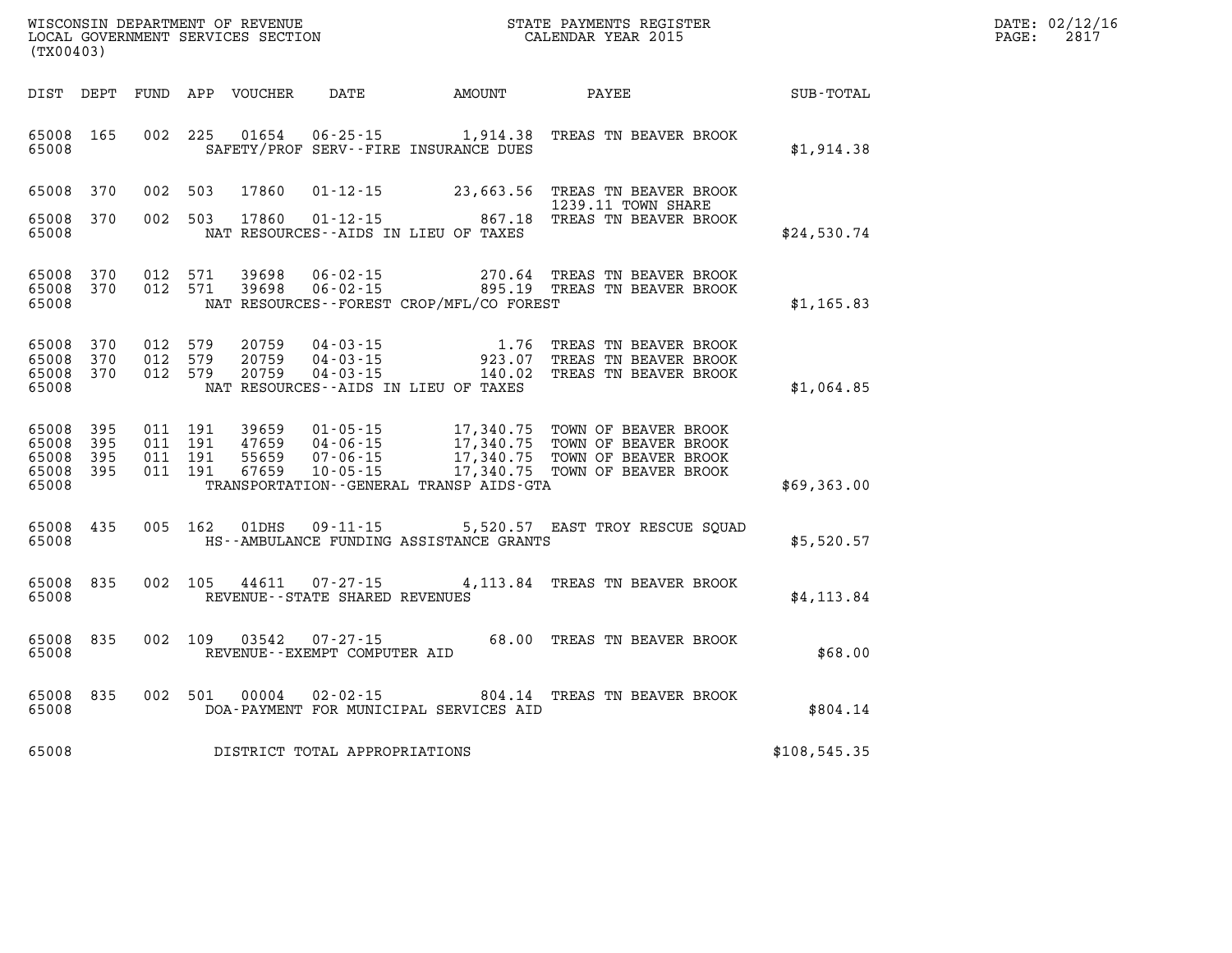| (TX00403)                                 |                          |         |                               | WISCONSIN DEPARTMENT OF REVENUE<br>LOCAL GOVERNMENT SERVICES SECTION |                                                                  |                                              | STATE PAYMENTS REGISTER<br>CALENDAR YEAR 2015                                                                                                                                                    |              | DATE: 02/12/16<br>$\mathtt{PAGE:}$<br>2818 |
|-------------------------------------------|--------------------------|---------|-------------------------------|----------------------------------------------------------------------|------------------------------------------------------------------|----------------------------------------------|--------------------------------------------------------------------------------------------------------------------------------------------------------------------------------------------------|--------------|--------------------------------------------|
|                                           |                          |         |                               |                                                                      |                                                                  | DIST DEPT FUND APP VOUCHER DATE AMOUNT PAYEE |                                                                                                                                                                                                  | SUB-TOTAL    |                                            |
| 65010                                     | 65010 165                |         |                               |                                                                      |                                                                  | SAFETY/PROF SERV--FIRE INSURANCE DUES        | 002 225 01655 06-25-15 5,600.14 TREAS TN BIRCHWOOD                                                                                                                                               | \$5,600.14   |                                            |
| 65010                                     | 65010 370                |         |                               |                                                                      |                                                                  | NAT RESOURCES-SEVERANCE/YIELD/WITHDRAWAL     | 000 001 05DNR 09-28-15 1,794.98 TREAS TOWN BIRCHWOOD                                                                                                                                             | \$1,794.98   |                                            |
| 65010                                     |                          |         |                               |                                                                      |                                                                  | NAT RESOURCES--AIDS IN LIEU OF TAXES         | 65010 370 002 503 18043 01-30-15 403.07 TREAS TN BIRCHWOOD<br>43.55 TOWN SHARE                                                                                                                   | \$403.07     |                                            |
| 65010                                     | 65010 370<br>65010 370   |         |                               |                                                                      |                                                                  | NAT RESOURCES--FOREST CROP/MFL/CO FOREST     | 012 571 39699 06-02-15 912.17 TREAS TN BIRCHWOOD<br>012 571 39699 06-02-15 5,961.49 TREAS TN BIRCHWOOD                                                                                           | \$6,873.66   |                                            |
| 65010                                     |                          |         |                               |                                                                      |                                                                  | NAT RESOURCES--AIDS IN LIEU OF TAXES         | 65010 370 012 579 20760 04-03-15 47.67 TREAS TN BIRCHWOOD<br>65010 370 012 579 20760 04-03-15 21.89 TREAS TN BIRCHWOOD                                                                           | \$69.56      |                                            |
| 65010<br>65010<br>65010<br>65010<br>65010 | 395<br>395<br>395<br>395 | 011 191 | 011 191<br>011 191<br>011 191 |                                                                      |                                                                  | TRANSPORTATION--GENERAL TRANSP AIDS-GTA      | 39660  01-05-15  29,330.64  TOWN OF BIRCHWOOD<br>47660  04-06-15  29,330.64  TOWN OF BIRCHWOOD<br>55660  07-06-15  29,330.64  TOWN OF BIRCHWOOD<br>67660  10-05-15  29,330.64  TOWN OF BIRCHWOOD | \$117,322.56 |                                            |
| 65010                                     | 65010 395                |         |                               |                                                                      |                                                                  | TRANSPORTATION - - LRIP/TRIP/MSIP GRANTS     | 011 278 43051 03-20-15 11,881.46 TREAS TN BIRCHWOOD                                                                                                                                              | \$11,881.46  |                                            |
| 65010                                     | 65010 835                |         |                               |                                                                      | REVENUE--STATE SHARED REVENUES                                   |                                              | 002 105 44612 07-27-15 1,640.54 TREAS TN BIRCHWOOD                                                                                                                                               | \$1,640.54   |                                            |
| 65010                                     |                          |         |                               |                                                                      | 65010 835 002 109 03543 07-27-15<br>REVENUE--EXEMPT COMPUTER AID |                                              | 3.00 TREAS TN BIRCHWOOD                                                                                                                                                                          | \$3.00       |                                            |
| 65010                                     |                          |         |                               |                                                                      | DISTRICT TOTAL APPROPRIATIONS                                    |                                              |                                                                                                                                                                                                  | \$145,588.97 |                                            |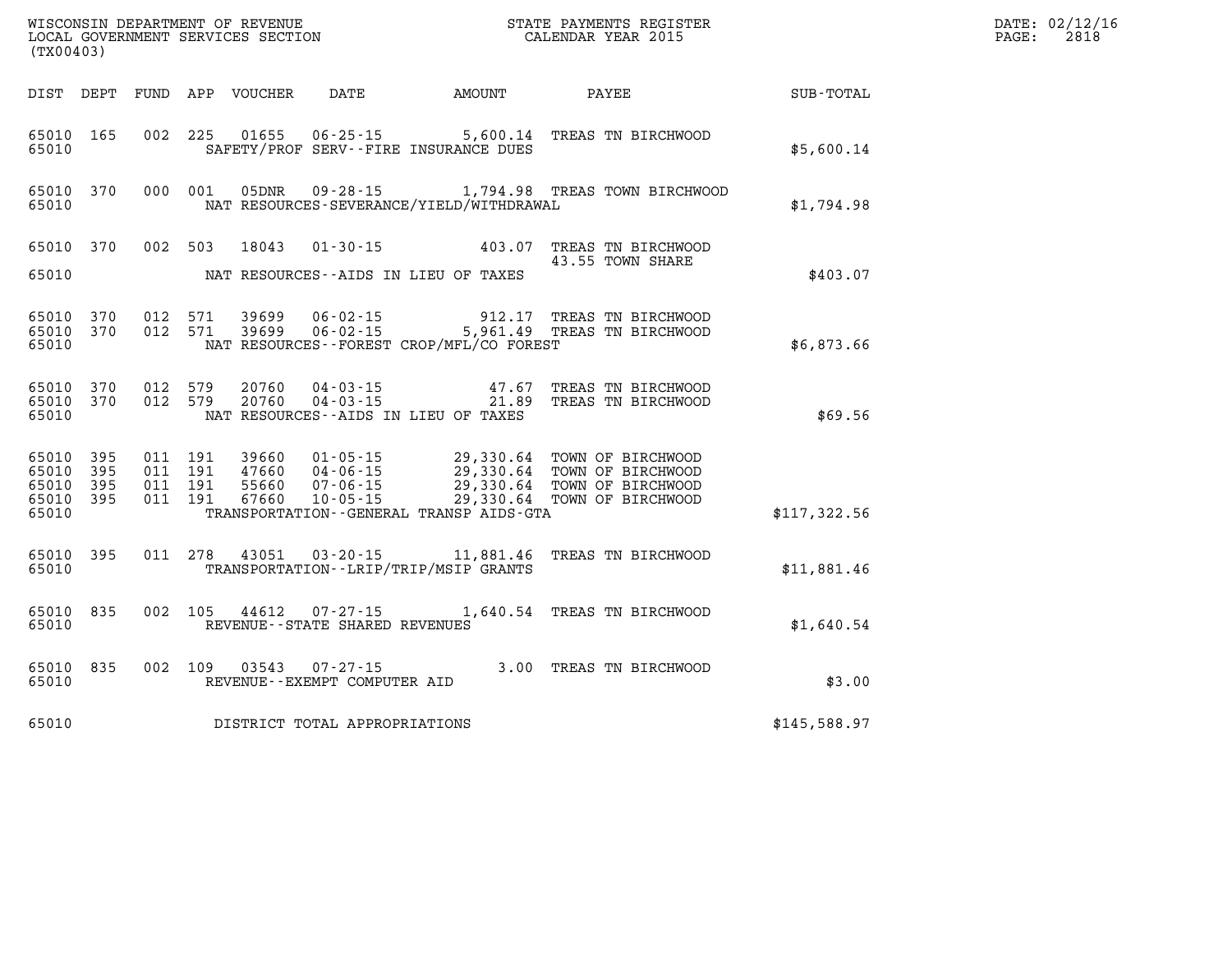| $\texttt{DATE}$ : | 02/12/16 |
|-------------------|----------|
| PAGE:             | 2819     |

| (TX00403)                                                      |            |  |  |                                |                                |                                              |                                                                                                                                                                                                                                                                                                                                                               |             | DATE: 02/12/1<br>PAGE:<br>2819 |
|----------------------------------------------------------------|------------|--|--|--------------------------------|--------------------------------|----------------------------------------------|---------------------------------------------------------------------------------------------------------------------------------------------------------------------------------------------------------------------------------------------------------------------------------------------------------------------------------------------------------------|-------------|--------------------------------|
|                                                                |            |  |  |                                |                                |                                              |                                                                                                                                                                                                                                                                                                                                                               |             |                                |
| 65012 165<br>65012                                             |            |  |  |                                |                                | SAFETY/PROF SERV--FIRE INSURANCE DUES        | 002 225 01656 06-25-15 1,081.25 TREAS TN BROOKLYN                                                                                                                                                                                                                                                                                                             | \$1,081.25  |                                |
| 65012 370<br>65012                                             |            |  |  |                                |                                | NAT RESOURCES-SEVERANCE/YIELD/WITHDRAWAL     | 000 001 05DNR 09-28-15 1,048.06 TREAS TOWN BROOKLYN                                                                                                                                                                                                                                                                                                           | \$1,048.06  |                                |
| 65012 370<br>65012 370                                         |            |  |  | 002 503 17861<br>002 503 17861 |                                |                                              | 01-12-15 627.28 TREAS TN BROOKLYN<br>01-12-15 1,352.35 TREAS TN BROOKLYN<br>166.91 TOWN SHARE                                                                                                                                                                                                                                                                 |             |                                |
| 65012                                                          |            |  |  |                                |                                | NAT RESOURCES--AIDS IN LIEU OF TAXES         | 166.91 TOWN SHARE                                                                                                                                                                                                                                                                                                                                             | \$1,979.63  |                                |
| 65012 370<br>65012 370<br>65012                                |            |  |  |                                |                                | NAT RESOURCES - FOREST CROP/MFL/CO FOREST    | 012 571 39700 06-02-15 693.77 TREAS TN BROOKLYN<br>012 571 39700 06-02-15 1,729.11 TREAS TN BROOKLYN                                                                                                                                                                                                                                                          | \$2,422.88  |                                |
| 65012 370<br>65012<br>65012<br>65012 370<br>65012 370<br>65012 | 370<br>370 |  |  |                                |                                | NAT RESOURCES--AIDS IN LIEU OF TAXES         | $\begin{array}{cccc} 012 & 579 & 20761 & 04\cdot 03\cdot 15 & 6\cdot 40 & \text{TREAS TN BROOKLYN} \\ 012 & 579 & 20761 & 04\cdot 03\cdot 15 & 3\cdot 50 & \text{TREAS TN BROOKLYN} \\ 012 & 579 & 20761 & 04\cdot 03\cdot 15 & 9\cdot 60 & \text{TREAS TN BROOKLYN} \\ 012 & 579 & 20761 & 04\cdot 03\cdot 15 & 104\cdot 00 & \text{TREAS TN BROOKLYN} \\ 0$ | \$219.50    |                                |
| 65012 395<br>65012<br>65012 395<br>65012 395<br>65012          | 395        |  |  |                                |                                | TRANSPORTATION - - GENERAL TRANSP AIDS - GTA |                                                                                                                                                                                                                                                                                                                                                               | \$64,364.46 |                                |
| 65012 835<br>65012                                             |            |  |  | 002 105 44613                  | REVENUE--STATE SHARED REVENUES |                                              | 07-27-15 2,271.99 TREAS TN BROOKLYN                                                                                                                                                                                                                                                                                                                           | \$2,271.99  |                                |
| 65012 835<br>65012                                             |            |  |  | 002 109 03544                  | REVENUE--EXEMPT COMPUTER AID   |                                              | 07-27-15 $1.00$ TREAS TN BROOKLYN                                                                                                                                                                                                                                                                                                                             | \$1.00      |                                |
| 65012                                                          |            |  |  |                                | DISTRICT TOTAL APPROPRIATIONS  |                                              |                                                                                                                                                                                                                                                                                                                                                               | \$73,388.77 |                                |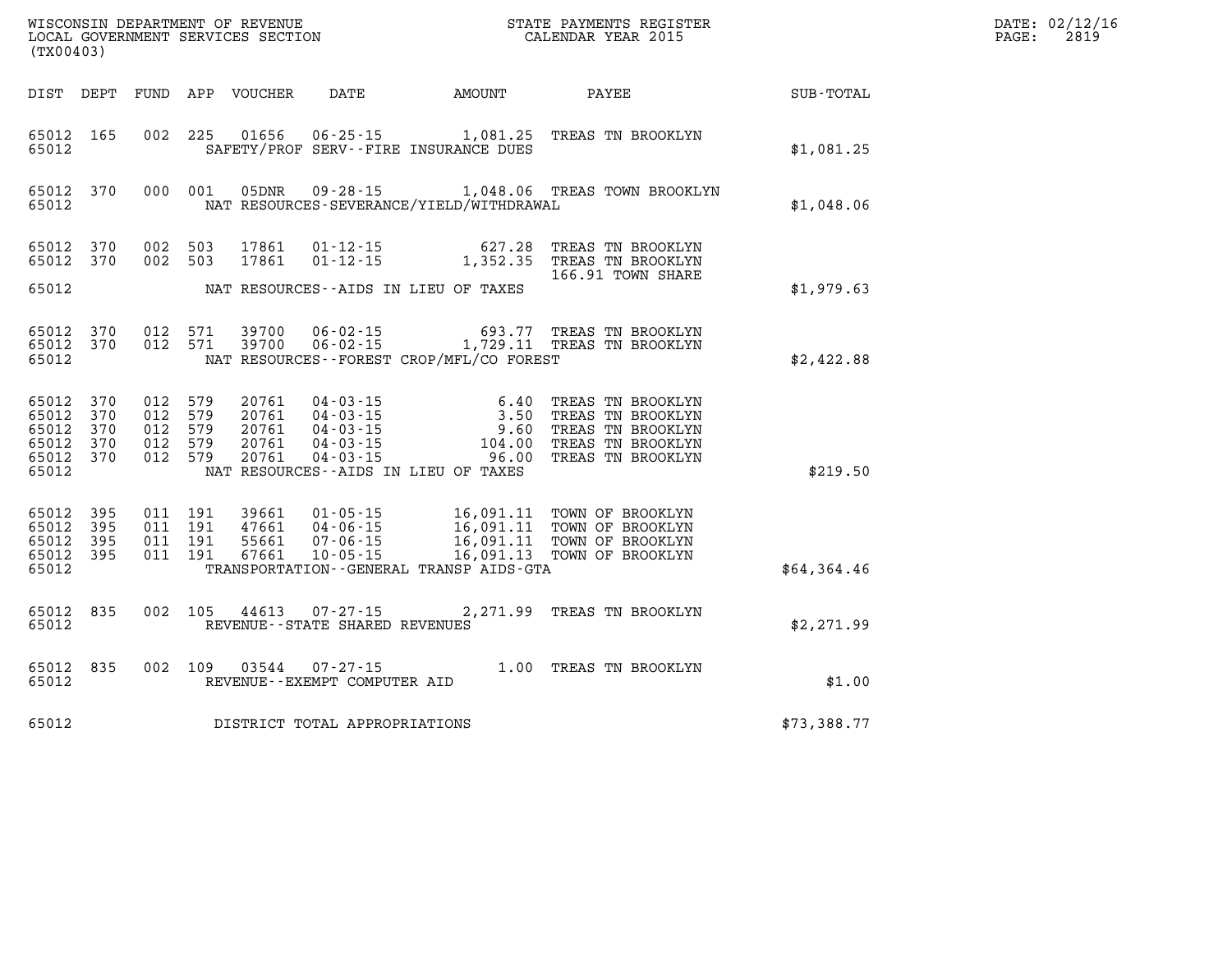| (TX00403)                                                 |           |                                          |                                 |                                   |                                                                                                                                                                                                                          |                                                                                                                    | DATE: 02/12/16<br>PAGE:<br>2820 |  |
|-----------------------------------------------------------|-----------|------------------------------------------|---------------------------------|-----------------------------------|--------------------------------------------------------------------------------------------------------------------------------------------------------------------------------------------------------------------------|--------------------------------------------------------------------------------------------------------------------|---------------------------------|--|
|                                                           |           |                                          | DIST DEPT FUND APP VOUCHER DATE |                                   |                                                                                                                                                                                                                          | AMOUNT PAYEE                                                                                                       | SUB-TOTAL                       |  |
| 65014                                                     | 65014 165 |                                          |                                 |                                   | SAFETY/PROF SERV--FIRE INSURANCE DUES                                                                                                                                                                                    | 002 225 01657 06-25-15 4,562.04 TREAS TN CASEY                                                                     | \$4,562.04                      |  |
| 65014                                                     | 65014 370 |                                          |                                 |                                   | NAT RESOURCES-SEVERANCE/YIELD/WITHDRAWAL                                                                                                                                                                                 | 000 001 05DNR 09-28-15 547.56 TREAS TOWN CASEY                                                                     | \$547.56                        |  |
| 65014                                                     |           |                                          | 65014 370 002 503 17862         |                                   | NAT RESOURCES--AIDS IN LIEU OF TAXES                                                                                                                                                                                     | 01-12-15   1,401.01 TREAS TN CASEY<br>130.31 TOWN SHARE                                                            | \$1,401.01                      |  |
| 65014                                                     |           |                                          |                                 |                                   | NAT RESOURCES - - FOREST CROP/MFL/CO FOREST                                                                                                                                                                              | 65014 370 012 571 39701 06-02-15 326.92 TREAS TN CASEY<br>65014 370 012 571 39701 06-02-15 2,569.76 TREAS TN CASEY | \$2,896.68                      |  |
| 65014                                                     | 65014 370 |                                          |                                 |                                   | NAT RESOURCES -- AIDS IN LIEU OF TAXES                                                                                                                                                                                   | 012 579 20762 04-03-15 1.85 TREAS TN CASEY                                                                         | \$1.85                          |  |
| 65014 395<br>65014 395<br>65014 395<br>65014 395<br>65014 |           | 011 191<br>011 191<br>011 191<br>011 191 |                                 |                                   | 39662  01-05-15  29,363.67  TOWN OF CASEY<br>47662  04-06-15  29,363.67  TOWN OF CASEY<br>55662  07-06-15  29,363.67  TOWN OF CASEY<br>67662 10-05-15 29,363.67 TOWN OF CASEY<br>TRANSPORTATION--GENERAL TRANSP AIDS-GTA |                                                                                                                    | \$117.454.68                    |  |
| 65014                                                     | 65014 835 |                                          |                                 | REVENUE - - STATE SHARED REVENUES |                                                                                                                                                                                                                          | 002 105 44614 07-27-15 920.37 TREAS TN CASEY                                                                       | \$920.37                        |  |
| 65014                                                     | 65014 835 |                                          |                                 | REVENUE--EXEMPT COMPUTER AID      |                                                                                                                                                                                                                          | 002 109 03545 07-27-15 27.00 TREAS TN CASEY                                                                        | \$27.00                         |  |
| 65014                                                     |           |                                          |                                 | DISTRICT TOTAL APPROPRIATIONS     |                                                                                                                                                                                                                          |                                                                                                                    | \$127,811.19                    |  |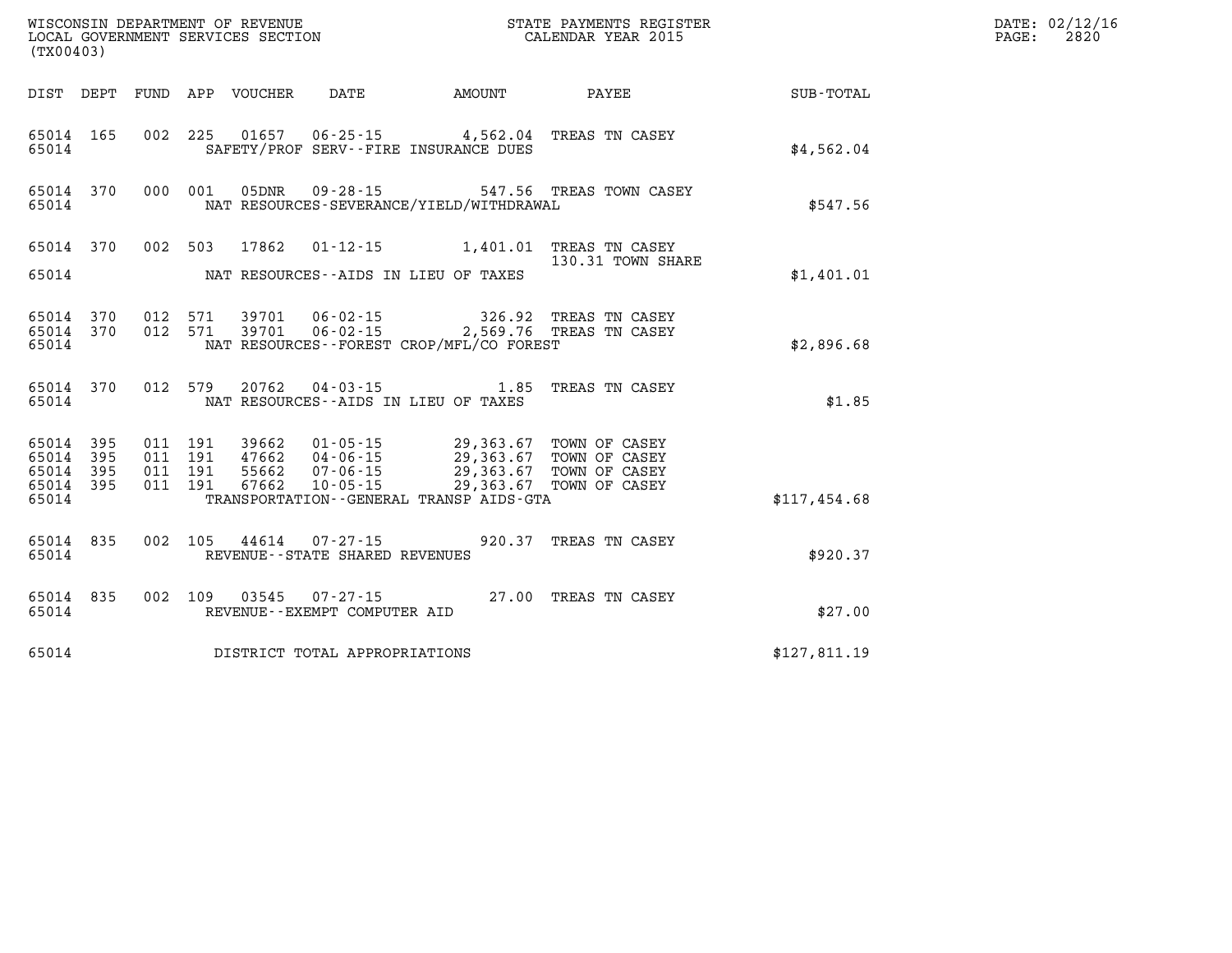| (TX00403)                                     |                        |                    |                    |                            |                               |                                             | STATE PAYMENTS REGISTER                                                                                                                                                              |              | DATE: 02/12/16<br>2821<br>$\mathtt{PAGE}$ : |
|-----------------------------------------------|------------------------|--------------------|--------------------|----------------------------|-------------------------------|---------------------------------------------|--------------------------------------------------------------------------------------------------------------------------------------------------------------------------------------|--------------|---------------------------------------------|
|                                               |                        |                    |                    | DIST DEPT FUND APP VOUCHER |                               | DATE AMOUNT                                 | <b>PAYEE</b>                                                                                                                                                                         | SUB-TOTAL    |                                             |
| 65016                                         | 65016 165              |                    |                    |                            |                               | SAFETY/PROF SERV--FIRE INSURANCE DUES       | 002 225 01658 06-25-15 2,663.36 TREAS TN CHICOG                                                                                                                                      | \$2,663.36   |                                             |
| 65016 370<br>65016                            |                        | 000                | 001                | 01DNR                      |                               | NAT RESOURCES-SEVERANCE/YIELD/WITHDRAWAL    | 04-09-15 1,252.18 TREAS TOWN LINN                                                                                                                                                    | \$1,252.18   |                                             |
| 65016 370                                     | 65016 370              | 002 503<br>002     | 503                |                            |                               |                                             | 17863  01-12-15  8,999.20 TREAS TN CHICOG<br>18157  01-30-15  8,769.52 TREAS TN CHICOG                                                                                               |              |                                             |
| 65016                                         |                        |                    |                    |                            |                               | NAT RESOURCES--AIDS IN LIEU OF TAXES        | 1118.99 TOWN SHARE                                                                                                                                                                   | \$17,768.72  |                                             |
| 65016                                         | 65016 370<br>65016 370 |                    | 012 571            | 012 571 39702<br>39702     |                               | NAT RESOURCES - - FOREST CROP/MFL/CO FOREST | 06-02-15 936.39 TREAS TN CHICOG<br>06-02-15 2,753.39 TREAS TN CHICOG                                                                                                                 | \$3,689.78   |                                             |
| 65016<br>65016<br>65016<br>65016 395<br>65016 | 395<br>395<br>395      | 011 191<br>011 191 | 011 191<br>011 191 | 47663                      |                               | TRANSPORTATION--GENERAL TRANSP AIDS-GTA     | 39663  01-05-15  31,395.01  TOWN OF CHICOG<br>47663  04-06-15  31,395.01  TOWN OF CHICOG<br>55663  07-06-15  31,395.01  TOWN OF CHICOG<br>67663  10-05-15  31,395.03  TOWN OF CHICOG | \$125,580.06 |                                             |
| 65016 835<br>65016                            |                        |                    | 002 109            | 03546                      | REVENUE--EXEMPT COMPUTER AID  |                                             | 07-27-15 4.00 TREAS TN CHICOG                                                                                                                                                        | \$4.00       |                                             |
| 65016                                         |                        |                    |                    |                            | DISTRICT TOTAL APPROPRIATIONS |                                             |                                                                                                                                                                                      | \$150,958.10 |                                             |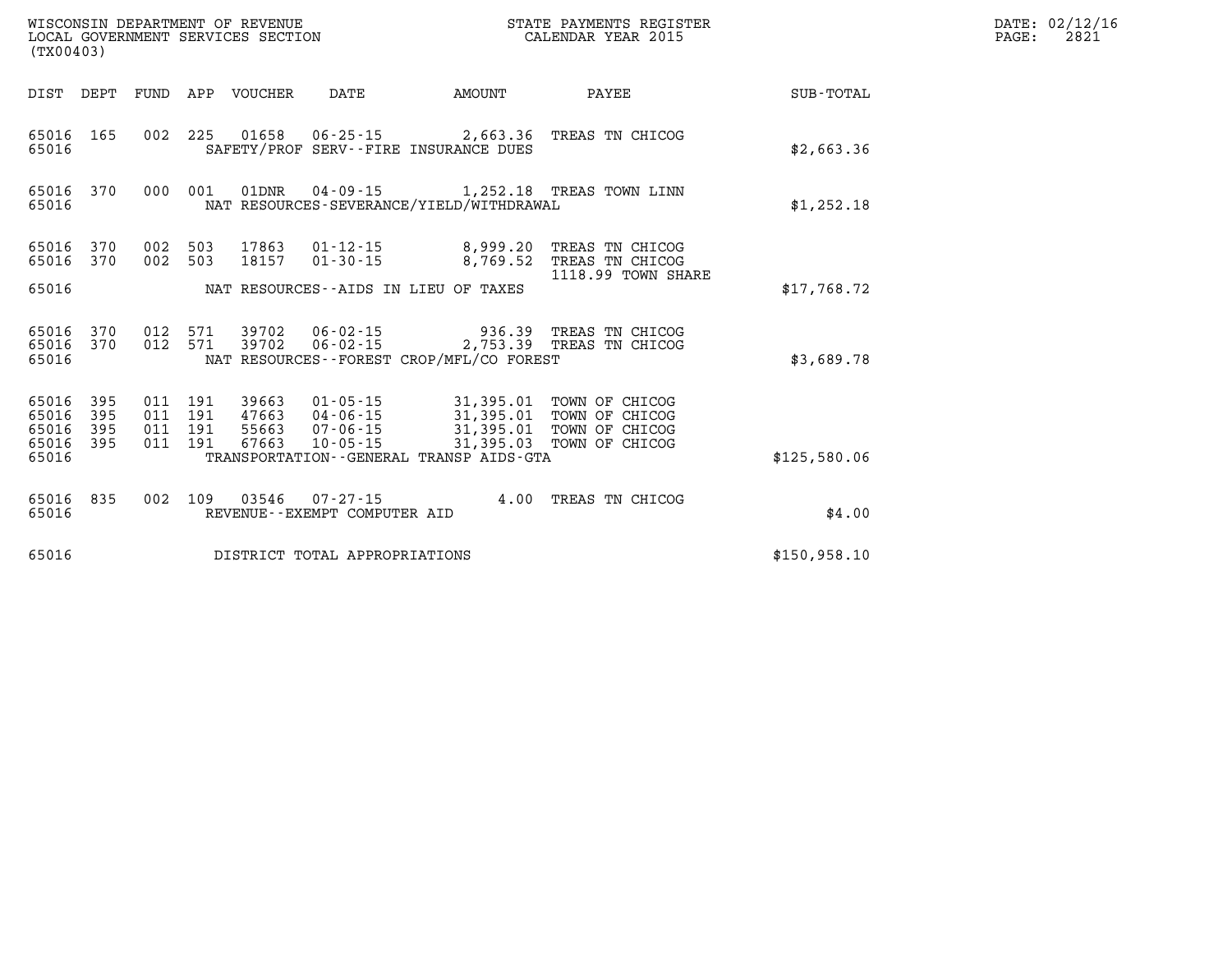| (TX00403)                                 |                          |                          |                          | WISCONSIN DEPARTMENT OF REVENUE<br>LOCAL GOVERNMENT SERVICES SECTION |                                                                                                                     |                                     | STATE PAYMENTS REGISTER<br>CALENDAR YEAR 2015                            |               |  |  |  |
|-------------------------------------------|--------------------------|--------------------------|--------------------------|----------------------------------------------------------------------|---------------------------------------------------------------------------------------------------------------------|-------------------------------------|--------------------------------------------------------------------------|---------------|--|--|--|
| DIST                                      | DEPT                     | FUND                     | APP                      | VOUCHER                                                              | DATE                                                                                                                | AMOUNT                              | PAYEE                                                                    | SUB-TOTAL     |  |  |  |
| 65018<br>65018                            | 165                      | 002                      | 225                      |                                                                      | 01659   06-25-15   903.18<br>SAFETY/PROF SERV--FIRE INSURANCE DUES                                                  |                                     | TREAS TN CRYSTAL                                                         | \$903.18      |  |  |  |
| 65018<br>65018                            | 370                      | 000                      | 001                      | 01DNR                                                                | NAT RESOURCES-SEVERANCE/YIELD/WITHDRAWAL                                                                            |                                     | 04-09-15 74,004.31 TREAS TOWN CRYSTAL                                    | \$74,004.31   |  |  |  |
| 65018<br>65018<br>65018                   | 370<br>370               | 012<br>012               | 571<br>571               | 39703<br>39703                                                       | $06 - 02 - 15$<br>NAT RESOURCES--FOREST CROP/MFL/CO FOREST                                                          |                                     | 732.06 TREAS TN CRYSTAL<br>06-02-15 1,076.70 TREAS TN CRYSTAL            | \$1,808.76    |  |  |  |
| 65018<br>65018<br>65018                   | 370<br>370               | 012<br>012               | 579<br>579               | 20763<br>20763                                                       | 04-03-15<br>$04 - 03 - 15$<br>NAT RESOURCES--AIDS IN LIEU OF TAXES                                                  | .96<br>36.60                        | TREAS TN CRYSTAL<br>TREAS TN CRYSTAL                                     | \$37.56       |  |  |  |
| 65018<br>65018<br>65018<br>65018<br>65018 | 395<br>395<br>395<br>395 | 011<br>011<br>011<br>011 | 191<br>191<br>191<br>191 | 39664<br>55664<br>67664                                              | $01 - 05 - 15$<br>47664 04-06-15 19,019.77<br>$07 - 06 - 15$<br>10-05-15<br>TRANSPORTATION--GENERAL TRANSP AIDS-GTA | 19,019.77<br>19,019.77<br>19,019.79 | TOWN OF CRYSTAL<br>TOWN OF CRYSTAL<br>TOWN OF CRYSTAL<br>TOWN OF CRYSTAL | \$76,079.10   |  |  |  |
| 65018<br>65018                            | 835                      | 002                      | 105                      | 44615                                                                | $07 - 27 - 15$<br>REVENUE - - STATE SHARED REVENUES                                                                 |                                     | 1,386.11 TREAS TN CRYSTAL                                                | \$1,386.11    |  |  |  |
| 65018                                     |                          |                          |                          |                                                                      | DISTRICT TOTAL APPROPRIATIONS                                                                                       |                                     |                                                                          | \$154, 219.02 |  |  |  |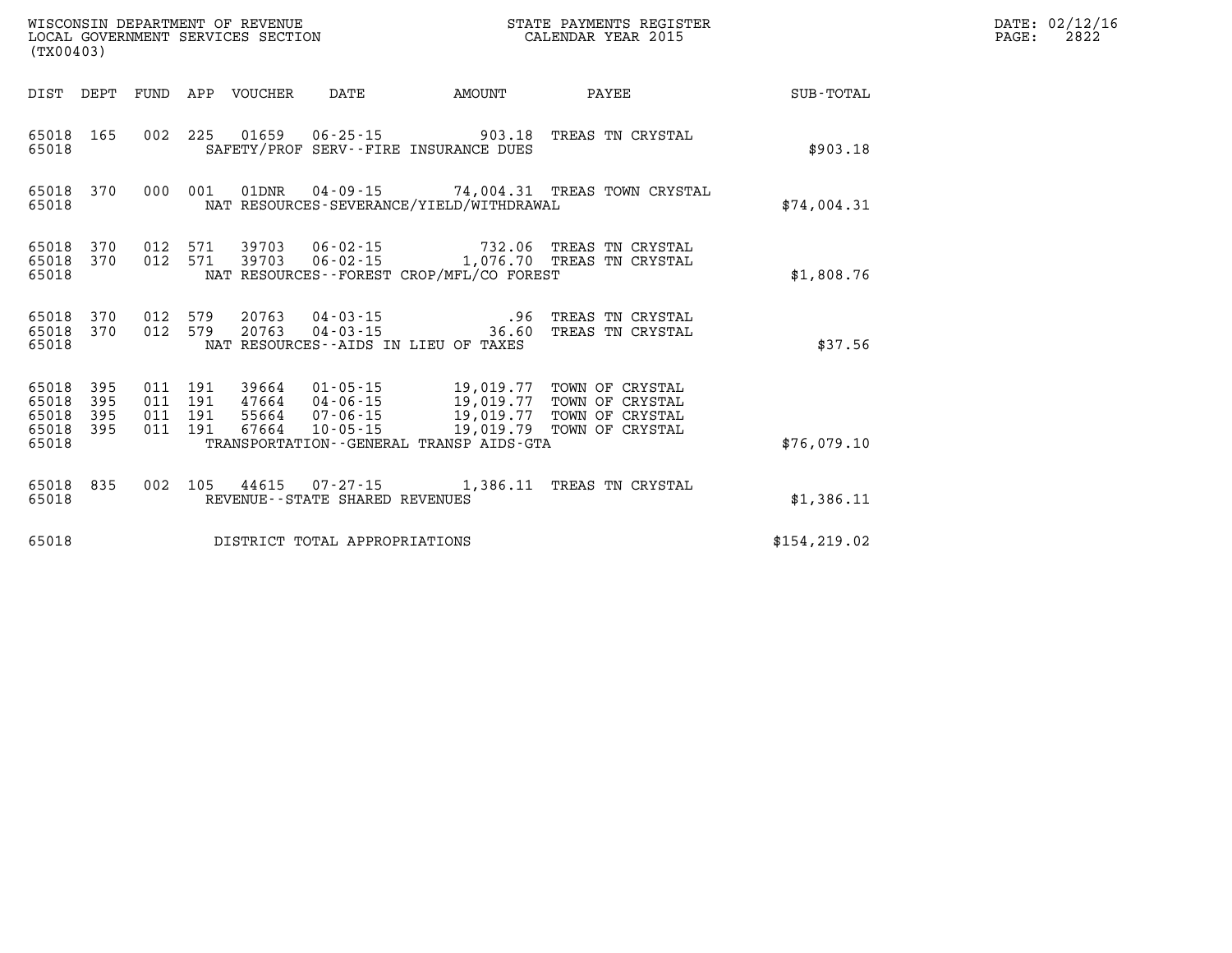| (TX00403)                                 |                          |                          |                          | WISCONSIN DEPARTMENT OF REVENUE<br>LOCAL GOVERNMENT SERVICES SECTION |                                                    |                                                                   | STATE PAYMENTS REGISTER<br>CALENDAR YEAR 2015                                                         |               |
|-------------------------------------------|--------------------------|--------------------------|--------------------------|----------------------------------------------------------------------|----------------------------------------------------|-------------------------------------------------------------------|-------------------------------------------------------------------------------------------------------|---------------|
| DIST                                      | DEPT                     | FUND                     | APP                      | VOUCHER                                                              | DATE                                               | AMOUNT                                                            | PAYEE                                                                                                 | SUB-TOTAL     |
| 65020<br>65020                            | 165                      | 002                      | 225                      |                                                                      |                                                    | SAFETY/PROF SERV--FIRE INSURANCE DUES                             | 01660  06-25-15  2,887.06  TREAS TN EVERGREEN                                                         | \$2,887.06    |
| 65020<br>65020                            | 370                      | 000                      | 001                      | 01DNR                                                                |                                                    | NAT RESOURCES-SEVERANCE/YIELD/WITHDRAWAL                          | 04-09-15 13,197.32 TREAS TOWN EVERGREEN                                                               | \$13,197.32   |
| 65020<br>65020                            | 370                      | 012                      | 571                      | 39704                                                                |                                                    | NAT RESOURCES - - FOREST CROP/MFL/CO FOREST                       | 06-02-15 335.92 TREAS TN EVERGREEN                                                                    | \$335.92      |
| 65020<br>65020                            | 370                      | 012                      | 579                      | 20764                                                                | $04 - 03 - 15$                                     | 1.45<br>NAT RESOURCES -- AIDS IN LIEU OF TAXES                    | TREAS TN EVERGREEN                                                                                    | \$1.45        |
| 65020<br>65020<br>65020<br>65020<br>65020 | 395<br>395<br>395<br>395 | 011<br>011<br>011<br>011 | 191<br>191<br>191<br>191 | 39665<br>47665<br>55665<br>67665                                     | $01 - 05 - 15$<br>04-06-15<br>07-06-15<br>10-05-15 | 27,216.72<br>27,216.72<br>TRANSPORTATION--GENERAL TRANSP AIDS-GTA | 27, 216.72 TOWN OF EVERGREEN<br>27,216.72 TOWN OF EVERGREEN<br>TOWN OF EVERGREEN<br>TOWN OF EVERGREEN | \$108,866.88  |
| 65020<br>65020                            | 835                      | 002                      | 109                      | 03547                                                                | $07 - 27 - 15$<br>REVENUE - - EXEMPT COMPUTER AID  | 3.00                                                              | TREAS TN EVERGREEN                                                                                    | \$3.00        |
| 65020                                     |                          |                          |                          |                                                                      | DISTRICT TOTAL APPROPRIATIONS                      |                                                                   |                                                                                                       | \$125, 291.63 |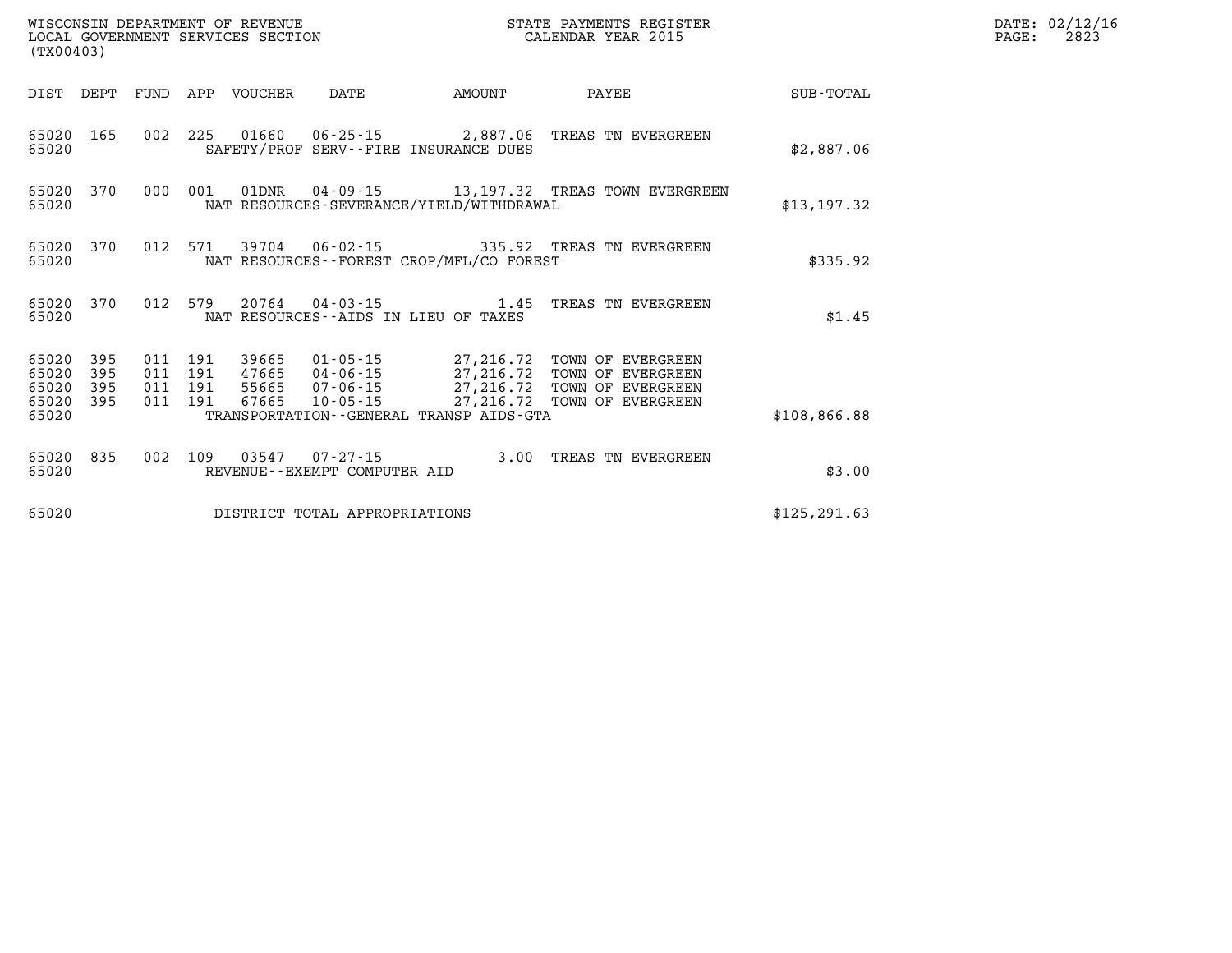| (TX00403)                                 |                          |                                  |            | WISCONSIN DEPARTMENT OF REVENUE<br>LOCAL GOVERNMENT SERVICES SECTION |                                                                                                                                                                                     |                                                                                             | STATE PAYMENTS REGISTER<br>CALENDAR YEAR 2015                                        |             | DATE: 02/12/16<br>PAGE:<br>2824 |
|-------------------------------------------|--------------------------|----------------------------------|------------|----------------------------------------------------------------------|-------------------------------------------------------------------------------------------------------------------------------------------------------------------------------------|---------------------------------------------------------------------------------------------|--------------------------------------------------------------------------------------|-------------|---------------------------------|
| DIST                                      | DEPT FUND                |                                  | APP        | VOUCHER                                                              | DATE                                                                                                                                                                                | AMOUNT                                                                                      | PAYEE                                                                                | SUB-TOTAL   |                                 |
| 65022                                     | 65022 165                | 002 225                          |            |                                                                      |                                                                                                                                                                                     | 01661    06-25-15    353.10<br>SAFETY/PROF SERV--FIRE INSURANCE DUES                        | TREAS TN FROG CREEK                                                                  | \$353.10    |                                 |
| 65022<br>65022 370<br>65022               | 370                      | 012<br>012 571                   | 571        | 39705<br>39705                                                       | 06-02-15                                                                                                                                                                            | 269.42<br>NAT RESOURCES--FOREST CROP/MFL/CO FOREST                                          | TREAS TN FROG CREEK<br>06-02-15 10,523.53 TREAS TN FROG CREEK                        | \$10,792.95 |                                 |
| 65022<br>65022<br>65022                   | 370<br>370               | 012<br>012                       | 579<br>579 | 20765<br>20765                                                       |                                                                                                                                                                                     | $04 - 03 - 15$ 352.00<br>$04 - 03 - 15$ 80.00<br>NAT RESOURCES -- AIDS IN LIEU OF TAXES     | TREAS TN FROG CREEK<br>TREAS TN FROG CREEK                                           | \$432.00    |                                 |
| 65022<br>65022<br>65022<br>65022<br>65022 | 395<br>395<br>395<br>395 | 011 191<br>011 191<br>011<br>011 | 191<br>191 | 39666<br>47666<br>55666<br>67666                                     | $01 - 05 - 15$<br>04-06-15<br>07-06-15<br>10-05-15                                                                                                                                  | 18,986.74<br>18,986.74<br>18,986.74<br>18,986.76<br>TRANSPORTATION--GENERAL TRANSP AIDS-GTA | TOWN OF FROG CREEK<br>TOWN OF FROG CREEK<br>TOWN OF FROG CREEK<br>TOWN OF FROG CREEK | \$75,946.98 |                                 |
|                                           |                          |                                  |            |                                                                      | $C E \cap \Omega$ $D E \cap \Omega$ $D \cap \Omega$ $D \cap \Omega$ $D \cap \Omega$ $D \cap \Omega$ $D \cap \Omega$ $D \cap \Omega$ $D \cap \Omega$ $D \cap \Omega$ $D \cap \Omega$ |                                                                                             | 25 000 00 mpric mi rpoc cprrv                                                        |             |                                 |

| 65022 505 | 002 174 | 58240 | 04-30-15 |                                         | 35,098.00 TREAS TN FROG CREEK |             |
|-----------|---------|-------|----------|-----------------------------------------|-------------------------------|-------------|
| 65022     |         |       |          | DOA--TRANSMISSION LINE FEE DISTRIBUTION |                               | \$35,098.00 |

| 65022 835 |  |  | 002 105 44616 07-27-15         |  | 2,801.13 TREAS TN FROG CREEK |            |
|-----------|--|--|--------------------------------|--|------------------------------|------------|
| 65022     |  |  | REVENUE--STATE SHARED REVENUES |  |                              | \$2,801.13 |

|       |  |  | 65022 835 002 109 03548 07-27-15 |  | 1.00 TREAS TN FROG CREEK |  |
|-------|--|--|----------------------------------|--|--------------------------|--|
| 65022 |  |  | REVENUE--EXEMPT COMPUTER AID     |  |                          |  |
|       |  |  |                                  |  |                          |  |

**65022 DISTRICT TOTAL APPROPRIATIONS \$125,425.16**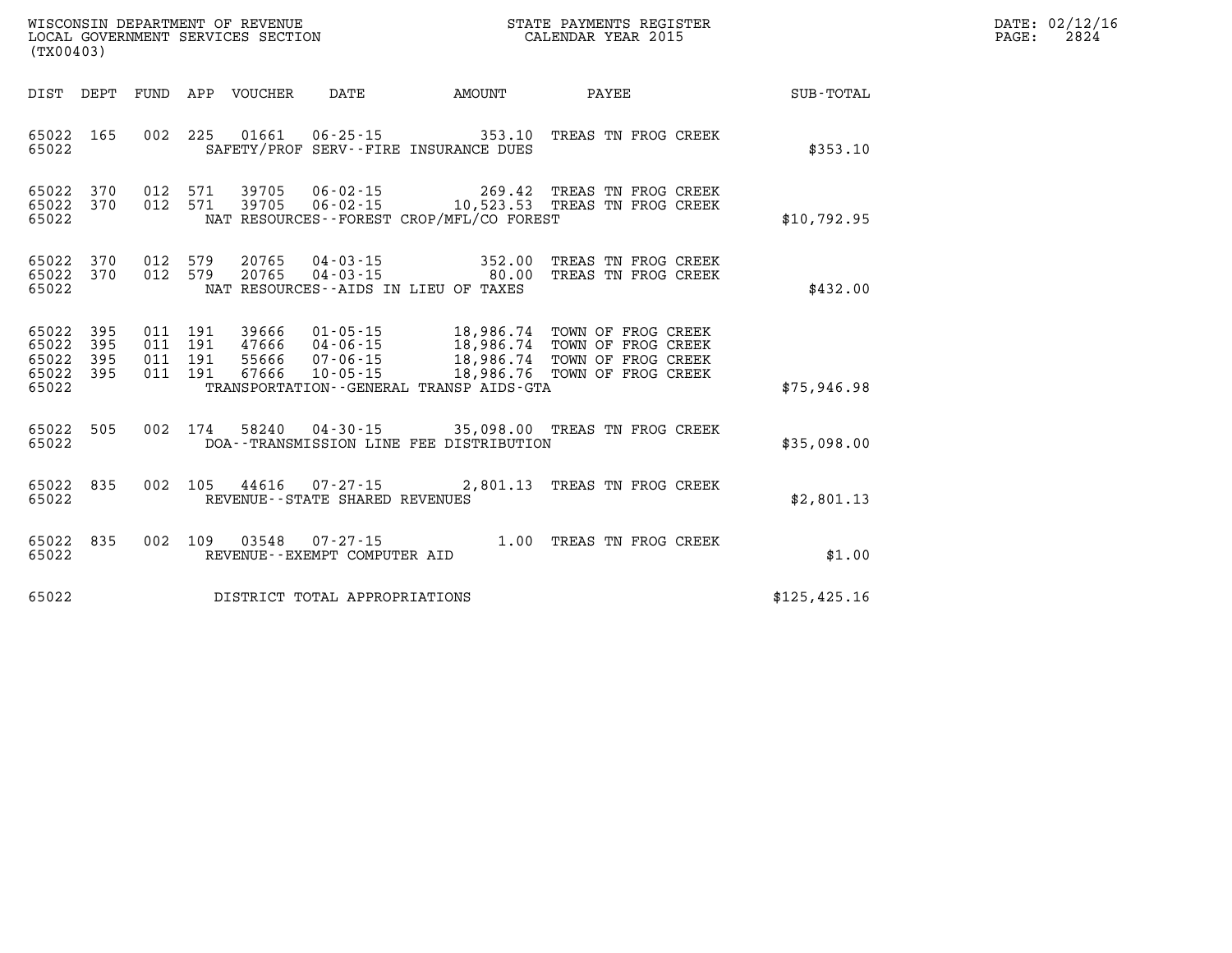| DATE: | 02/12/16 |
|-------|----------|
| PAGE: | 2825     |

| WISCONSIN DEPARTMENT OF REVENUE<br>LOCAL GOVERNMENT SERVICES SECTION<br>(TX00403)          |                                                                                                                                                                                     |                       | STATE PAYMENTS REGISTER<br>CALENDAR YEAR 2015                                                                  |                  |
|--------------------------------------------------------------------------------------------|-------------------------------------------------------------------------------------------------------------------------------------------------------------------------------------|-----------------------|----------------------------------------------------------------------------------------------------------------|------------------|
| DIST<br>FUND<br>DEPT                                                                       | APP<br>DATE<br>VOUCHER                                                                                                                                                              | AMOUNT                | PAYEE                                                                                                          | <b>SUB-TOTAL</b> |
| 165<br>002<br>65024<br>65024                                                               | 225<br>01662<br>SAFETY/PROF SERV--FIRE INSURANCE DUES                                                                                                                               | $06 - 25 - 15$ 849.32 | TREAS TN GULL LAKE                                                                                             | \$849.32         |
| 65024<br>370<br>012<br>370<br>65024<br>65024                                               | 012 571<br>39706<br>$06 - 02 - 15$<br>571<br>39706<br>NAT RESOURCES--FOREST CROP/MFL/CO FOREST                                                                                      |                       | 431.48 TREAS TN GULL LAKE<br>06-02-15 4,239.44 TREAS TN GULL LAKE                                              | \$4,670.92       |
| 65024<br>395<br>395<br>65024<br>011<br>395<br>65024<br>011<br>395<br>65024<br>011<br>65024 | 39667<br>$01 - 05 - 15$<br>011 191<br>191<br>47667<br>$04 - 06 - 15$<br>191<br>55667<br>$07 - 06 - 15$<br>191<br>67667<br>$10 - 05 - 15$<br>TRANSPORTATION--GENERAL TRANSP AIDS-GTA | 15,738.81             | 15,738.79 TOWN OF GULL LAKE<br>15,738.79 TOWN OF GULL LAKE<br>15,738.79 TOWN OF GULL LAKE<br>TOWN OF GULL LAKE | \$62,955.18      |
| 072<br>465<br>65024<br>65024                                                               | 365<br>00961<br>MILITARY AFFAIRS - - EMERGENCY MANAGEMENT                                                                                                                           |                       | 01-15-15 3,749.48 TREAS TN GULL LAKE                                                                           | \$3,749.48       |
| 835<br>002<br>65024<br>65024                                                               | 105<br>44617<br>$07 - 27 - 15$<br>REVENUE--STATE SHARED REVENUES                                                                                                                    |                       | 1,064.73 TREAS TN GULL LAKE                                                                                    | \$1,064.73       |
| 65024<br>835<br>002<br>65024                                                               | 109<br>03549<br>$07 - 27 - 15$<br>REVENUE--EXEMPT COMPUTER AID                                                                                                                      | 2.00                  | TREAS TN GULL LAKE                                                                                             | \$2.00           |
| 65024                                                                                      | DISTRICT TOTAL APPROPRIATIONS                                                                                                                                                       |                       |                                                                                                                | \$73, 291.63     |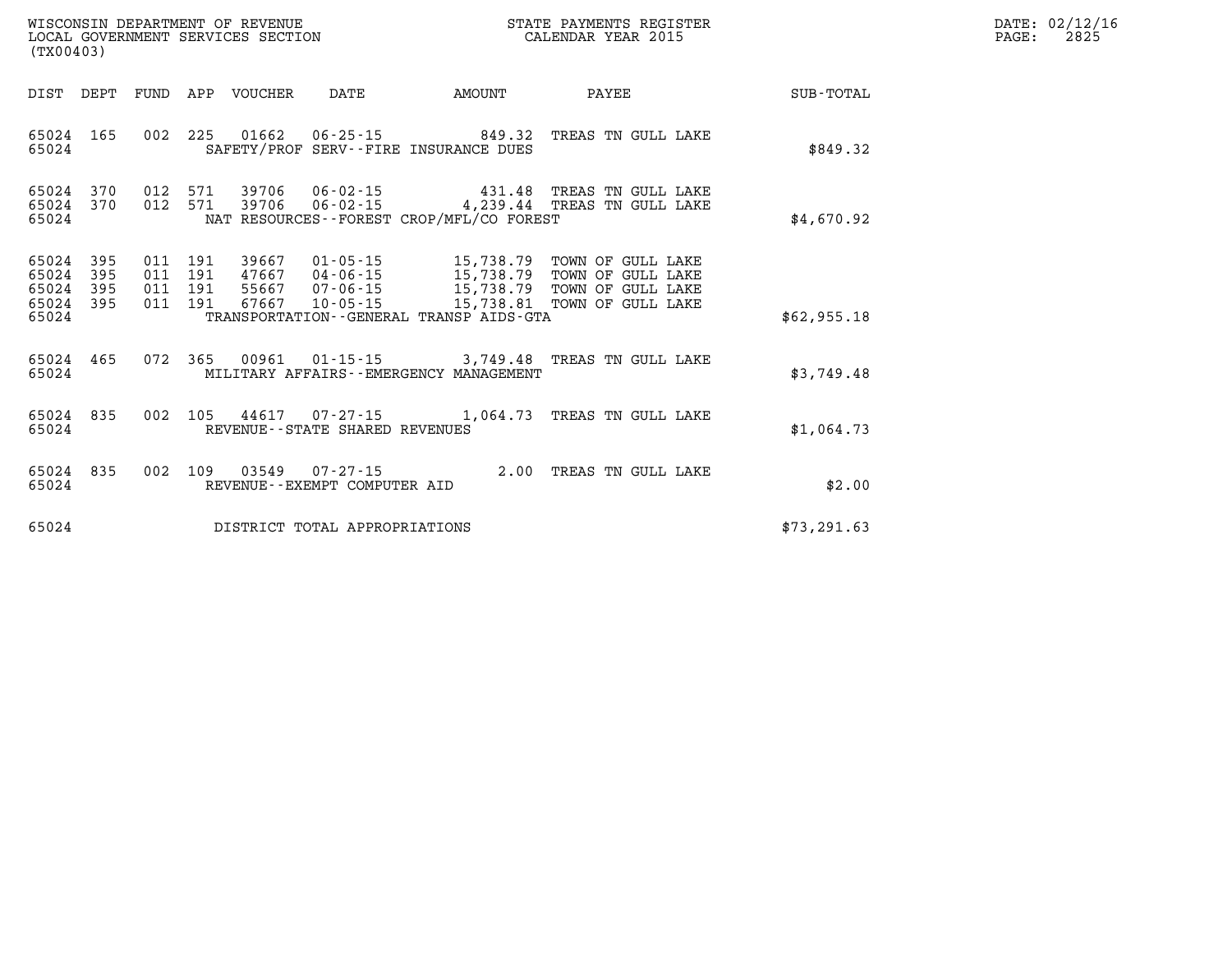| WISCONSIN DEPARTMENT OF REVENUE   | STATE PAYMENTS REGISTER |       | DATE: 02/12/16 |
|-----------------------------------|-------------------------|-------|----------------|
| LOCAL GOVERNMENT SERVICES SECTION | CALENDAR YEAR 2015      | PAGE: | 2826           |
| .                                 |                         |       |                |

| (TX00403)                                                 |     |         | LOCAL GOVERNMENT SERVICES SECTION |                                     |                                          | CALENDAR YEAR 2015                                                                                                                                                                                                                                                                                    |              | PAGE: | 2826 |
|-----------------------------------------------------------|-----|---------|-----------------------------------|-------------------------------------|------------------------------------------|-------------------------------------------------------------------------------------------------------------------------------------------------------------------------------------------------------------------------------------------------------------------------------------------------------|--------------|-------|------|
|                                                           |     |         |                                   |                                     |                                          | DIST DEPT FUND APP VOUCHER DATE AMOUNT PAYEE PAYEE SUB-TOTAL                                                                                                                                                                                                                                          |              |       |      |
| 65026<br>65026                                            | 165 |         |                                   |                                     | SAFETY/PROF SERV--FIRE INSURANCE DUES    | 002 225 01663 06-25-15 4,280.30 TREAS TN LONG LAKE                                                                                                                                                                                                                                                    | \$4,280.30   |       |      |
| 65026 370<br>65026                                        |     |         |                                   |                                     | NAT RESOURCES-SEVERANCE/YIELD/WITHDRAWAL | 000 001 05DNR 09-28-15 1,910.03 TREAS TOWN LONG LAKE                                                                                                                                                                                                                                                  | \$1,910.03   |       |      |
| 65026 370                                                 |     |         |                                   |                                     |                                          | 002 503 17864 01-12-15 68.21 TREAS TN LONG LAKE<br>3.87 TOWN SHARE                                                                                                                                                                                                                                    | \$68.21      |       |      |
| 65026<br>65026                                            | 370 |         |                                   |                                     | NAT RESOURCES--FOREST CROP/MFL/CO FOREST | 012 571 39707 06-02-15 835.38 TREAS TN LONG LAKE                                                                                                                                                                                                                                                      | \$835.38     |       |      |
| 65026 370<br>65026                                        |     |         |                                   |                                     | NAT RESOURCES--AIDS IN LIEU OF TAXES     | 012 579 20766 04-03-15 5.28 TREAS TN LONG LAKE                                                                                                                                                                                                                                                        | \$5.28       |       |      |
| 65026 395<br>65026 395<br>65026 395<br>65026 395<br>65026 |     |         |                                   |                                     | TRANSPORTATION--GENERAL TRANSP AIDS-GTA  | $\begin{tabular}{cccc} 011 & 191 & 39668 & 01-05-15 & 20,434.56 & TOWN OF LONG LAKE \\ 011 & 191 & 47668 & 04-06-15 & 20,434.56 & TOWN OF LONG LAKE \\ 011 & 191 & 55668 & 07-06-15 & 20,434.56 & TOWN OF LONG LAKE \\ 011 & 191 & 67668 & 10-05-15 & 20,434.56 & TOWN OF LONG LAKE \\ \end{tabular}$ | \$81,738.24  |       |      |
| 65026 395<br>65026                                        |     |         |                                   |                                     | TRANSPORTATION - - LRIP/TRIP/MSIP GRANTS | 011  278  52468  07-01-15  11,881.46  TREAS TN LONG LAKE                                                                                                                                                                                                                                              | \$11,881.46  |       |      |
| 65026 835<br>65026                                        |     |         |                                   | REVENUE--STATE SHARED REVENUES      |                                          | 002 105 44618 07-27-15 1,311.06 TREAS TN LONG LAKE                                                                                                                                                                                                                                                    | \$1,311.06   |       |      |
| 65026 835<br>65026                                        |     | 002 109 |                                   | REVENUE--EXEMPT COMPUTER AID        |                                          | 03550  07-27-15  7.00 TREAS TN LONG LAKE                                                                                                                                                                                                                                                              | \$7.00       |       |      |
|                                                           |     |         |                                   | 65026 DISTRICT TOTAL APPROPRIATIONS |                                          |                                                                                                                                                                                                                                                                                                       | \$102,036.96 |       |      |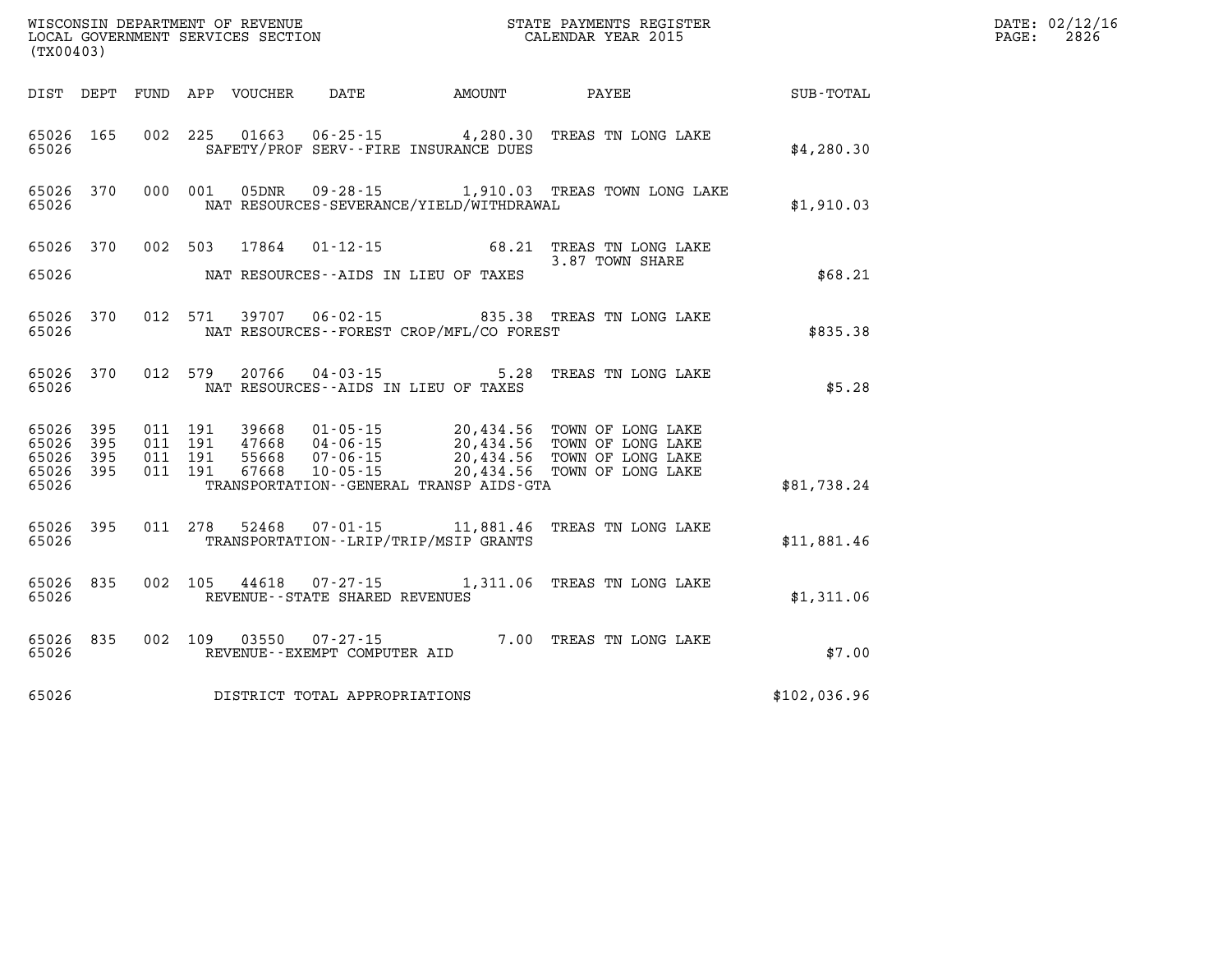| (TX00403)                                         |            |                                          | WISCONSIN DEPARTMENT OF REVENUE | LOCAL GOVERNMENT SERVICES SECTION                           |                                                                                                                                                                                                                            | STATE PAYMENTS REGISTER<br>CALENDAR YEAR 2015                                        |             | DATE: 02/12/16<br>2827<br>$\mathtt{PAGE:}$ |
|---------------------------------------------------|------------|------------------------------------------|---------------------------------|-------------------------------------------------------------|----------------------------------------------------------------------------------------------------------------------------------------------------------------------------------------------------------------------------|--------------------------------------------------------------------------------------|-------------|--------------------------------------------|
|                                                   |            |                                          | DIST DEPT FUND APP VOUCHER DATE |                                                             | AMOUNT                                                                                                                                                                                                                     | PAYEE                                                                                | SUB-TOTAL   |                                            |
| 65028 165<br>65028                                |            |                                          |                                 |                                                             | SAFETY/PROF SERV--FIRE INSURANCE DUES                                                                                                                                                                                      | 002 225 01664 06-25-15 3,583.44 TREAS TN MADGE                                       | \$3,583.44  |                                            |
| 65028 370<br>65028 370<br>65028                   |            | 012 571<br>012 571                       |                                 |                                                             | NAT RESOURCES - - FOREST CROP/MFL/CO FOREST                                                                                                                                                                                | 39708  06-02-15  608.48  TREAS TN MADGE<br>39708  06-02-15  1,064.72  TREAS TN MADGE | \$1,673.20  |                                            |
| 65028 370<br>65028                                |            |                                          |                                 |                                                             | $012$ 579 20767 04-03-15 29.39<br>NAT RESOURCES--AIDS IN LIEU OF TAXES                                                                                                                                                     | TREAS TN MADGE                                                                       | \$29.39     |                                            |
| 65028 395<br>65028<br>65028<br>65028 395<br>65028 | 395<br>395 | 011 191<br>011 191<br>011 191<br>011 191 |                                 |                                                             | 39669  01-05-15   18,282.10   TOWN OF MADGE<br>47669 04-06-15 18,282.10 TOWN OF MADGE<br>55669  07-06-15  18,282.10  TOWN OF MADGE<br>67669  10-05-15  18,282.12  TOWN OF MADGE<br>TRANSPORTATION--GENERAL TRANSP AIDS-GTA |                                                                                      | \$73,128.42 |                                            |
| 65028 835<br>65028                                |            |                                          |                                 | 002 105 44619 07-27-15<br>REVENUE - - STATE SHARED REVENUES |                                                                                                                                                                                                                            | 778.21 TREAS TN MADGE                                                                | \$778.21    |                                            |
| 65028 835<br>65028                                |            | 002 109                                  |                                 | 03551 07-27-15<br>REVENUE--EXEMPT COMPUTER AID              |                                                                                                                                                                                                                            | 1.00 TREAS TN MADGE                                                                  | \$1.00      |                                            |
| 65028                                             |            |                                          |                                 | DISTRICT TOTAL APPROPRIATIONS                               |                                                                                                                                                                                                                            |                                                                                      | \$79,193.66 |                                            |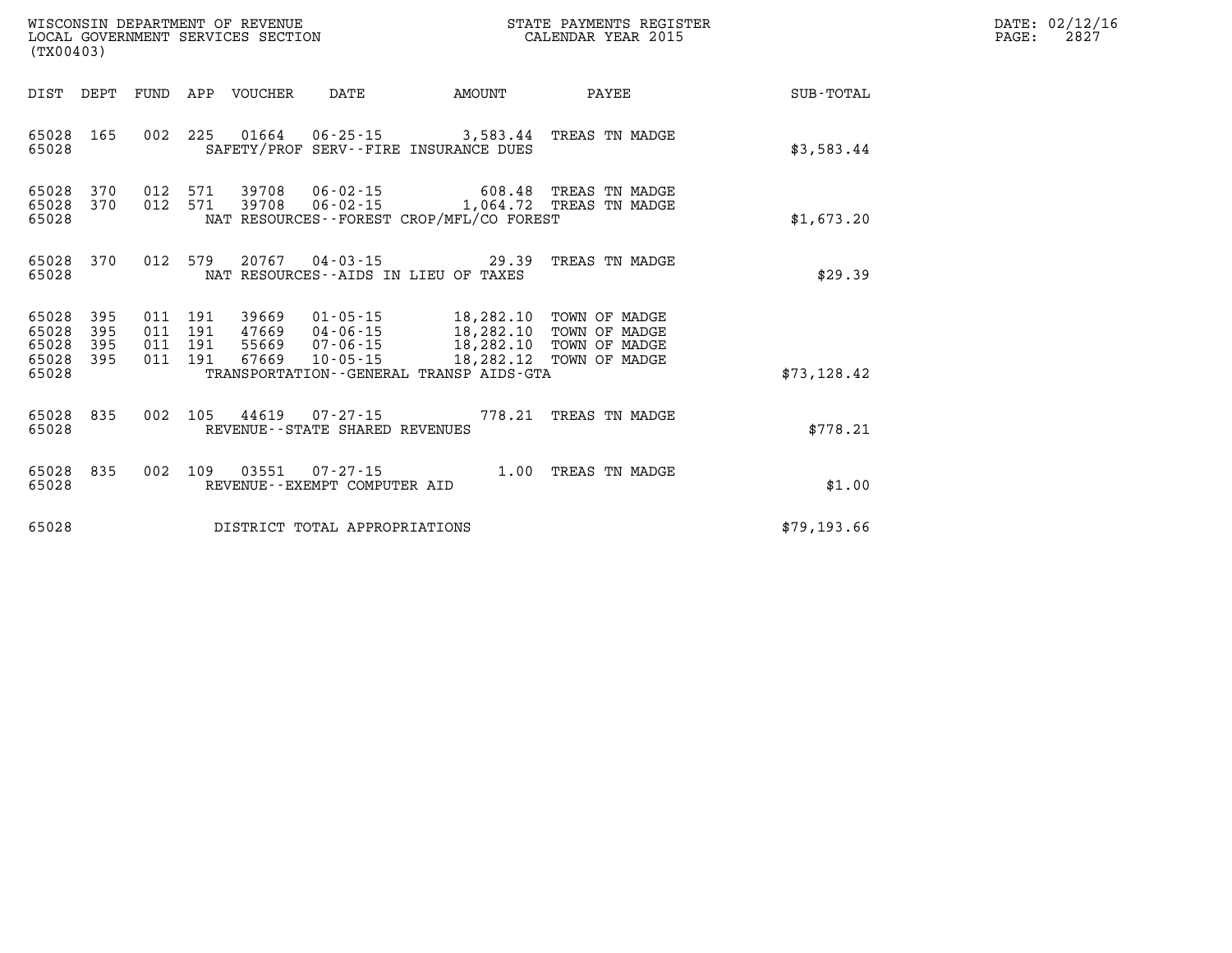| WISCONSIN DEPARTMENT OF REVENUE      | PAYMENTS REGISTER<br>3TATE | DATE: | 02/12/16 |
|--------------------------------------|----------------------------|-------|----------|
| GOVERNMENT SERVICES SECTION<br>LOCAL | CALENDAR YEAR 2015         | PAGE  | 2828     |

| (TX00403)                                 |                          |                                          |                               | LOCAL GOVERNMENT SERVICES SECTION |                                                                            |                                                                  | CALENDAR YEAR 2015                                                                                                          |               | PAGE: | 2828 |
|-------------------------------------------|--------------------------|------------------------------------------|-------------------------------|-----------------------------------|----------------------------------------------------------------------------|------------------------------------------------------------------|-----------------------------------------------------------------------------------------------------------------------------|---------------|-------|------|
| DIST DEPT                                 |                          |                                          |                               | FUND APP VOUCHER                  | <b>DATE</b>                                                                | AMOUNT                                                           | <b>PAYEE</b>                                                                                                                | SUB-TOTAL     |       |      |
| 65030 165<br>65030                        |                          | 002 225                                  |                               | 01665                             |                                                                            | $06 - 25 - 15$ 9,650.36<br>SAFETY/PROF SERV--FIRE INSURANCE DUES | TREAS TN MINONG                                                                                                             | \$9,650.36    |       |      |
| 65030<br>65030<br>65030 370<br>65030      | 370<br>370               | 000 001                                  | 000 001<br>000 001            | 01DNR<br>04DNR<br>05DNR           | 04-09-15<br>$06 - 03 - 15$<br>$09 - 28 - 15$                               | 2,850.63<br>NAT RESOURCES-SEVERANCE/YIELD/WITHDRAWAL             | TREAS TOWN MINONG<br>10,744.03 TREAS TOWN MINONG<br>6,862.69 TREAS TOWN MINONG                                              | \$20,457.35   |       |      |
| 65030<br>65030<br>65030<br>65030          | 370<br>370<br>370<br>370 | 002 503<br>002 503<br>002 503<br>002 503 |                               | 17865<br>17865<br>18158<br>18158  | $01 - 12 - 15$<br>$01 - 12 - 15$<br>$01 - 30 - 15$<br>$01 - 30 - 15$       | 1,218.76                                                         | 56,183.62 TREAS TN MINONG<br>1,218.76 TREAS TN MINONG<br>TREAS TN MINONG<br>56,183.62 TREAS TN MINONG<br>6855.18 TOWN SHARE |               |       |      |
| 65030                                     |                          |                                          |                               |                                   | NAT RESOURCES--AIDS IN LIEU OF TAXES                                       |                                                                  |                                                                                                                             | \$114,804.76  |       |      |
| 65030<br>65030<br>65030                   | 370<br>370               | 012                                      | 571<br>012 571                | 39709<br>39709                    | $06 - 02 - 15$<br>$06 - 02 - 15$                                           | NAT RESOURCES--FOREST CROP/MFL/CO FOREST                         | 2,369.30 TREAS TN MINONG<br>2,408.32 TREAS TN MINONG                                                                        | \$4,777.62    |       |      |
| 65030<br>65030 370<br>65030               | 370                      | 012 579<br>012 579                       |                               | 20768<br>20768                    | $04 - 03 - 15$<br>$04 - 03 - 15$<br>NAT RESOURCES -- AIDS IN LIEU OF TAXES | 21.38<br>119.20                                                  | TREAS TN MINONG<br>TREAS TN MINONG                                                                                          | \$140.58      |       |      |
| 65030 370<br>65030                        |                          | 012 678                                  |                               | 01550                             |                                                                            | NAT RESOURCES -- INVASIVE AQUATICE SPECIES                       | 01-21-15 8,000.00 TREAS TN MINONG                                                                                           | \$8,000.00    |       |      |
| 65030<br>65030<br>65030<br>65030<br>65030 | 395<br>395<br>395<br>395 | 011 191                                  | 011 191<br>011 191<br>011 191 | 39670<br>47670<br>55670<br>67670  | $01 - 05 - 15$<br>$04 - 06 - 15$<br>$07 - 06 - 15$<br>$10 - 05 - 15$       | TRANSPORTATION - - GENERAL TRANSP AIDS - GTA                     | 62,300.08 TOWN OF MINONG<br>62,300.08 TOWN OF MINONG<br>62,300.08 TOWN OF MINONG<br>62,300.10 TOWN OF MINONG                | \$249, 200.34 |       |      |
| 65030<br>65030                            | 465                      | 072 365                                  |                               | 00744                             | $03 - 04 - 15$                                                             | MILITARY AFFAIRS - - EMERGENCY MANAGEMENT                        | 9,668.65 TREAS TN MINONG                                                                                                    | \$9,668.65    |       |      |
| 65030 835<br>65030                        |                          |                                          |                               |                                   | 002 105 44620 07-27-15<br>REVENUE--STATE SHARED REVENUES                   |                                                                  | 3,102.77 TREAS TN MINONG                                                                                                    | \$3,102.77    |       |      |
| 65030<br>65030                            | 835                      |                                          | 002 501                       |                                   |                                                                            | DOA-PAYMENT FOR MUNICIPAL SERVICES AID                           | 00004  02-02-15  173.17  TREAS TN MINONG                                                                                    | \$173.17      |       |      |
| 65030                                     |                          |                                          |                               |                                   | DISTRICT TOTAL APPROPRIATIONS                                              |                                                                  |                                                                                                                             | \$419,975.60  |       |      |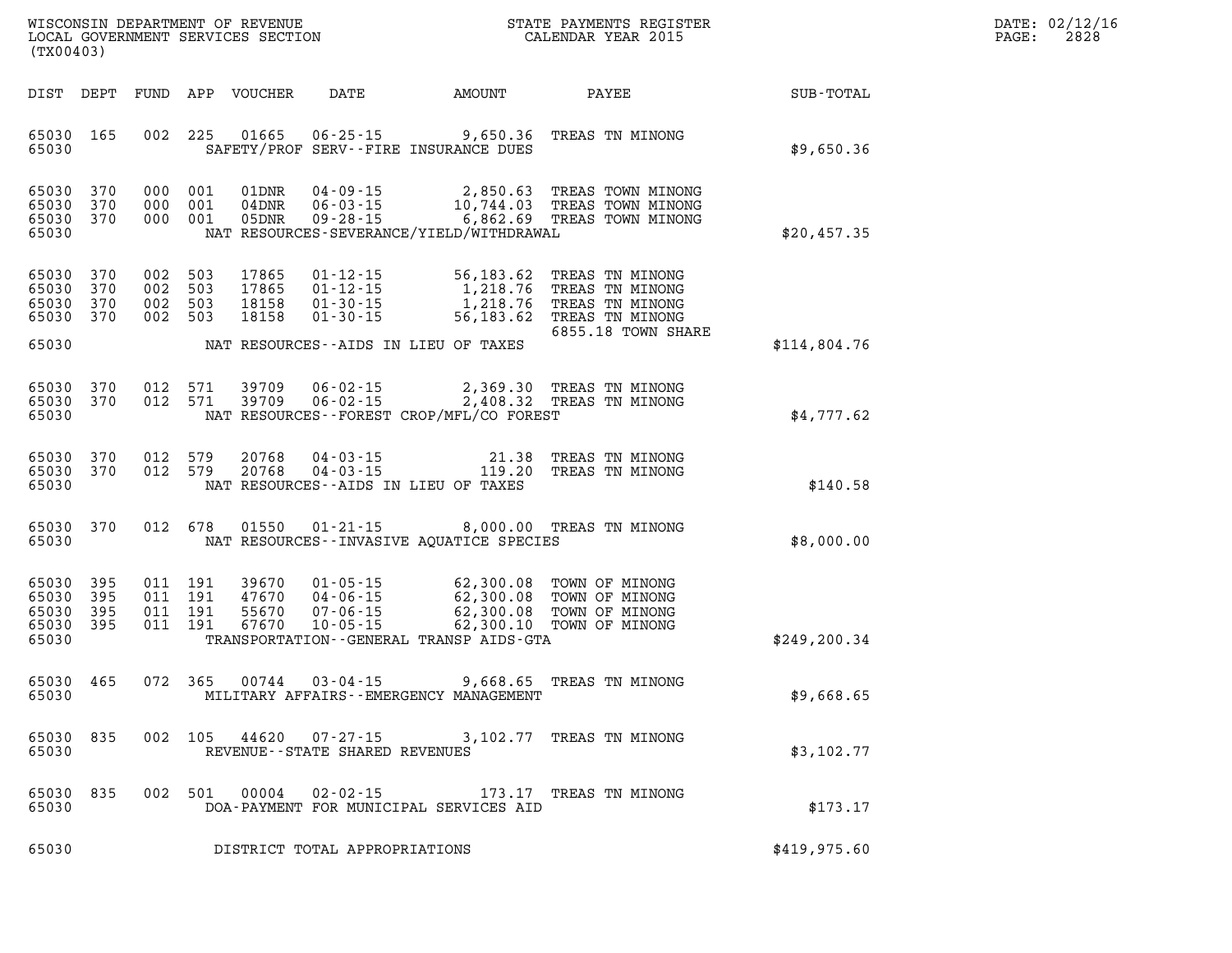| WISCONSIN DEPARTMENT OF REVENUE      | PAYMENTS REGISTER<br>3TATE | DATE: | 02/12/16 |
|--------------------------------------|----------------------------|-------|----------|
| GOVERNMENT SERVICES SECTION<br>LOCAL | CALENDAR YEAR 2015         | PAGE  | 2829     |

| (TX00403)                                     |                   |         |                                          | LOCAL GOVERNMENT SERVICES SECTION |                               |                                                                                                                                                                    | CALENDAR YEAR 2015                                                                                 |              | PAGE: | 2829 |
|-----------------------------------------------|-------------------|---------|------------------------------------------|-----------------------------------|-------------------------------|--------------------------------------------------------------------------------------------------------------------------------------------------------------------|----------------------------------------------------------------------------------------------------|--------------|-------|------|
|                                               |                   |         |                                          |                                   |                               |                                                                                                                                                                    |                                                                                                    |              |       |      |
| 65032 165<br>65032                            |                   |         |                                          |                                   |                               | SAFETY/PROF SERV--FIRE INSURANCE DUES                                                                                                                              | 002 225 01666 06-25-15 1,875.64 TREAS TN SARONA                                                    | \$1,875.64   |       |      |
| 65032 370<br>65032 370<br>65032               |                   |         | 000 001<br>000 001                       | 01DNR                             |                               | NAT RESOURCES-SEVERANCE/YIELD/WITHDRAWAL                                                                                                                           | 04-09-15 4,707.30 TREAS TOWN SARONA<br>04DNR  06-03-15  6,922.34 TREAS TOWN SARONA                 | \$11,629.64  |       |      |
| 65032 370<br>65032                            |                   |         |                                          | 002 503 17866                     |                               | NAT RESOURCES--AIDS IN LIEU OF TAXES                                                                                                                               | 01-12-15 1,199.06 TREAS TN SARONA<br>86.68 TOWN SHARE                                              | \$1,199.06   |       |      |
| 65032 370<br>65032 370<br>65032               |                   |         | 012 571<br>012 571                       | 39710<br>39710                    |                               | NAT RESOURCES--FOREST CROP/MFL/CO FOREST                                                                                                                           |                                                                                                    | \$1,245.70   |       |      |
| 65032 370<br>65032<br>65032 370<br>65032      | 370               | 012 579 | 012 579<br>012 579                       | 20769<br>20769<br>20769           |                               | NAT RESOURCES--AIDS IN LIEU OF TAXES                                                                                                                               | 04-03-15 20.99 TREAS TN SARONA<br>04-03-15 2.33 TREAS TN SARONA<br>04-03-15 209.90 TREAS TN SARONA | \$233.22     |       |      |
| 65032<br>65032<br>65032<br>65032 395<br>65032 | 395<br>395<br>395 |         | 011 191<br>011 191<br>011 191<br>011 191 | 39671<br>47671<br>55671<br>67671  |                               | 01-05-15 21,122.68 TOWN OF SARONA<br>04-06-15<br>07-06-15 21,122.68 TOWN OF SARONA<br>10-05-15 21,122.68 TOWN OF SARONA<br>TRANSPORTATION--GENERAL TRANSP AIDS-GTA |                                                                                                    | \$84,490.74  |       |      |
| 65032 835<br>65032                            |                   |         | 002 109                                  |                                   | REVENUE--EXEMPT COMPUTER AID  |                                                                                                                                                                    | 03552  07-27-15  7.00 TREAS TN SARONA                                                              | \$7.00       |       |      |
| 65032                                         |                   |         |                                          |                                   | DISTRICT TOTAL APPROPRIATIONS |                                                                                                                                                                    |                                                                                                    | \$100,681.00 |       |      |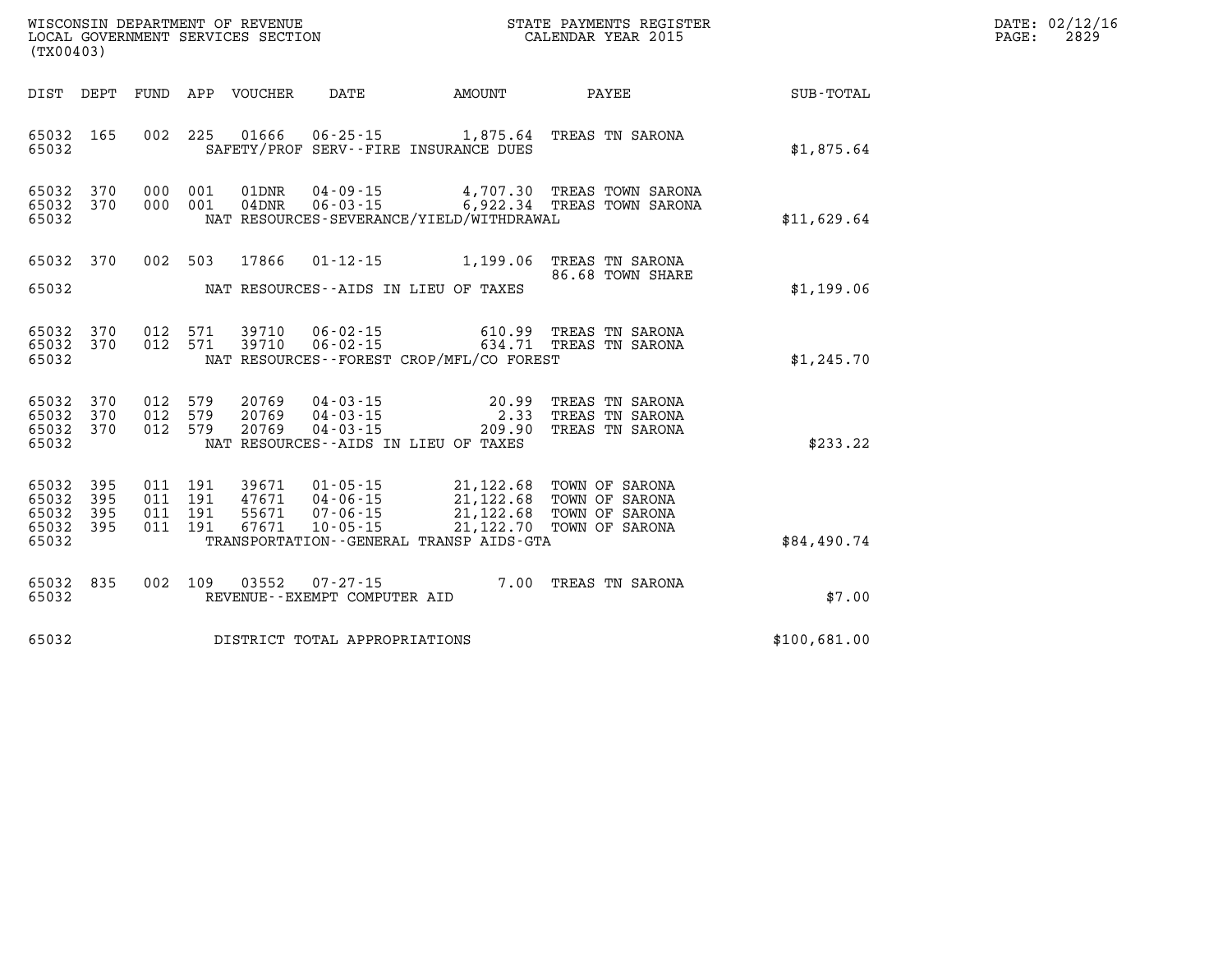| DATE: | 02/12/16 |
|-------|----------|
| PAGE: | 2830     |

|                                                   | LOCAL GOVERNMENT SERVICES SECTION<br>(TX00403) |  |                                                   |                         |                                   |                                              | CALENDAR YEAR 2015                                                                                                                                                                |             | PAGE: | 2830 |
|---------------------------------------------------|------------------------------------------------|--|---------------------------------------------------|-------------------------|-----------------------------------|----------------------------------------------|-----------------------------------------------------------------------------------------------------------------------------------------------------------------------------------|-------------|-------|------|
|                                                   |                                                |  |                                                   |                         |                                   | DIST DEPT FUND APP VOUCHER DATE AMOUNT PAYEE |                                                                                                                                                                                   | SUB-TOTAL   |       |      |
| 65034 165<br>65034                                |                                                |  |                                                   |                         |                                   | SAFETY/PROF SERV--FIRE INSURANCE DUES        | 002 225 01667 06-25-15 2,845.75 TREAS TN SPOONER                                                                                                                                  | \$2,845.75  |       |      |
| 65034 370<br>65034 370<br>65034                   |                                                |  | 000 001<br>000 001                                | 01DNR<br>05DNR          |                                   | NAT RESOURCES-SEVERANCE/YIELD/WITHDRAWAL     | 04-09-15 4,419.73 TREAS TOWN SPOONER<br>09-28-15 883.87 TREAS TOWN SPOONER                                                                                                        | \$5,303.60  |       |      |
| 65034 370                                         |                                                |  | 002 503                                           | 17867                   |                                   |                                              | 01-12-15 1,325.05 TREAS TN SPOONER<br>110.84 TOWN SHARE                                                                                                                           |             |       |      |
| 65034                                             |                                                |  |                                                   |                         |                                   | NAT RESOURCES--AIDS IN LIEU OF TAXES         |                                                                                                                                                                                   | \$1,325.05  |       |      |
| 65034 370<br>65034                                |                                                |  | 012 571                                           | 39711                   | $06 - 02 - 15$                    | NAT RESOURCES - - FOREST CROP/MFL/CO FOREST  | 222.51 TREAS TN SPOONER                                                                                                                                                           | \$222.51    |       |      |
| 65034 370<br>65034 370<br>65034                   |                                                |  | 012 579<br>012 579                                |                         |                                   | NAT RESOURCES--AIDS IN LIEU OF TAXES         | 5.16 TREAS TN SPOONER<br>20770  04-03-15  5.16  TREAS TN SPOONER<br>20770  04-03-15  70.68  TREAS TN SPOONER                                                                      | \$75.84     |       |      |
| 65034 395<br>65034<br>65034<br>65034 395<br>65034 | 395<br>395                                     |  | 011 191<br>39672<br>011 191<br>011 191<br>011 191 | 47672<br>55672<br>67672 |                                   | TRANSPORTATION--GENERAL TRANSP AIDS-GTA      | 01-05-15 12,066.96 TOWN OF SPOONER<br>04-06-15 12,066.96 TOWN OF SPOONER<br>07-06-15 12,066.96 TOWN OF SPOONER<br>10-05-15 12,066.96 TOWN OF SPOONER<br>12,066.96 TOWN OF SPOONER | \$48,267.84 |       |      |
| 65034 835<br>65034                                |                                                |  |                                                   |                         | REVENUE - - STATE SHARED REVENUES |                                              | 002 105 44621 07-27-15 1,522.11 TREAS TN SPOONER                                                                                                                                  | \$1,522.11  |       |      |
| 65034 835<br>65034                                |                                                |  | 002 109 03553                                     |                         | REVENUE--EXEMPT COMPUTER AID      |                                              | 07-27-15 7.00 TREAS TN SPOONER                                                                                                                                                    | \$7.00      |       |      |
| 65034<br>65034                                    | 835                                            |  | 002 501                                           | 00004                   | $02 - 02 - 15$                    | DOA-PAYMENT FOR MUNICIPAL SERVICES AID       | 300.16 TREAS TN SPOONER                                                                                                                                                           | \$300.16    |       |      |
| 65034 835<br>65034                                |                                                |  | 021 363 35931                                     |                         | REVENUE--LOTTERY CREDIT -         |                                              | 03-23-15 1,265.76 TREAS TN SPOONER                                                                                                                                                | \$1,265.76  |       |      |
| 65034                                             |                                                |  |                                                   |                         | DISTRICT TOTAL APPROPRIATIONS     |                                              |                                                                                                                                                                                   | \$61,135.62 |       |      |

WISCONSIN DEPARTMENT OF REVENUE **STATE PAYMENTS REGISTER**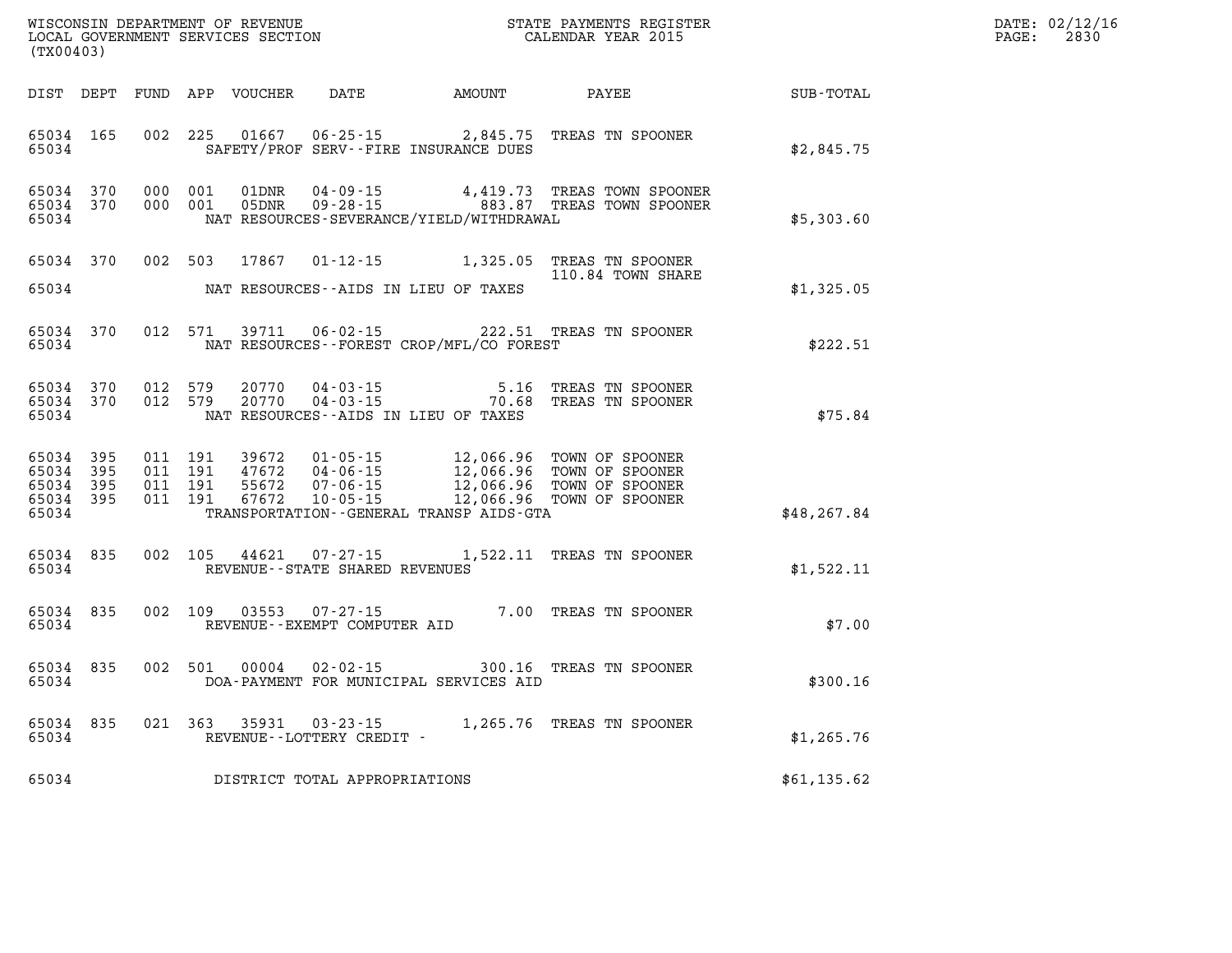| WISCONSIN DEPARTMENT OF REVENUE      | REGISTER<br>PAYMENTS<br>ЗТАТЕ.   | DATE | 02.  |
|--------------------------------------|----------------------------------|------|------|
| LOCAL<br>GOVERNMENT SERVICES SECTION | . 2015<br>CALENDAR YEAR<br>LNDAR | PAGE | 283. |

| (TX00403)                                                             |                          |                                                              |                                                                      |                                                                                                  |                                                                                          |                  |
|-----------------------------------------------------------------------|--------------------------|--------------------------------------------------------------|----------------------------------------------------------------------|--------------------------------------------------------------------------------------------------|------------------------------------------------------------------------------------------|------------------|
| DIST<br>DEPT                                                          | FUND                     | APP<br>VOUCHER                                               | DATE                                                                 | AMOUNT                                                                                           | PAYEE                                                                                    | <b>SUB-TOTAL</b> |
| 165<br>65036<br>65036                                                 | 002                      | 225<br>01668                                                 |                                                                      | $06 - 25 - 15$ 998.26<br>SAFETY/PROF SERV--FIRE INSURANCE DUES                                   | TREAS TN SPRING BROOK                                                                    | \$998.26         |
| 65036<br>370<br>370<br>65036<br>65036                                 | 000<br>000               | 001<br>01DNR<br>001<br>05DNR                                 | $04 - 09 - 15$<br>$09 - 28 - 15$                                     | 2,500.77<br>1,113.00<br>NAT RESOURCES-SEVERANCE/YIELD/WITHDRAWAL                                 | TREAS TOWN SPRINGBROOK<br>TREAS TOWN SPRINGBROOK                                         | \$3,613.77       |
| 370<br>65036<br>65036<br>370<br>65036                                 | 012<br>012               | 571<br>39712<br>571<br>39712                                 | $06 - 02 - 15$<br>$06 - 02 - 15$                                     | 546.62<br>2,242.56<br>NAT RESOURCES--FOREST CROP/MFL/CO FOREST                                   | TREAS TN SPRING BROOK<br>TREAS TN SPRING BROOK                                           | \$2,789.18       |
| 370<br>65036<br>370<br>65036<br>65036                                 | 012<br>012               | 579<br>20771<br>579<br>20771                                 | $04 - 03 - 15$<br>$04 - 03 - 15$                                     | 3.44<br>34.40<br>NAT RESOURCES -- AIDS IN LIEU OF TAXES                                          | TREAS TN SPRING BROOK<br>TREAS TN SPRING BROOK                                           | \$37.84          |
| 65036<br>395<br>395<br>65036<br>65036<br>395<br>395<br>65036<br>65036 | 011<br>011<br>011<br>011 | 191<br>39673<br>191<br>47673<br>191<br>55673<br>191<br>67673 | $01 - 05 - 15$<br>$04 - 06 - 15$<br>$07 - 06 - 15$<br>$10 - 05 - 15$ | 18,524.32<br>18,524.32<br>18,524.32<br>18,524.34<br>TRANSPORTATION - - GENERAL TRANSP AIDS - GTA | TOWN OF SPRINGBROOK<br>TOWN OF SPRINGBROOK<br>TOWN OF SPRINGBROOK<br>TOWN OF SPRINGBROOK | \$74,097.30      |
| 65036<br>395<br>65036                                                 | 011                      | 278<br>58176                                                 | $08 - 26 - 15$                                                       | 11,881.46<br>TRANSPORTATION - - LRIP/TRIP/MSIP GRANTS                                            | TREAS TN SPRINGBROOK                                                                     | \$11,881.46      |
| 835<br>65036<br>65036                                                 | 002                      | 44622<br>105                                                 | $07 - 27 - 15$<br>REVENUE - - STATE SHARED REVENUES                  | 3,695.54                                                                                         | TREAS TN SPRING BROOK                                                                    | \$3,695.54       |
| 65036<br>835<br>65036                                                 | 002                      | 109<br>03554                                                 | $07 - 27 - 15$<br>REVENUE--EXEMPT COMPUTER AID                       | 2.00                                                                                             | TREAS TN SPRING BROOK                                                                    | \$2.00           |
| 65036                                                                 |                          |                                                              | DISTRICT TOTAL APPROPRIATIONS                                        |                                                                                                  |                                                                                          | \$97, 115.35     |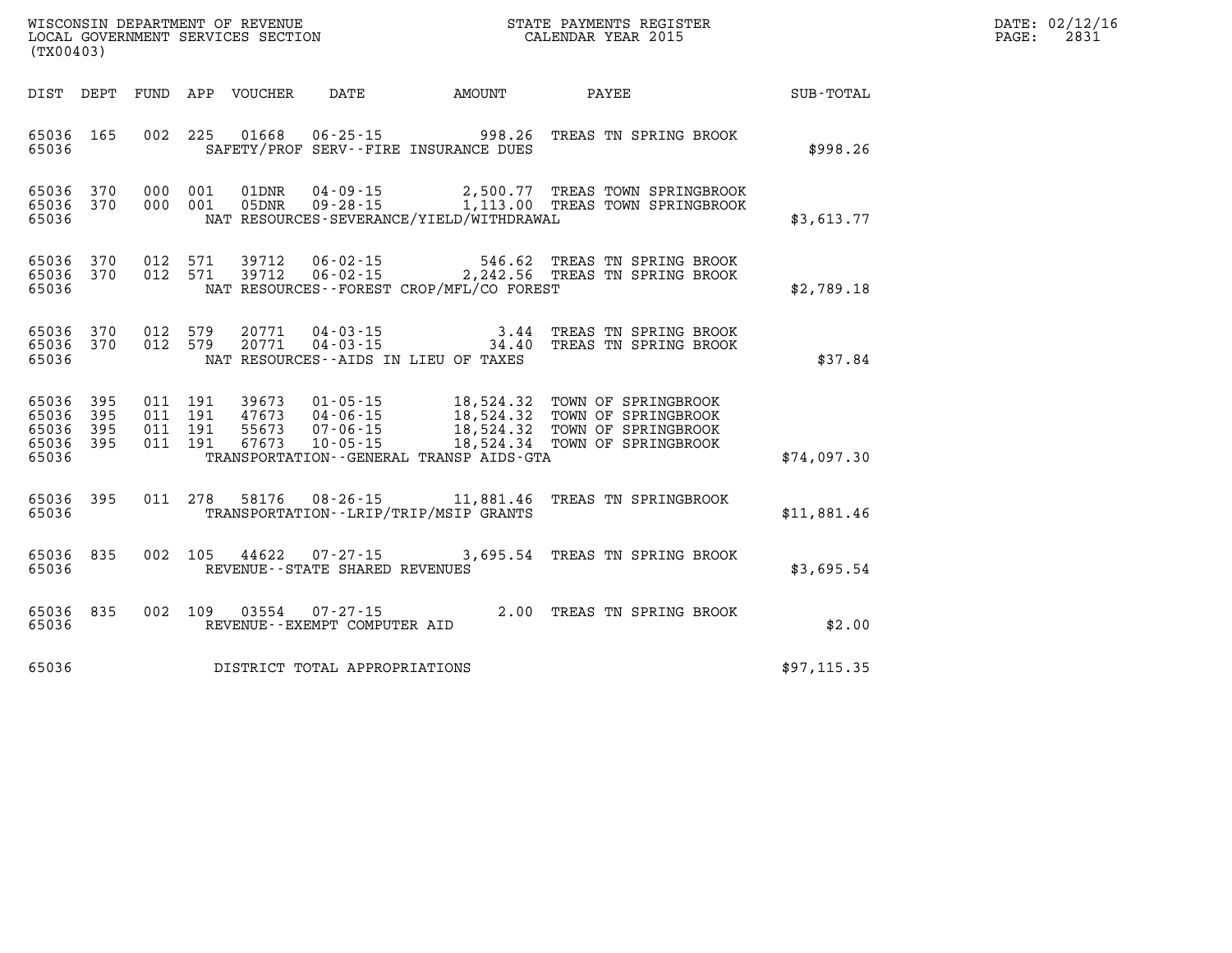| DATE: | 02/12/16 |
|-------|----------|
| PAGE: | 2832     |

| (TX00403)                                 |                          |                          |                          |                         |                                                                |                                                                             |                                                                                       |             |
|-------------------------------------------|--------------------------|--------------------------|--------------------------|-------------------------|----------------------------------------------------------------|-----------------------------------------------------------------------------|---------------------------------------------------------------------------------------|-------------|
| DIST                                      | DEPT                     | FUND                     | APP                      | VOUCHER                 | DATE                                                           | AMOUNT                                                                      | PAYEE                                                                                 | SUB-TOTAL   |
| 65038<br>65038                            | 165                      | 002                      | 225                      | 01669                   | $06 - 25 - 15$                                                 | 462.94<br>SAFETY/PROF SERV--FIRE INSURANCE DUES                             | TREAS TN STINNETT                                                                     | \$462.94    |
| 65038<br>65038                            | 370                      | 002                      | 503                      | 17868                   | $01 - 12 - 15$                                                 | 240.59<br>NAT RESOURCES--AIDS IN LIEU OF TAXES                              | TREAS TN STINNETT<br>0.00 TOWN SHARE                                                  | \$240.59    |
| 65038<br>65038<br>65038                   | 370<br>370               | 012<br>012               | 571<br>571               | 39713<br>39713          | 06-02-15<br>$06 - 02 - 15$                                     | 207.60<br>NAT RESOURCES--FOREST CROP/MFL/CO FOREST                          | TREAS TN STINNETT<br>4,329.31 TREAS TN STINNETT                                       | \$4,536.91  |
| 65038<br>65038<br>65038<br>65038<br>65038 | 395<br>395<br>395<br>395 | 011<br>011<br>011<br>011 | 191<br>191<br>191<br>191 | 39674<br>55674<br>67674 | $01 - 05 - 15$<br>47674 04-06-15<br>07-06-15<br>$10 - 05 - 15$ | 5,288.77<br>5,288.77<br>5,288.77<br>TRANSPORTATION--GENERAL TRANSP AIDS-GTA | 5,288.77 TOWN OF STINNETT<br>TOWN OF STINNETT<br>TOWN OF STINNETT<br>TOWN OF STINNETT | \$21,155.08 |
| 65038<br>65038                            | 505                      | 002                      | 174                      |                         |                                                                | DOA--TRANSMISSION LINE FEE DISTRIBUTION                                     | 58240  04-30-15  35,537.00  TREAS TN STINNETT                                         | \$35,537.00 |
| 65038<br>65038                            | 835                      | 002                      | 105                      | 44623                   | REVENUE - - STATE SHARED REVENUES                              | $07 - 27 - 15$ 3,151.48                                                     | TREAS TN STINNETT                                                                     | \$3,151.48  |
| 65038                                     |                          |                          |                          |                         | DISTRICT TOTAL APPROPRIATIONS                                  |                                                                             |                                                                                       | \$65,084.00 |

LOCAL GOVERNMENT SERVICES SECTION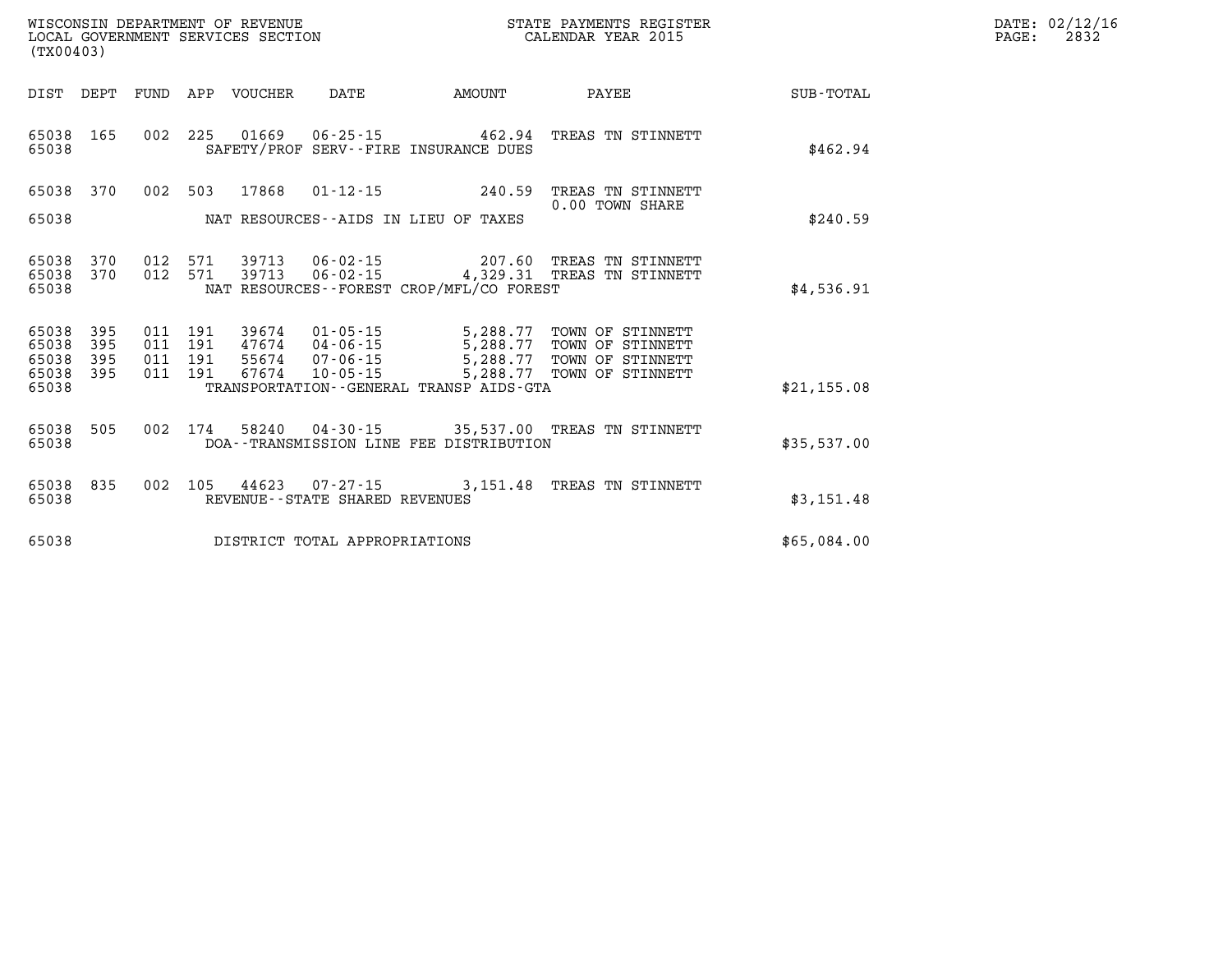| WISCONSIN DEPARTMENT OF REVENUE   | STATE PAYMENTS REGISTER |       | DATE: 02/12/16 |
|-----------------------------------|-------------------------|-------|----------------|
| LOCAL GOVERNMENT SERVICES SECTION | CALENDAR YEAR 2015      | PAGE: | 2833           |

| LOCAL GOVERNMENT SERVICES SECTION CALENDAR YEAR 2015<br>(TX00403) |           |  |  |                                |                                             |                                                                                                                                                                                                                                      |                                                        | PAGE: | 2833 |
|-------------------------------------------------------------------|-----------|--|--|--------------------------------|---------------------------------------------|--------------------------------------------------------------------------------------------------------------------------------------------------------------------------------------------------------------------------------------|--------------------------------------------------------|-------|------|
|                                                                   |           |  |  |                                |                                             |                                                                                                                                                                                                                                      | DIST DEPT FUND APP VOUCHER DATE AMOUNT PAYEE SUB-TOTAL |       |      |
| 65040                                                             | 65040 165 |  |  |                                | SAFETY/PROF SERV--FIRE INSURANCE DUES       | 002 225 01670 06-25-15 1,687.20 TREAS TN STONE LAKE                                                                                                                                                                                  | \$1,687.20                                             |       |      |
| 65040                                                             |           |  |  |                                | NAT RESOURCES-SEVERANCE/YIELD/WITHDRAWAL    | 65040 370 000 001 05DNR 09-28-15 3,980.32 TREAS TOWN STONE LAKE                                                                                                                                                                      | \$3,980.32                                             |       |      |
| 65040 370<br>65040                                                | 65040 370 |  |  |                                | NAT RESOURCES - - FOREST CROP/MFL/CO FOREST | 012 571 39714 06-02-15 1,845.05 TREAS TN STONE LAKE<br>012 571 39714 06-02-15 586.57 TREAS TN STONE LAKE                                                                                                                             | \$2,431.62                                             |       |      |
| 65040                                                             | 65040 370 |  |  |                                | NAT RESOURCES--AIDS IN LIEU OF TAXES        | 012 579 20772 04-03-15 37.20 TREAS TN STONE LAKE                                                                                                                                                                                     | \$37.20                                                |       |      |
| 65040                                                             |           |  |  |                                | NAT RESOURCES--INVASIVE AQUATICE SPECIES    | $\begin{array}{cccccc} 65040 & 370 & 012 & 678 & 02132 & 03\cdot 27\cdot 15 & & 1,538.32 & \text{TREAS TN STONE LAKE} \\ 65040 & 370 & 012 & 678 & 02174 & 03\cdot 30\cdot 15 & & 1,693.06 & \text{TREAS TN STONE LAKE} \end{array}$ | \$3,231.38                                             |       |      |
| 65040 395<br>65040 395<br>65040 395<br>65040 395<br>65040         |           |  |  |                                | TRANSPORTATION--GENERAL TRANSP AIDS-GTA     | 011 191 39675 01-05-15 20,996.07 TOWN OF STONE LAKE<br>011 191 47675 04-06-15 20,996.07 TOWN OF STONE LAKE<br>011 191 55675 07-06-15 20,996.07 TOWN OF STONE LAKE<br>011 191 67675 10-05-15 20,996.07 TOWN OF STONE LAKE             | \$83,984.28                                            |       |      |
| 65040                                                             | 65040 835 |  |  | REVENUE--STATE SHARED REVENUES |                                             | 002 105 44624 07-27-15 1,084.33 TREAS TN STONE LAKE                                                                                                                                                                                  | \$1,084.33                                             |       |      |
| 65040                                                             | 65040 835 |  |  | REVENUE--EXEMPT COMPUTER AID   |                                             | 002 109 03555 07-27-15 79.00 TREAS TN STONE LAKE                                                                                                                                                                                     | \$79.00                                                |       |      |
| 65040                                                             |           |  |  | DISTRICT TOTAL APPROPRIATIONS  |                                             |                                                                                                                                                                                                                                      | \$96,515.33                                            |       |      |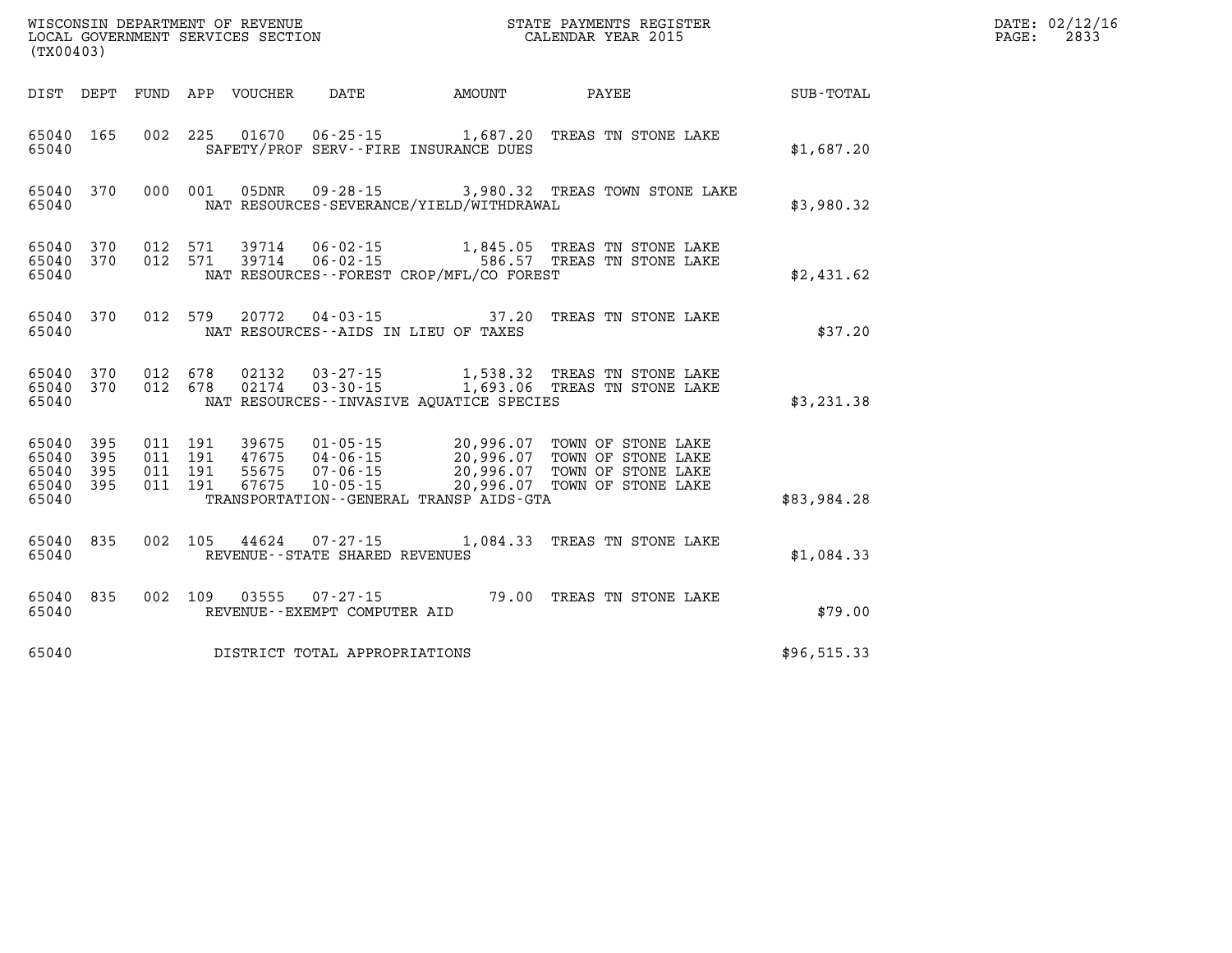|                                                           | WISCONSIN DEPARTMENT OF REVENUE<br>LOCAL GOVERNMENT SERVICES SECTION<br>(TX00403) |  |                                          |                                 |                                   |                                                                                                                                                                                                                          | STATE PAYMENTS REGISTER<br>CALENDAR YEAR 2015                |               | DATE: 02/12/16<br>PAGE:<br>2834 |
|-----------------------------------------------------------|-----------------------------------------------------------------------------------|--|------------------------------------------|---------------------------------|-----------------------------------|--------------------------------------------------------------------------------------------------------------------------------------------------------------------------------------------------------------------------|--------------------------------------------------------------|---------------|---------------------------------|
|                                                           |                                                                                   |  |                                          | DIST DEPT FUND APP VOUCHER DATE |                                   | <b>AMOUNT</b>                                                                                                                                                                                                            | <b>PAYEE</b> PAYEE                                           | SUB-TOTAL     |                                 |
| 65042 165<br>65042                                        |                                                                                   |  |                                          | 002 225 01671                   |                                   | SAFETY/PROF SERV--FIRE INSURANCE DUES                                                                                                                                                                                    | 06-25-15 3,315.83 TREAS TN TREGO                             | \$3,315.83    |                                 |
| 65042                                                     | 65042 370                                                                         |  |                                          |                                 |                                   | NAT RESOURCES-SEVERANCE/YIELD/WITHDRAWAL                                                                                                                                                                                 | 000 001 01DNR 04-09-15 100,458.22 TREAS TOWN TREGO           | \$100, 458.22 |                                 |
| 65042 370                                                 |                                                                                   |  | 002 503                                  | 18192                           |                                   | 03-11-15 1,217.93 TREAS TN TREGO                                                                                                                                                                                         |                                                              |               |                                 |
| 65042 370<br>65042                                        |                                                                                   |  | 002 503                                  |                                 |                                   | NAT RESOURCES--AIDS IN LIEU OF TAXES                                                                                                                                                                                     | 122.33 TOWN SHARE<br>18192  03-11-15  203.46  TREAS TN TREGO | \$1,421.39    |                                 |
| 65042                                                     | 65042 370                                                                         |  |                                          |                                 |                                   | NAT RESOURCES - - FOREST CROP/MFL/CO FOREST                                                                                                                                                                              | 012 571 39715 06-02-15 674.03 TREAS TN TREGO                 | \$674.03      |                                 |
| 65042                                                     | 65042 370                                                                         |  |                                          |                                 |                                   | NAT RESOURCES--AIDS IN LIEU OF TAXES                                                                                                                                                                                     | 012 579 20773 04-03-15 159.32 TREAS TN TREGO                 | \$159.32      |                                 |
| 65042 395<br>65042 395<br>65042 395<br>65042 395<br>65042 |                                                                                   |  | 011 191<br>011 191<br>011 191<br>011 191 |                                 |                                   | 39676  01-05-15  28,191.10 TOWN OF TREGO<br>47676  04-06-15  28,191.10 TOWN OF TREGO<br>55676  07-06-15  28,191.10 TOWN OF TREGO<br>67676  10-05-15  28,191.12  TOWN OF TREGO<br>TRANSPORTATION--GENERAL TRANSP AIDS-GTA |                                                              | \$112,764.42  |                                 |
|                                                           |                                                                                   |  |                                          |                                 |                                   |                                                                                                                                                                                                                          |                                                              |               |                                 |
| 65042                                                     | 65042 395                                                                         |  |                                          |                                 |                                   | 011 278 43762 03-27-15 11,881.46 TREAS TN TREGO<br>TRANSPORTATION - - LRIP/TRIP/MSIP GRANTS                                                                                                                              |                                                              | \$11,881.46   |                                 |
| 65042                                                     | 65042 835                                                                         |  |                                          |                                 | REVENUE - - STATE SHARED REVENUES |                                                                                                                                                                                                                          | 002 105 44625 07-27-15 1,740.65 TREAS TN TREGO               | \$1,740.65    |                                 |
| 65042                                                     |                                                                                   |  |                                          |                                 | DISTRICT TOTAL APPROPRIATIONS     |                                                                                                                                                                                                                          |                                                              | \$232,415.32  |                                 |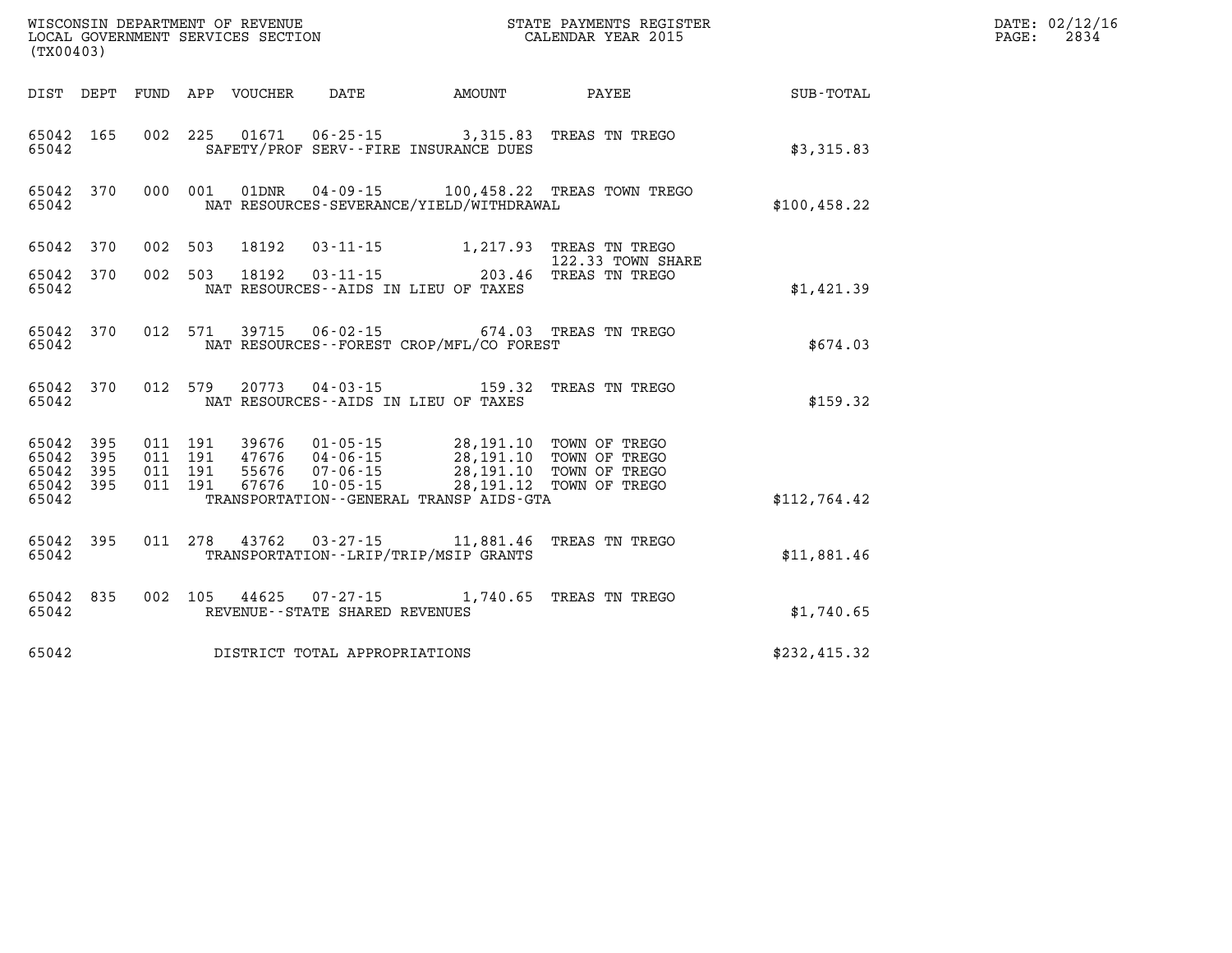| WISCONSIN DEPARTMENT OF REVENUE   | R PAYMENTS REGISTER<br>STATE | $\mathtt{DATE}$ : | 02/12/16 |
|-----------------------------------|------------------------------|-------------------|----------|
| LOCAL GOVERNMENT SERVICES SECTION | CALENDAR YEAR 2015           | PAGE              | 283      |

| (TX00403)                                 |                          |                          |                          |                                  |                                                                      |                                                                             |                                                                                                       |             |
|-------------------------------------------|--------------------------|--------------------------|--------------------------|----------------------------------|----------------------------------------------------------------------|-----------------------------------------------------------------------------|-------------------------------------------------------------------------------------------------------|-------------|
| DIST                                      | DEPT                     | FUND                     | APP                      | VOUCHER DATE                     |                                                                      | AMOUNT                                                                      | <b>PAYEE</b>                                                                                          | SUB-TOTAL   |
| 65106<br>65106                            | 165                      | 002                      | 225                      | 01672                            |                                                                      | $06 - 25 - 15$ 1,061.07<br>SAFETY/PROF SERV--FIRE INSURANCE DUES            | TREAS VIL BIRCHWOOD                                                                                   | \$1,061.07  |
| 65106                                     | 370                      | 002                      | 503                      | 17869                            | $01 - 12 - 15$                                                       |                                                                             | 1,121.72 TREAS VIL BIRCHWOOD<br>372.92 VILL SHARE                                                     |             |
| 65106                                     |                          |                          |                          |                                  |                                                                      | NAT RESOURCES--AIDS IN LIEU OF TAXES                                        |                                                                                                       | \$1, 121.72 |
| 65106<br>65106<br>65106<br>65106<br>65106 | 395<br>395<br>395<br>395 | 011<br>011<br>011<br>011 | 191<br>191<br>191<br>191 | 39677<br>47677<br>55677<br>67677 | $01 - 05 - 15$<br>$04 - 06 - 15$<br>$07 - 06 - 15$<br>$10 - 05 - 15$ | 5,450.53<br>5,450.53<br>5,450.53<br>TRANSPORTATION--GENERAL TRANSP AIDS-GTA | VILLAGE OF BIRCHWOOD<br>VILLAGE OF BIRCHWOOD<br>VILLAGE OF BIRCHWOOD<br>5,450.53 VILLAGE OF BIRCHWOOD | \$21,802.12 |
| 65106<br>65106                            | 435                      | 005                      | 162                      | 01DHS                            |                                                                      | HS--AMBULANCE FUNDING ASSISTANCE GRANTS                                     | 09-11-15 4,697.23 VILL OF BIRCHWOOD                                                                   | \$4,697.23  |
| 65106<br>65106                            | 435                      | 005                      | 163                      | 01LGS                            |                                                                      | HS--PREPAID MEDICAL TRANSPORT REIMBURSE                                     | 11-16-15 2,000.00 DHS PREPAID MEDICAL TRANSPORT                                                       | \$2,000.00  |
| 65106<br>65106                            | 455                      | 002                      | 231                      | 08                               | $03 - 12 - 15$<br>JUSTICE - - LAW ENFORCEMENT TRAINING               | 320.00                                                                      | TREAS VIL BIRCHWOOD                                                                                   | \$320.00    |
| 65106<br>65106                            | 505                      | 002                      | 743                      | 05492                            | $02 - 10 - 15$<br>DOA--HOUSING ASSISTANCE GRANTS                     | 25,000.00                                                                   | TREAS VIL BIRCHWOOD                                                                                   | \$25,000.00 |
| 65106<br>65106                            | 835                      | 002                      | 105                      |                                  | 44626 07-27-15<br>REVENUE - - STATE SHARED REVENUES                  | 18,066.66                                                                   | TREAS VIL BIRCHWOOD                                                                                   | \$18,066.66 |
| 65106<br>65106<br>65106                   | 835<br>835               | 002<br>002               | 109<br>109               | 03556<br>05346                   | $07 - 27 - 15$<br>$07 - 27 - 15$<br>REVENUE--EXEMPT COMPUTER AID     | $495.00$<br>$214.00$                                                        | TREAS VIL BIRCHWOOD<br>TREAS VIL BIRCHWOOD                                                            | \$709.00    |
| 65106                                     |                          |                          |                          |                                  | DISTRICT TOTAL APPROPRIATIONS                                        |                                                                             |                                                                                                       | \$74,777.80 |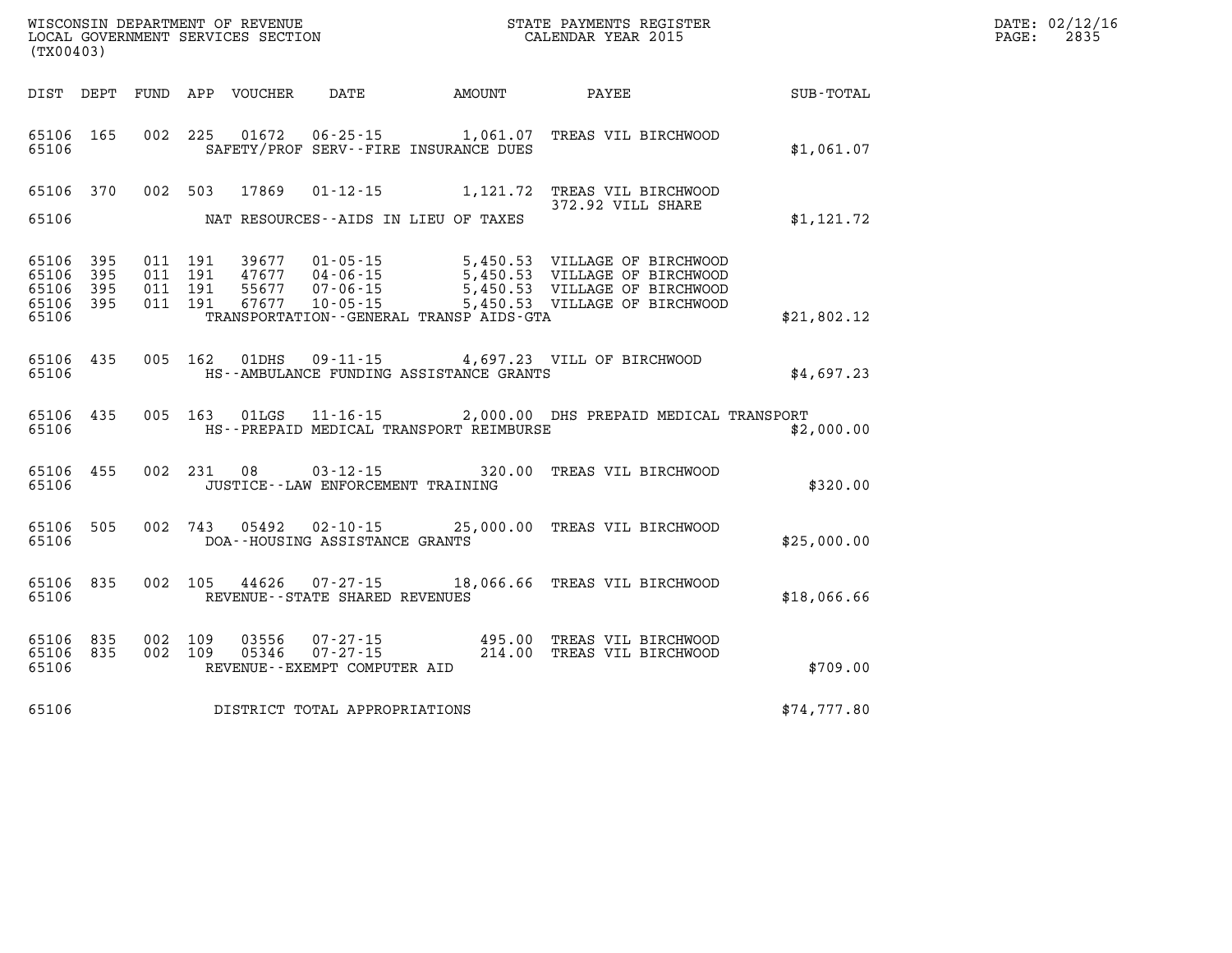| (TX00403)          |       |               |                                                     |                                            | WISCONSIN DEPARTMENT OF REVENUE<br>LOCAL GOVERNMENT SERVICES SECTION<br>CALENDAR YEAR 2015                              | $\mathbb{R}^n$ | DATE: 02/12/16<br>PAGE: 2836 |
|--------------------|-------|---------------|-----------------------------------------------------|--------------------------------------------|-------------------------------------------------------------------------------------------------------------------------|----------------|------------------------------|
|                    |       |               |                                                     |                                            | DIST DEPT FUND APP VOUCHER DATE AMOUNT PAYEE                                                                            | SUB-TOTAL      |                              |
|                    | 65151 |               |                                                     | SAFETY/PROF SERV--FIRE INSURANCE DUES      | 65151 165 002 225 01673 06-25-15 1,482.09 TREAS VIL MINONG                                                              | \$1,482.09     |                              |
|                    |       |               |                                                     |                                            | 65151 370 002 503 17870 01-12-15 62.93 TREAS VIL MINONG<br>65151 370 002 503 17870 01-12-15 136.01 TREAS VIL MINONG     |                |                              |
|                    |       |               |                                                     | 65151 NAT RESOURCES--AIDS IN LIEU OF TAXES |                                                                                                                         | \$198.94       |                              |
|                    |       |               |                                                     | 65151 NAT RESOURCES--AIDS IN LIEU OF TAXES | 65151 370 012 579 20774 04-03-15 6.05 TREAS VIL MINONG                                                                  | \$6.05         |                              |
| 65151              |       |               |                                                     | TRANSPORTATION--GENERAL TRANSP AIDS-GTA    |                                                                                                                         | \$42,725.32    |                              |
|                    |       |               |                                                     |                                            | 65151 435 005 162 01DHS 09-11-15 4,767.81 MINONG AREA AMBULANCE SERV                                                    | \$4.767.81     |                              |
|                    |       |               |                                                     |                                            | 65151 435 005 163 01LGS 11-16-15 2,434.25 DHS PREPAID MEDICAL TRANSPORT                                                 | \$2,434.25     |                              |
|                    |       |               | 65151 JUSTICE - - LAW ENFORCEMENT TRAINING          |                                            | 65151 455 002 231 19 04-23-15 320.00 TREAS VIL MINONG                                                                   | \$320.00       |                              |
|                    |       |               | 65151 REVENUE - STATE SHARED REVENUES               |                                            | 65151 835 002 105 44627 07-27-15 27,233.68 TREAS VIL MINONG                                                             | \$27, 233.68   |                              |
| 65151              |       |               | REVENUE--EXEMPT COMPUTER AID                        |                                            | 65151 835 002 109 03557 07-27-15 19,823.00 TREAS VIL MINONG<br>65151 835 002 109 05347 07-27-15 424.00 TREAS VIL MINONG | \$20, 247.00   |                              |
| 65151 835<br>65151 |       | 002 501 00004 | $02 - 02 - 15$                                      | DOA-PAYMENT FOR MUNICIPAL SERVICES AID     | 608.52 TREAS VIL MINONG                                                                                                 | \$608.52       |                              |
| 65151 835<br>65151 |       |               | 021 363 35932 03-23-15<br>REVENUE--LOTTERY CREDIT - |                                            | 65.23 TREAS VIL MINONG                                                                                                  | \$65.23        |                              |
| 65151              |       |               | DISTRICT TOTAL APPROPRIATIONS                       |                                            |                                                                                                                         | \$100,088.89   |                              |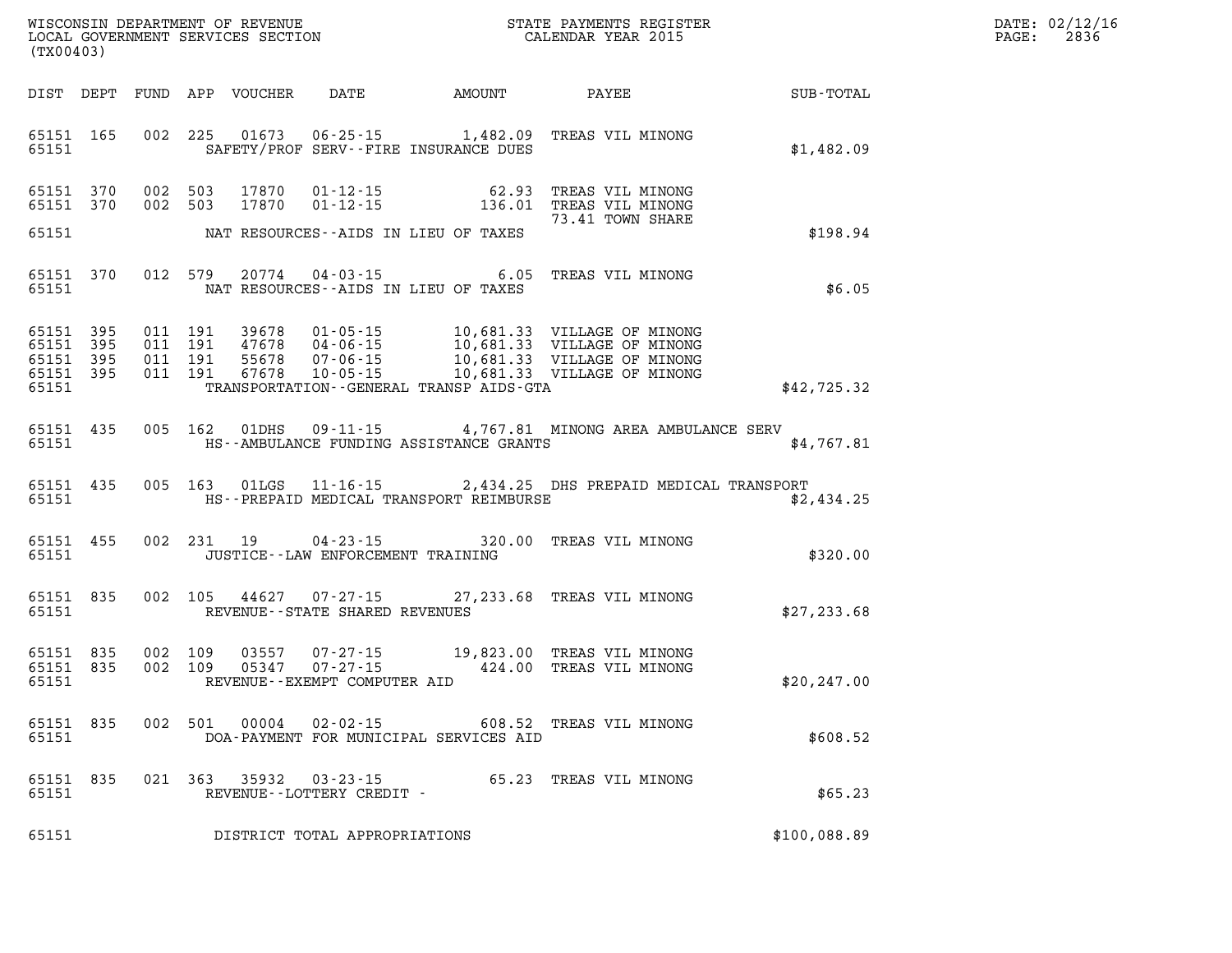| $\mathtt{DATE}$ : | 02/12/16 |
|-------------------|----------|
| PAGE:             | 2837     |

| (TX00403)                                 |                          |                          |                          | WISCONSIN DEPARTMENT OF REVENUE<br>LOCAL GOVERNMENT SERVICES SECTION |                                                                                                                 |                                                  | STATE PAYMENTS REGISTER<br>CALENDAR YEAR 2015                            |               |
|-------------------------------------------|--------------------------|--------------------------|--------------------------|----------------------------------------------------------------------|-----------------------------------------------------------------------------------------------------------------|--------------------------------------------------|--------------------------------------------------------------------------|---------------|
| DIST                                      | DEPT                     | FUND                     | APP                      | VOUCHER                                                              | DATE                                                                                                            | AMOUNT                                           | PAYEE                                                                    | SUB-TOTAL     |
| 65281<br>65281                            | 165                      | 002                      | 225                      | 01674                                                                | $06 - 25 - 15$<br>SAFETY/PROF SERV--FIRE INSURANCE DUES                                                         | 5,107.07                                         | TREAS CITY SPOONER                                                       | \$5,107.07    |
| 65281                                     | 370                      | 002                      | 503                      | 17871                                                                | $01 - 12 - 15$                                                                                                  | 2,335.20                                         | TREAS CITY SPOONER<br>1000.68 TOWN SHARE                                 |               |
| 65281<br>65281                            | 370                      | 002                      | 503                      | 17871                                                                | $01 - 12 - 15$<br>NAT RESOURCES--AIDS IN LIEU OF TAXES                                                          | 131.49                                           | TREAS CITY SPOONER                                                       | \$2,466.69    |
| 65281<br>65281<br>65281                   | 370<br>370               | 012<br>012               | 577<br>577               | 01583<br>02945                                                       | $01 - 21 - 15$<br>$06 - 17 - 15$<br>NAT RESOURCES - - ALL - TERRAIN VEHICLE TRAIL                               | 13,804.50<br>4,601.50                            | TREAS CITY SPOONER<br>TREAS CITY SPOONER                                 | \$18,406.00   |
| 65281<br>65281                            | 370                      | 012                      | 579                      | 20776                                                                | $04 - 03 - 15$<br>NAT RESOURCES -- AIDS IN LIEU OF TAXES                                                        | 86.55                                            | TREAS CITY SPOONER                                                       | \$86.55       |
| 65281<br>65281<br>65281<br>65281<br>65281 | 395<br>395<br>395<br>395 | 011<br>011<br>011<br>011 | 191<br>191<br>191<br>191 | 39679<br>47679<br>55679<br>67679                                     | $01 - 05 - 15$<br>$04 - 06 - 15$<br>$07 - 06 - 15$<br>$10 - 05 - 15$<br>TRANSPORTATION--GENERAL TRANSP AIDS-GTA | 40,911.60<br>40,911.60<br>40,911.60<br>40,911.63 | CITY OF SPOONER<br>CITY OF SPOONER<br>CITY OF SPOONER<br>CITY OF SPOONER | \$163,646.43  |
| 65281<br>65281                            | 455                      | 002                      | 231                      | 20                                                                   | $04 - 27 - 15$<br>JUSTICE -- LAW ENFORCEMENT TRAINING                                                           | 800.00                                           | TREAS CITY SPOONER                                                       | \$800.00      |
| 65281<br>65281                            | 835                      | 002                      | 105                      | 44628                                                                | $07 - 27 - 15$<br>REVENUE--STATE SHARED REVENUES                                                                | 116,110.64                                       | TREAS CITY SPOONER                                                       | \$116, 110.64 |
| 65281<br>65281<br>65281                   | 835<br>835               | 002<br>002               | 109<br>109               | 03558<br>05348                                                       | $07 - 27 - 15$<br>$07 - 27 - 15$<br>REVENUE--EXEMPT COMPUTER AID                                                | 8,746.00<br>846.00                               | TREAS CITY SPOONER<br>TREAS CITY SPOONER                                 | \$9,592.00    |
| 65281<br>65281                            | 835                      | 002                      | 501                      | 00004                                                                | $02 - 02 - 15$<br>DOA-PAYMENT FOR MUNICIPAL SERVICES AID                                                        | 27,011.13                                        | TREAS CITY SPOONER                                                       | \$27,011.13   |
| 65281<br>65281                            | 835                      | 021                      | 363                      | 35933                                                                | $03 - 23 - 15$<br>REVENUE--LOTTERY CREDIT -                                                                     | 3,191.76                                         | TREAS CITY SPOONER                                                       | \$3,191.76    |
| 65281                                     |                          |                          |                          |                                                                      | DISTRICT TOTAL APPROPRIATIONS                                                                                   |                                                  |                                                                          | \$346,418.27  |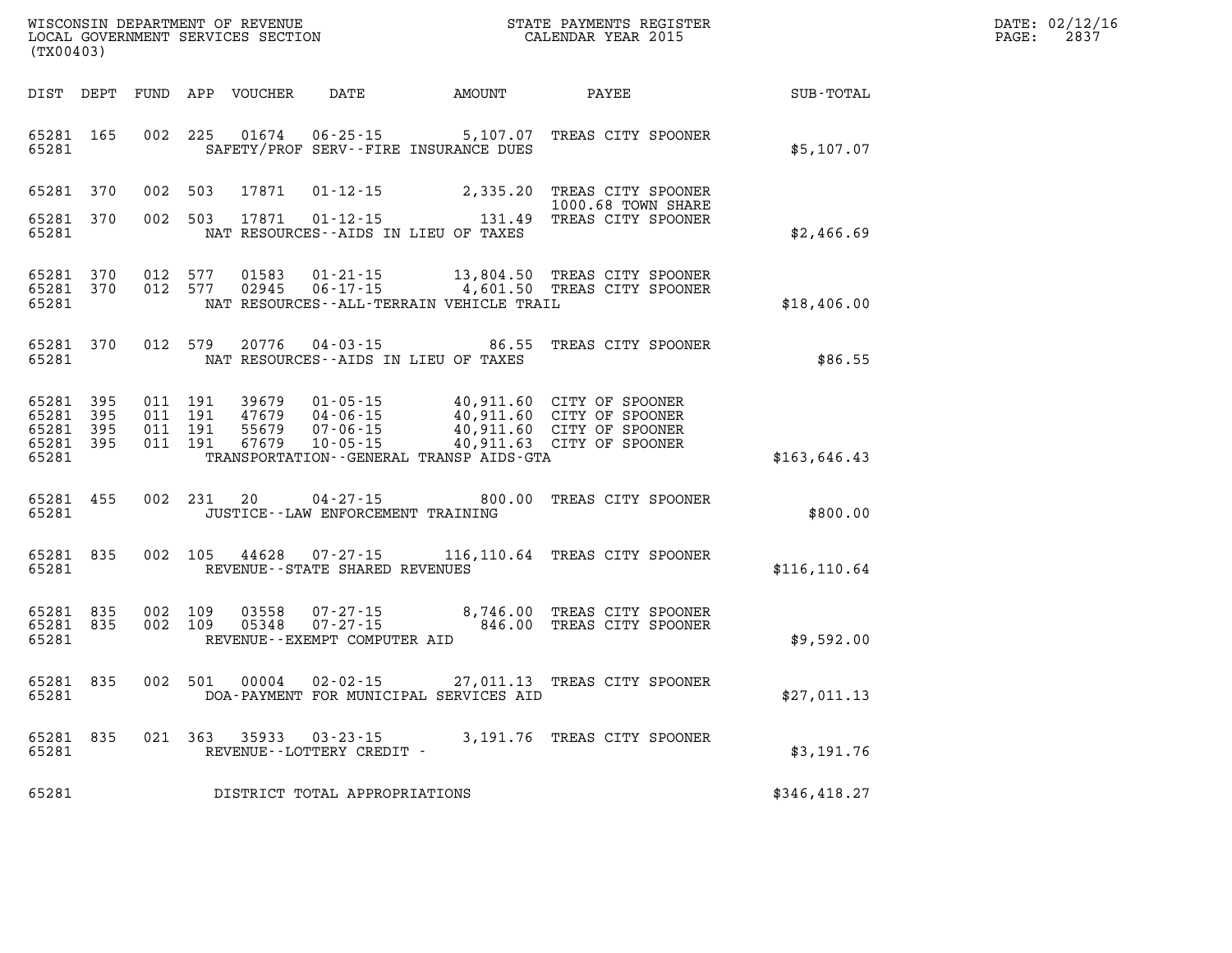| (TX00403)                                 |                          | WISCONSIN DEPARTMENT OF REVENUE<br>LOCAL GOVERNMENT SERVICES SECTION |                          | STATE PAYMENTS REGISTER<br>CALENDAR YEAR 2015 |                                      |                                                                  |                                                                                                                                                                                                                                  |              |
|-------------------------------------------|--------------------------|----------------------------------------------------------------------|--------------------------|-----------------------------------------------|--------------------------------------|------------------------------------------------------------------|----------------------------------------------------------------------------------------------------------------------------------------------------------------------------------------------------------------------------------|--------------|
| DIST                                      | DEPT                     | FUND                                                                 |                          | APP VOUCHER                                   | DATE AMOUNT                          |                                                                  | PAYEE                                                                                                                                                                                                                            | SUB-TOTAL    |
| 65282<br>65282                            | 165                      | 002                                                                  | 225                      |                                               |                                      | SAFETY/PROF SERV--FIRE INSURANCE DUES                            | 01675  06-25-15  5,011.97  TREAS CITY SHELL LAKE                                                                                                                                                                                 | \$5,011.97   |
| 65282<br>65282                            | 370                      | 002                                                                  | 503                      | 17872                                         |                                      | $01 - 12 - 15$ 10,474.59<br>NAT RESOURCES--AIDS IN LIEU OF TAXES | TREAS CITY SHELL LAKE<br>3045.58 CITY SHARE                                                                                                                                                                                      | \$10,474.59  |
|                                           |                          |                                                                      |                          |                                               |                                      |                                                                  |                                                                                                                                                                                                                                  |              |
| 65282<br>65282                            | 370                      |                                                                      | 012 571                  | 39716                                         |                                      | NAT RESOURCES - - FOREST CROP/MFL/CO FOREST                      | 06-02-15 8.78 TREAS CITY SHELL LAKE                                                                                                                                                                                              | \$8.78       |
| 65282<br>65282 370<br>65282               | 370                      | 012<br>012                                                           | 579<br>579               | 20775<br>20775                                |                                      | NAT RESOURCES--AIDS IN LIEU OF TAXES                             | 04-03-15 14.48 TREAS CITY SHELL LAKE<br>04-03-15 22.60 TREAS CITY SHELL LAKE                                                                                                                                                     | \$37.08      |
| 65282<br>65282<br>65282                   | 370<br>370               | 012<br>012                                                           | 678<br>678               | 01547<br>02381                                |                                      | NAT RESOURCES -- INVASIVE AQUATICE SPECIES                       | 01-21-15 1,000.00 TREAS CITY SHELL LAKE<br>04-21-15 16,275.96 TREAS CITY SHELL LAKE                                                                                                                                              | \$17,275.96  |
| 65282<br>65282                            | 370                      | 095                                                                  | 512                      | 02996                                         | NAT RESOURCES - - STEWARDSHIP 2000   |                                                                  | 06-19-15 1,869.83 TREAS CITY SHELL LAKE                                                                                                                                                                                          | \$1,869.83   |
| 65282 395<br>65282                        |                          |                                                                      |                          | 011 185 40313                                 |                                      | TRANSPORTATION - - HIGHWAY SAFETY - FEDERAL                      | 02-23-15 4,000.00 TREAS CITY SHELL LAKE                                                                                                                                                                                          | \$4,000.00   |
| 65282<br>65282<br>65282<br>65282<br>65282 | 395<br>395<br>395<br>395 | 011<br>011<br>011<br>011                                             | 191<br>191<br>191<br>191 | 39680<br>47680<br>55680<br>67680              |                                      | TRANSPORTATION--GENERAL TRANSP AIDS-GTA                          | 01-05-15 26,609.41 CITY OF SHELL LAKE<br>04-06-15 26,609.41 CITY OF SHELL LAKE<br>07-06-15 26,609.41 CITY OF SHELL LAKE<br>10-05-15 26,609.42 CITY OF SHELL LAKE<br>26,609.41 CITY OF SHELL LAKE<br>26,609.41 CITY OF SHELL LAKE | \$106,437.65 |
| 65282<br>65282                            | 395                      | 011                                                                  | 278                      | 64907                                         |                                      | TRANSPORTATION - - LRIP/TRIP/MSIP GRANTS                         | 11-02-15 15,056.00 TREAS CITY SHELL LAKE                                                                                                                                                                                         | \$15,056.00  |
| 65282 455<br>65282                        |                          | 002                                                                  |                          |                                               | JUSTICE - - LAW ENFORCEMENT TRAINING |                                                                  | 231 17 04-17-15 480.00 TREAS CITY SHELL LAKE                                                                                                                                                                                     | \$480.00     |
| 65282<br>65282                            | 505                      |                                                                      |                          |                                               | DOA--HOUSING ASSISTANCE GRANTS       |                                                                  | 002 743 06069 02-26-15 250,000.00 TREAS CITY SHELL LAKE                                                                                                                                                                          | \$250,000.00 |
| 65282<br>65282                            | 835                      | 002                                                                  |                          |                                               | REVENUE--STATE SHARED REVENUES       |                                                                  | 105 44629 07-27-15 6,481.22 TREAS CITY SHELL LAKE                                                                                                                                                                                | \$6,481.22   |
| 65282 835                                 |                          |                                                                      | 002 109                  |                                               | 03559 07-27-15                       |                                                                  | 316.00 TREAS CITY SHELL LAKE                                                                                                                                                                                                     |              |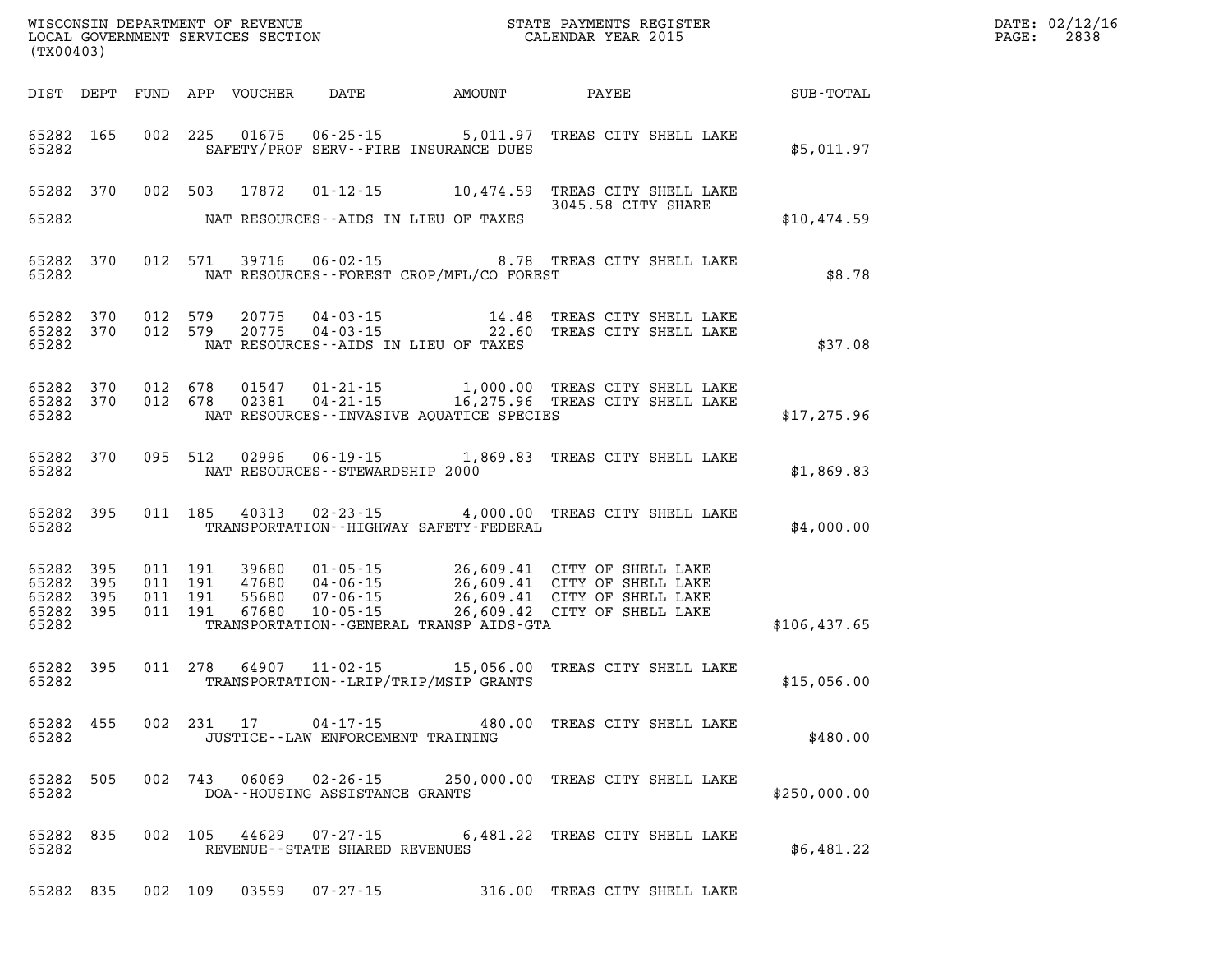|                | WISCONSIN DEPARTMENT OF REVENUE<br>STATE PAYMENTS REGISTER<br>CALENDAR YEAR 2015<br>LOCAL GOVERNMENT SERVICES SECTION<br>(TX00403) |      |     |                |                                                |           |                       |            |              | PAGE: | DATE: 02/12/16<br>2839 |
|----------------|------------------------------------------------------------------------------------------------------------------------------------|------|-----|----------------|------------------------------------------------|-----------|-----------------------|------------|--------------|-------|------------------------|
| DIST           | DEPT                                                                                                                               | FUND | APP | <b>VOUCHER</b> | DATE                                           | AMOUNT    | PAYEE                 |            | SUB-TOTAL    |       |                        |
| 65282<br>65282 | 835                                                                                                                                | 002  | 109 | 05349          | 07-27-15<br>REVENUE--EXEMPT COMPUTER AID       | 15,780.00 | TREAS CITY SHELL LAKE |            | \$16,096.00  |       |                        |
| 65282<br>65282 | 835                                                                                                                                | 021  | 363 | 35934          | $03 - 23 - 15$<br>REVENUE - - LOTTERY CREDIT - | 1,702.96  | TREAS CITY            | SHELL LAKE | \$1,702.96   |       |                        |
| 65282          |                                                                                                                                    |      |     |                | DISTRICT TOTAL APPROPRIATIONS                  |           |                       |            | \$434,932.04 |       |                        |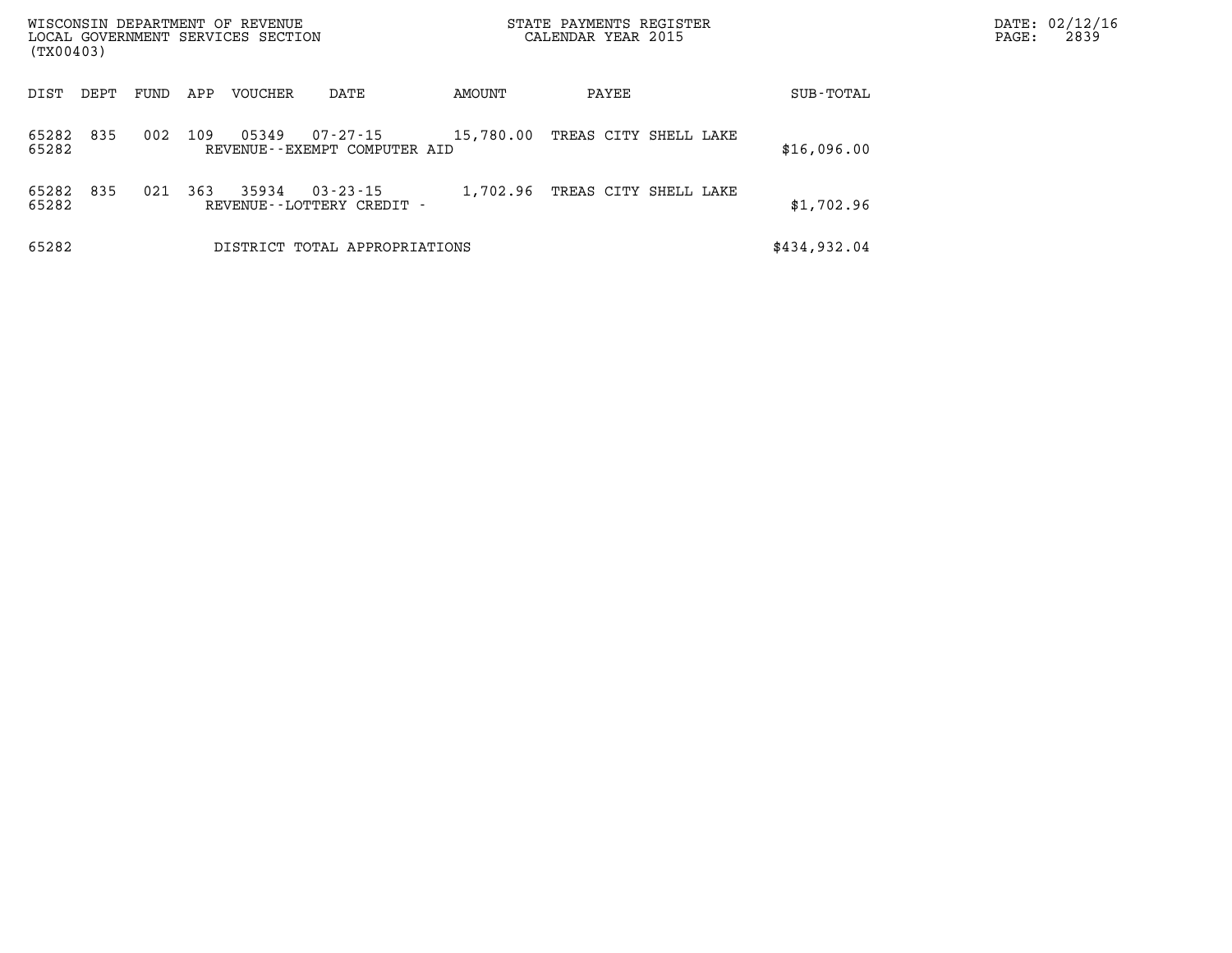| <b>District</b> | <b>District Name (Payee)</b> | Dept. | <b>Agency Name</b>             | Fund  |              | Appropriati Payment Description     | Voucher  | Date          | <b>Payment Amount</b> |
|-----------------|------------------------------|-------|--------------------------------|-------|--------------|-------------------------------------|----------|---------------|-----------------------|
| M65000          | <b>Washburn County</b>       | 11500 | Dept of Ag, Trade & Cons Protc | 36300 | <b>WE100</b> | <b>AGRICULTURE-SOIL &amp; WATER</b> | 00003542 | 12/18/2015    | 3,349.25<br>\$        |
| M65000          | <b>Washburn County</b>       | 11500 | Dept of Ag, Trade & Cons Protc | 36300 | <b>WE100</b> | AGRICULTURE-SOIL & WATER            | 00003544 | 12/18/2015 \$ | 3,428.86              |
| M65000          | <b>Washburn County</b>       | 11500 | Dept of Ag, Trade & Cons Protc | 36300 | <b>WE100</b> | <b>AGRICULTURE-SOIL &amp; WATER</b> | 00003545 | 12/18/2015 \$ | 3,062.77              |
| M65000          | Washburn County              | 11500 | Dept of Ag, Trade & Cons Protc | 36300 | <b>WE100</b> | <b>AGRICULTURE-SOIL &amp; WATER</b> | 00003547 | 12/18/2015 \$ | 3,637.00              |
| M65000          | <b>Washburn County</b>       | 11500 | Dept of Ag, Trade & Cons Protc | 36300 | <b>WE100</b> | <b>AGRICULTURE-SOIL &amp; WATER</b> | 00003550 | 12/18/2015 \$ | 3,199.91              |
| M65000          | <b>Washburn County</b>       | 11500 | Dept of Ag, Trade & Cons Protc | 36300 | <b>WE100</b> | <b>AGRICULTURE-SOIL &amp; WATER</b> | 00003551 | 12/18/2015 \$ | 641.79                |
| M65000          | Washburn County              | 11500 | Dept of Ag, Trade & Cons Protc | 36300 | <b>WE100</b> | <b>AGRICULTURE-SOIL &amp; WATER</b> | 00003552 | 12/18/2015 \$ | 2,322.40              |
| M65000          | <b>Washburn County</b>       | 11500 | Dept of Ag, Trade & Cons Protc | 36300 | <b>WE100</b> | <b>AGRICULTURE-SOIL &amp; WATER</b> | 00003553 | 12/18/2015 \$ | 1,071.00              |
| M65000          | Washburn County              | 16500 | Dept of Safety & Prof Services | 10000 | 23600        | POWTS Replacement Rehab             | 00000407 | 11/12/2015 \$ | 3,693.74              |
| M65000          | <b>Washburn County</b>       | 37000 | Dept of Natural Resources      | 21200 | 57700        | RA- atv project aids                | 00010257 | 11/23/2015 \$ | 874.46                |
| M65000          | <b>Washburn County</b>       | 41000 | Department of Corrections      | 10000 | 11600        | Reimbursing counties for proba      | 00009570 | 11/18/2015 \$ | 11,182.08             |
| M65000          | Washburn County              | 41000 | Department of Corrections      | 10000 | 30200        | Community intervention program      | 00001842 | 10/16/2015 \$ | 1,830.00              |
| M65000          | <b>Washburn County</b>       | 41000 | Department of Corrections      | 10000 | 31300        | Community youth and family aid      | 00011741 | 12/1/2015 \$  | 2,070.00              |
| M65000          | Washburn County              | 46500 | Department of Military Affairs | 10000 | 30500        | Disaster recovery aid               | 00003175 | 12/23/2015 \$ | 2,614.87              |
| M65000          | Washburn County              | 46500 | Department of Military Affairs | 10000 | 34200        | Federal aid, local assistance       | 00000513 | 10/19/2015    | l \$<br>299.28        |
| M65000          | <b>Washburn County</b>       | 46500 | Department of Military Affairs | 10000 | 34200        | Federal aid, local assistance       | 00003175 | 12/23/2015 \$ | 15,689.23             |
| M65000          | <b>Washburn County</b>       | 48500 | Department of Veterans Affairs | 58200 | 28000        | Veterans transportation grant       | 00004079 | 12/21/2015 \$ | 6,126.18              |
| M65000          | <b>Washburn County</b>       | 50500 | Department of Administration   | 10000 | 15500        | Federal aid, local assistance       | 00003323 | 11/17/2015 \$ | 555.97                |
| M65000          | <b>Washburn County</b>       | 50500 | Department of Administration   | 10000 | 15500        | Federal aid, local assistance       | 00007114 | 12/29/2015 \$ | 6,248.45              |
| M65000          | Washburn County              | 50500 | Department of Administration   | 23500 | 37100        | Low-income assistance grants        | 00003323 | 11/17/2015 \$ | 356.50                |
| M65000          | Washburn County              | 50500 | Department of Administration   | 23500 | 37100        | Low-income assistance grants        | 00004677 | 12/2/2015 \$  | 1,373.15              |
| M65000          | <b>Washburn County</b>       | 50500 | Department of Administration   | 23500 | 37100        | Low-income assistance grants        | 00007114 | 12/29/2015 \$ | 4,368.05              |
| M65000          | <b>Washburn County</b>       | 83500 | Department of Revenue          | 10000 | 10500        | County and Municipal Aid            | 00002047 | 11/16/2015 \$ | 120,396.41            |
| M65002          | Town Of Barronett            | 83500 | Department of Revenue          | 10000 | 10500        | County and Municipal Aid            | 00002024 | 11/16/2015 \$ | 24,863.11             |
| M65004          | Town Of Bashaw               | 83500 | Department of Revenue          | 10000 | 10500        | County and Municipal Aid            | 00002025 | 11/16/2015 \$ | 23,820.24             |
| M65006          | Town Of Bass Lake            | 83500 | Department of Revenue          | 10000 | 10500        | County and Municipal Aid            | 00002026 | 11/16/2015    | <b>S</b><br>10,919.79 |
| M65008          | Town Of Beaver Brook         | 83500 | Department of Revenue          | 10000 | 10500        | County and Municipal Aid            | 00002027 | 11/16/2015 \$ | 23,890.89             |
| M65010          | Town Of Birchwood            | 83500 | Department of Revenue          | 10000 | 10500        | County and Municipal Aid            | 00002028 | 11/16/2015 \$ | 9,296.36              |
| M65012          | Town Of Brooklyn             | 83500 | Department of Revenue          | 10000 | 10500        | County and Municipal Aid            | 00002029 | 11/16/2015 \$ | 12,874.62             |
| M65014          | Town Of Casey                | 83500 | Department of Revenue          | 10000 | 10500        | County and Municipal Aid            | 00002030 | 11/16/2015 \$ | 5,215.43              |
| M65018          | Town Of Crystal              | 83500 | Department of Revenue          | 10000 | 10500        | County and Municipal Aid            | 00002031 | 11/16/2015 \$ | 7,854.63              |
| M65022          | Town Of Frog Creek           | 83500 | Department of Revenue          | 10000 | 10500        | County and Municipal Aid            | 00002032 | 11/16/2015 \$ | 15,785.79             |
| M65024          | Town Of Gull Lake            | 83500 | Department of Revenue          | 10000 | 10500        | County and Municipal Aid            | 00002033 | 11/16/2015 \$ | 6,033.48              |
| M65026          | Town Of Long Lake            | 83500 | Department of Revenue          | 10000 | 10500        | County and Municipal Aid            | 00002034 | 11/16/2015 \$ | 7,429.34              |
| M65028          | Town Of Madge                | 83500 | Department of Revenue          | 10000 | 10500        | County and Municipal Aid            | 00002035 | 11/16/2015 \$ | 4,409.94              |
| M65030          | Town Of Minong               | 37000 | Dept of Natural Resources      | 21200 | 67800        | EA - invasive agu & lake mon        | 00006723 | 11/2/2015 \$  | 24,000.00             |
| M65030          | Town Of Minong               | 83500 | Department of Revenue          | 10000 | 10500        | County and Municipal Aid            | 00002036 | 11/16/2015    | <b>S</b><br>17,610.73 |
| M65032          | Town Of Sarona               | 83500 | Department of Revenue          | 10000 | 10500        | County and Municipal Aid            | 00002037 | 11/16/2015 \$ | 6,322.08              |
| M65034          | Town Of Spooner              | 83500 | Department of Revenue          | 10000 | 10500        | County and Municipal Aid            | 00002038 | 11/16/2015 \$ | 9,038.09              |
| M65036          | Town Of Springbrook          | 83500 | Department of Revenue          | 10000 | 10500        | County and Municipal Aid            | 00002039 | 11/16/2015 \$ | 21,087.03             |